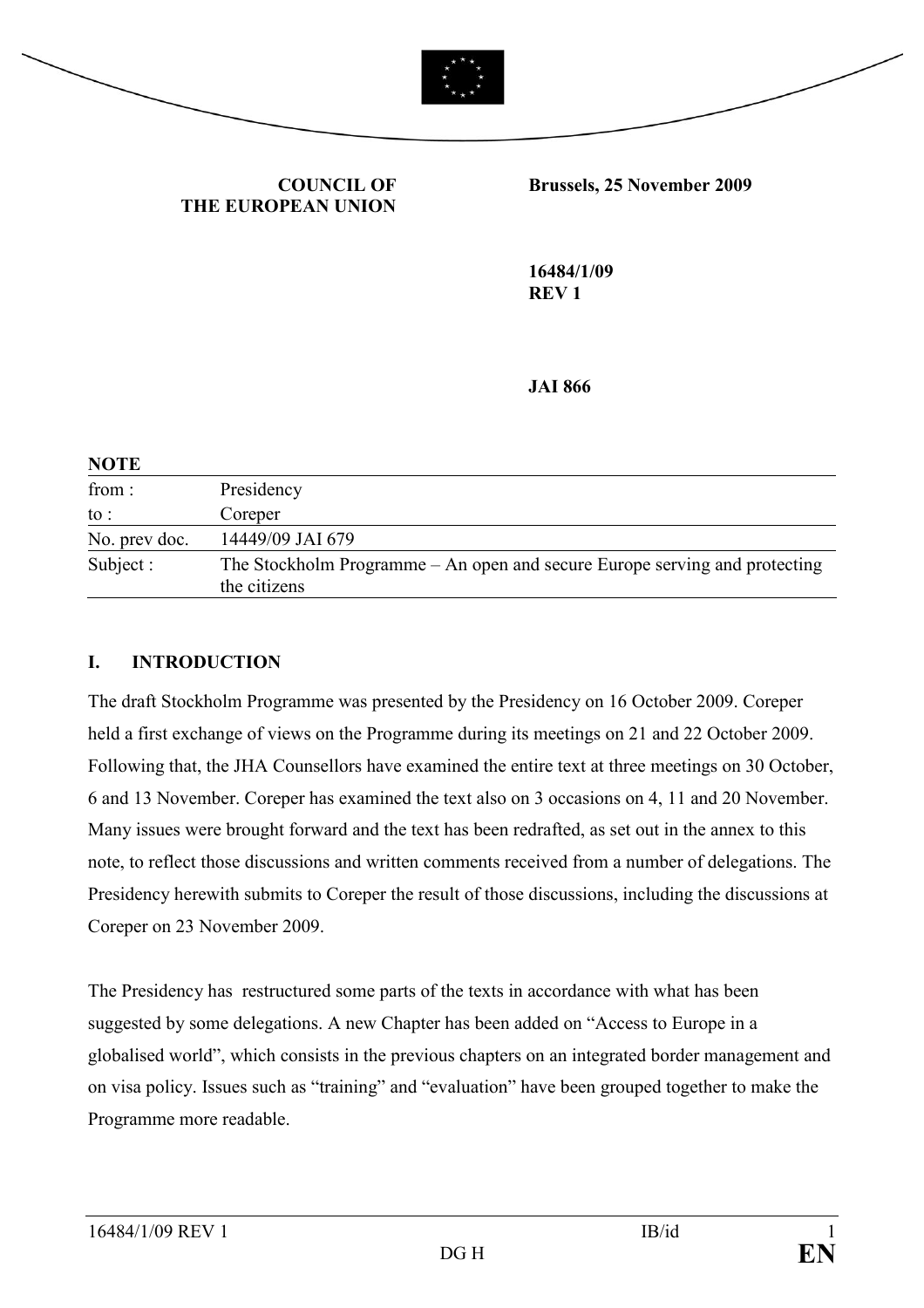### II CONCLUSION

The text put forward by the Presidency following these discussions can be found in the Annex to this note. The Presidency is of the opinion that the text now reflects a carefully drafted balance between the different views of delegations and seeks to take into account all views. It should be reminded that Counsellors have spent nearly 40 hours examining the text in detail. Only those points that are of very high political importance should at this stage be taken up in further discussions.

 $\overline{\phantom{a}}$  , where  $\overline{\phantom{a}}$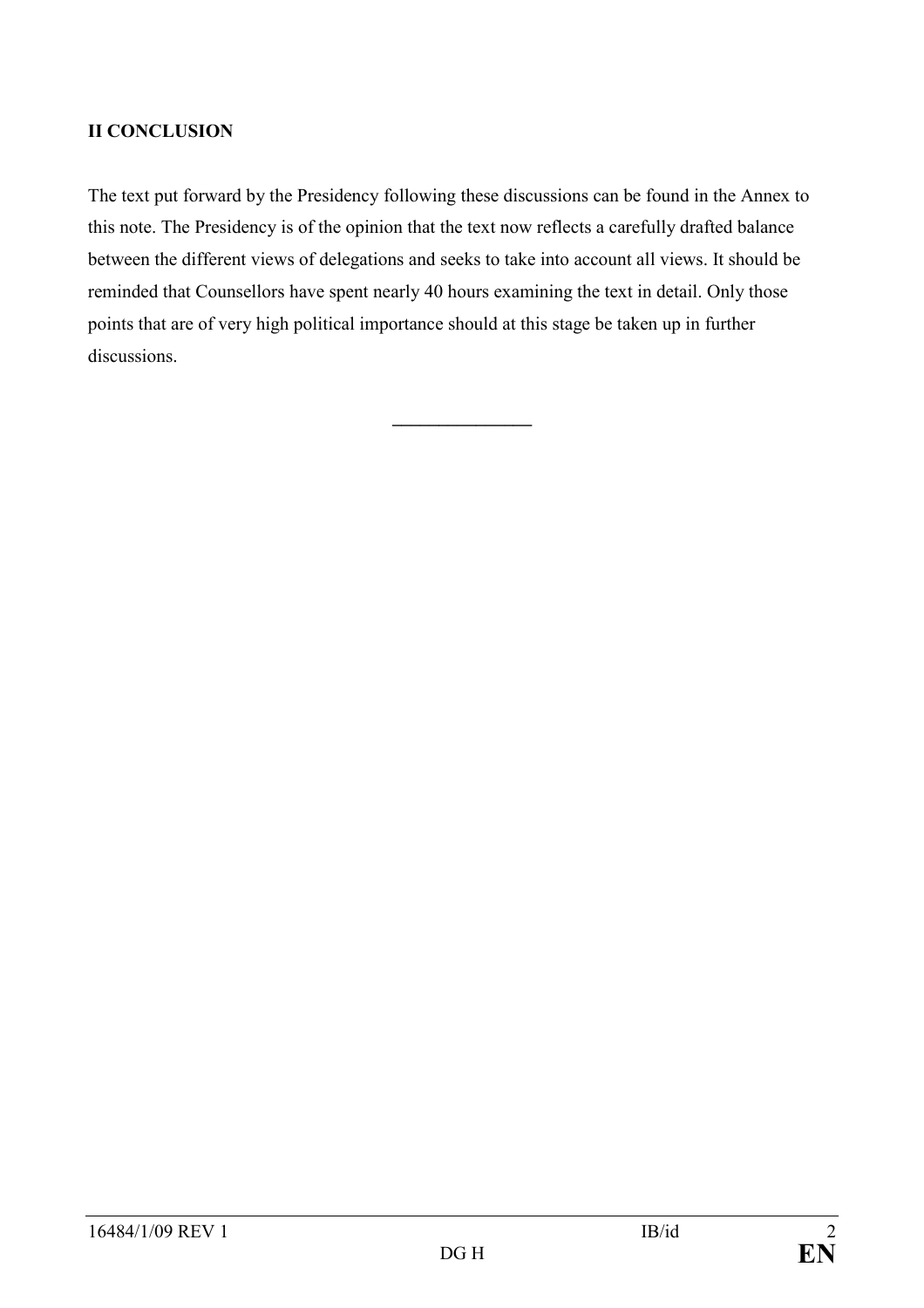# The Stockholm Programme-An open and secure Europe serving and protecting the citizen

# 1. Towards a Citizens' Europe in the area of Freedom, Security and Justice

The European Council reaffirms the priority it attaches to the development of an area of freedom, security and justice (JLS), responding to a central concern of the peoples of the States brought together in the Union.

Building on the achievements of the Tampere and Hague Programmes, significant progress has been achieved to date in this field. Internal border controls have been removed in the Schengen area and the external borders of the EU are now managed in a more coherent manner. Through the development of the Global Approach to Migration, the external dimension of the EU's migration policy focuses on dialogue and partnerships with third countries, based on mutual interests. Significant steps have been taken towards the creation of a European Asylum System. European agencies such as Europol, Eurojust, the Fundamental Rights Agency and Frontex have reached operational maturity in their respective fields of activity. Cooperation in civil law is facilitating the everyday life of citizens and law enforcement cooperation provides for enhanced security.

In spite of these and other important achievements in the area of freedom, security and justice Europe still faces challenges. These challenges must be addressed in a comprehensive manner. Further efforts are thus needed in order to improve coherence between policy areas. In addition cooperation with partner countries should be intensified.

It is therefore time for a new agenda to enable the Union and its member states to build on the achievements and to meet future challenges. To this end the European Council has adopted this new multi-annual programme to be known as the Stockholm Programme, for the period 2010-2014.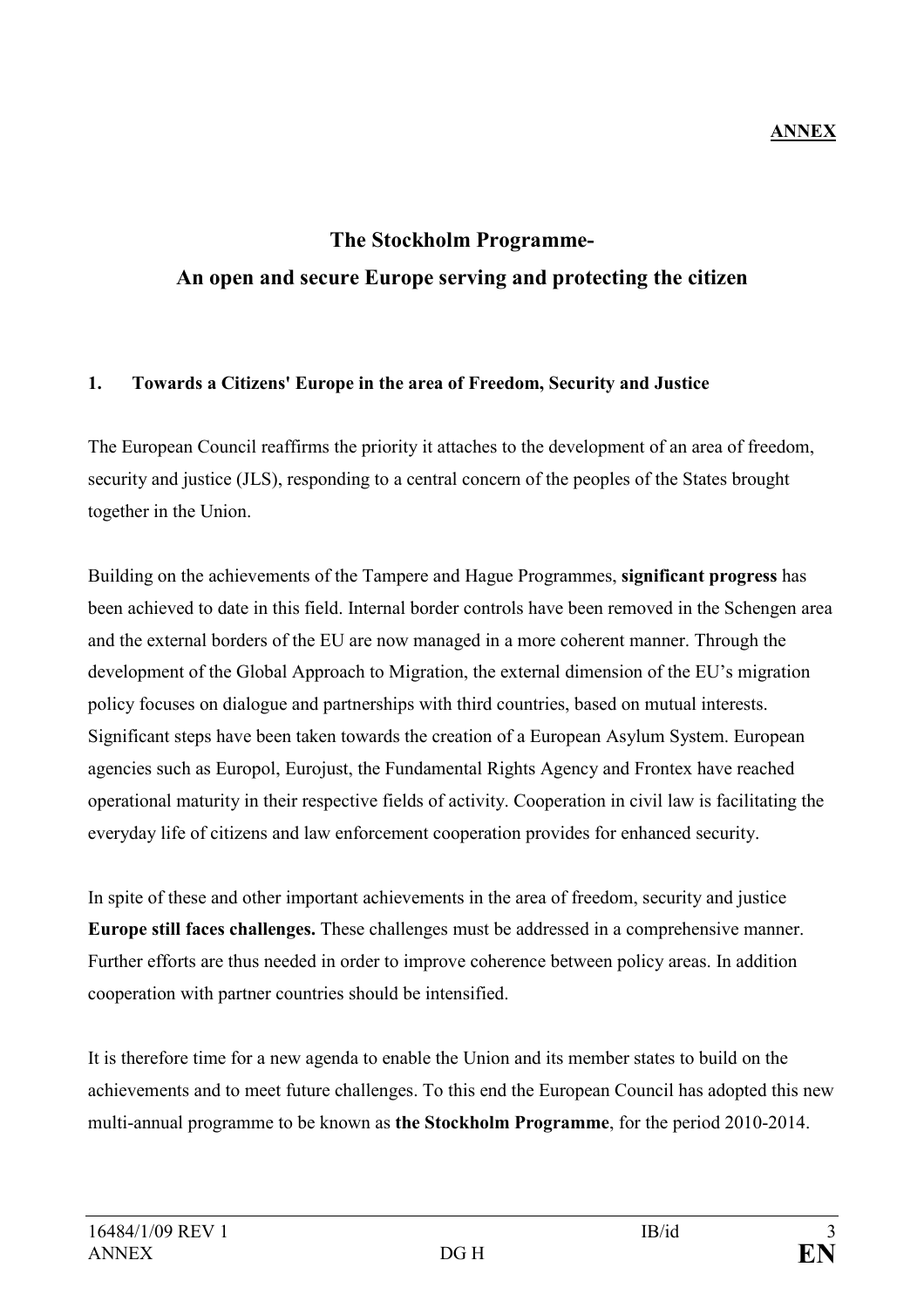The European Council welcomes the increased role that the European Parliament and National Parliaments will play following the entry into force of the Lisbon  $Treaty<sup>1</sup>$ . Citizens and representative associations will have an increased opportunity to make known and publicly exchange their views in all areas of Union action in accordance with article 11 TEU. This will reinforce the open and democratic character of the European Union for the benefit of its people.

The Treaty facilitates the process of reaching the goals outlined in this programme, both for the institutions and for the Member States. The role of the Commission in preparing initiatives is confirmed, as well as the right for a group of at least seven Member States to submit legislative proposals. The legislative process is improved by the use, in most sectors, of co-decision procedure, thereby granting full involvement of the European Parliament. National Parliaments will play an increasing role in the legislative process. By enhancing also the role of the Court of Justice, it will improve the European capacity to fully implement policy in this area and ensure the consistency of interpretation.

All opportunities offered by the Lisbon Treaty to strengthen the European area of freedom, security and justice for the benefit of EU citizens should be used by the European institutions.

The present programme defines strategic guidelines for legislative and operational planning within the area of freedom, security and justice in accordance with Article 68 TFEU.

# 1.1 Political priorities

The European Council considers that a priority for the coming years will be to focus on the interests and needs of citizens. The challenge will be to ensure respect for fundamental freedoms and integrity while guaranteeing security in Europe. It is of paramount importance that law enforcement measures and measures to safeguard individual rights, the rule of law, international protection rules go hand in hand in the same direction and are mutually reinforced.

 $\frac{1}{1}$  As it is commonly known. The Treaty is actually two Treaties: the Treaty on European Union (TEU) and the Treaty of the Functioning of the European Union (TFEU). For ease of reading, the "Lisbon Treaty" or "the Treaty" will sometimes be used in the Programme.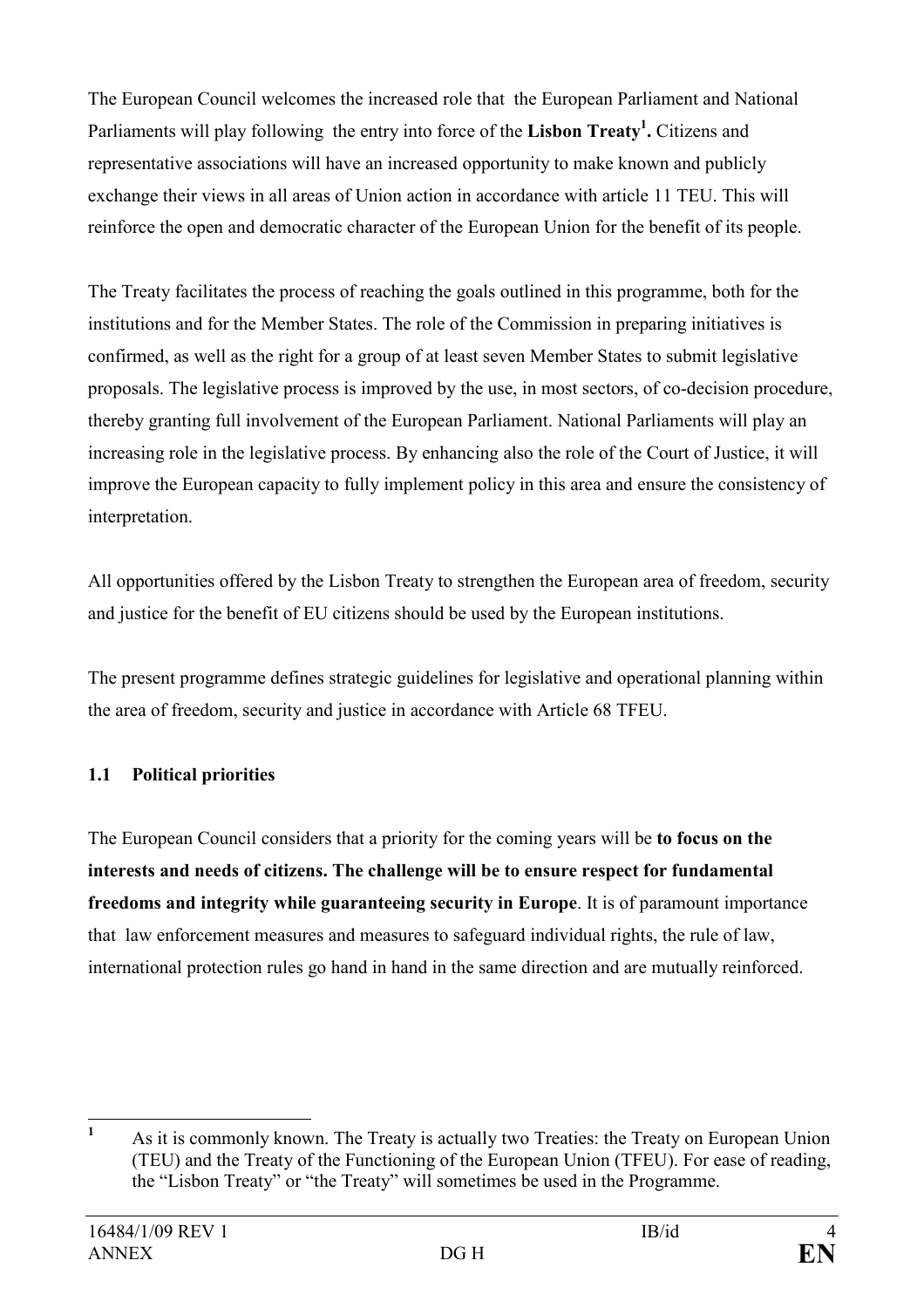All actions taken in the future should be centred on the citizen and other persons for whom the EU has a responsibility. The EU should in the years to come work towards the following main priorities:

**Promoting citizenship and fundamental rights:** European citizenship must become a tangible reality. The area of freedom, security and justice must above all be a single area in which fundamental rights are protected. The enlargement of the Schengen area must continue. Respect for the human person and human dignity and for the other rights set out in the Charter of Fundamental Rights and the European Convention on Human Rights are core values. For example, the exercise of these freedoms and citizens' privacy must be preserved beyond national borders, especially by protecting personal data. Allowance must be made for the special needs of vulnerable people and European citizens and others must be able to exercise their specific rights to the full within the European Union, even, where relevant, outside the Union.

A Europe of law and justice: The achievement of a European area of justice must be consolidated so as to move beyond the current fragmentation. Priority should be given to mechanisms that facilitate access to justice, so that people can enforce their rights throughout the Union. Cooperation between public professionals and their training should also be improved, and resources should be mobilised to eliminate barriers to the recognition of legal acts in other Member States.

A Europe that protects: An internal security strategy should be developed in order to further improve security in the Union and thus protect the lives and safety of European citizens and tackle organised crime, terrorism and other threats. The strategy should be aimed at strengthening cooperation in law enforcement, border management, civil protection, disaster management as well as criminal judicial cooperation in order to make Europe more secure. Moreover, the European Union needs to base its work on solidarity between Member States and make full use of Article 222 **TFEU** 

Access to Europe in a globalised world: Access to Europe for businessmen, tourists, students, scientists, workers, persons in need of international protection and others having a legitimate interest to access EU territory has to be made more effective and efficient. At the same time, the Union and its Member States have to guarantee security for its citizens. Integrated border management and visa policies should be construed to serve these goals.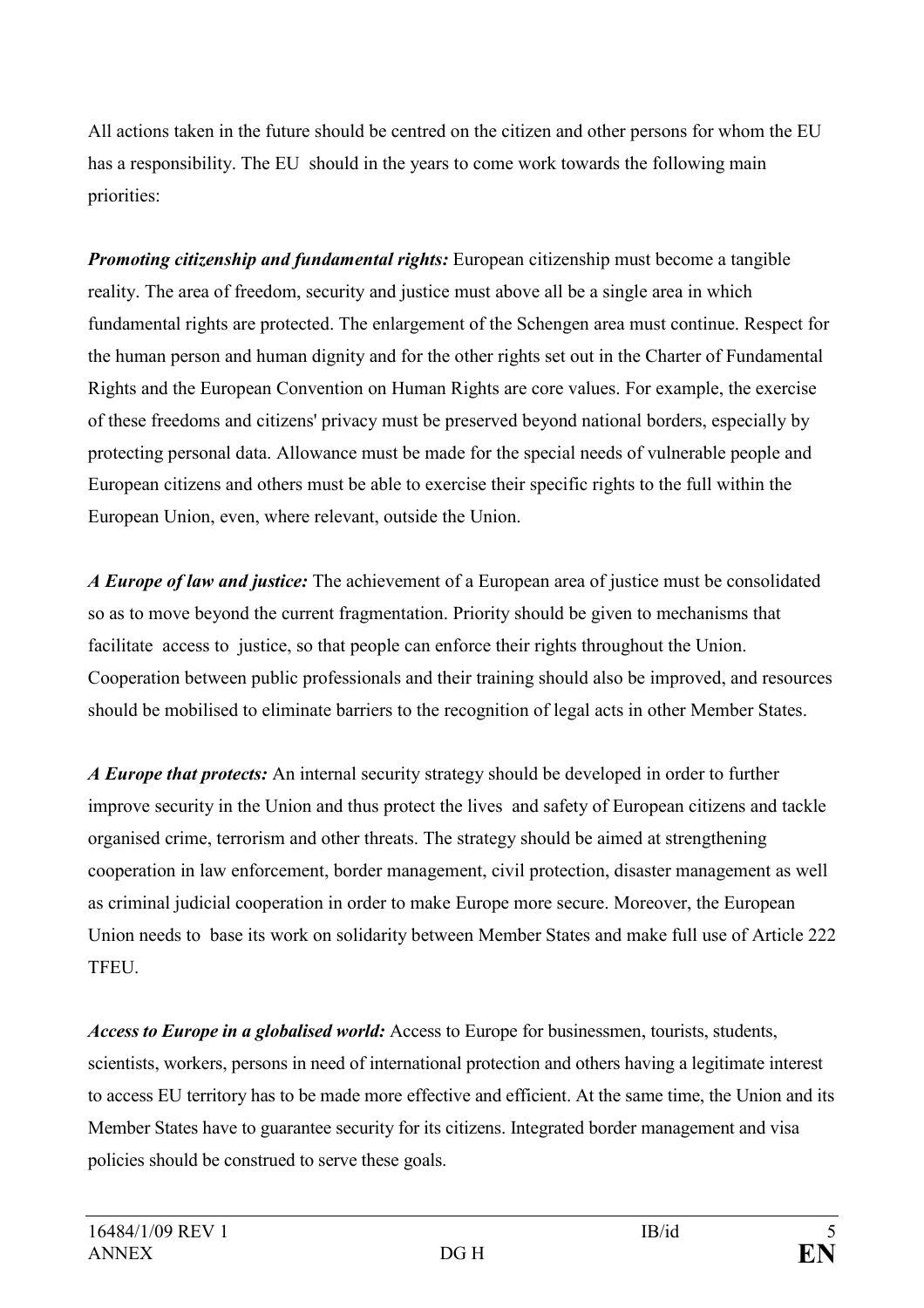A Europe of responsibility, solidarity and partnership in migration and asylum matters: The development of a forward-looking and comprehensive European migration policy, based on solidarity and responsibility, remains a key policy objective for the European Union. Effective implementation of all relevant legal instruments needs to be undertaken and full use should be made of relevant Agencies and Offices operating in this field. Well-managed migration can be beneficial to all stakeholders. The European Pact on Immigration and Asylum provides a clear basis for further development in this field. Europe will need a flexible policy which is responsive to the priorities and needs of Member States and enables migrants to take full advantage of their potential. People in need of protection must be ensured access to legally safe and efficient asylum procedures. Moreover, in order to maintain credible and sustainable immigration and asylum systems in the EU, it is necessary to prevent, control and combat illegal migration as the EU faces an increasing pressure from illegal migration flows and particularly the Member States at its external borders, including at its Southern borders in line with the conclusions of the European Council in October 2009.

The role of Europe in a globalised world – the external dimension: The importance of the external dimension of the EU's policy in the area of freedom, security and justice underlines the need for increased integration of these policies into the general policies of the European Union. The external dimension is essential to address the key challenges we face and providing greater opportunities for EU citizens to work and do business with countries across the world. The external dimension of JLS is crucial to the successful implementation of the objectives of this programme and should in particular be taken into account in, and be fully coherent with, all other aspects of EU foreign policy.

# 1.2 The tools

If the next multi-annual programme is to be implemented successfully, the following tools are important.

### 1.2.1 Mutual trust

Mutual trust between authorities and services in the different Member States as well as decisionmakers is the basis for efficient cooperation in this area. Ensuring trust and finding new ways to increase reliance on, and mutual understanding between, the different systems in the Member States will thus be one of the main challenges for the future.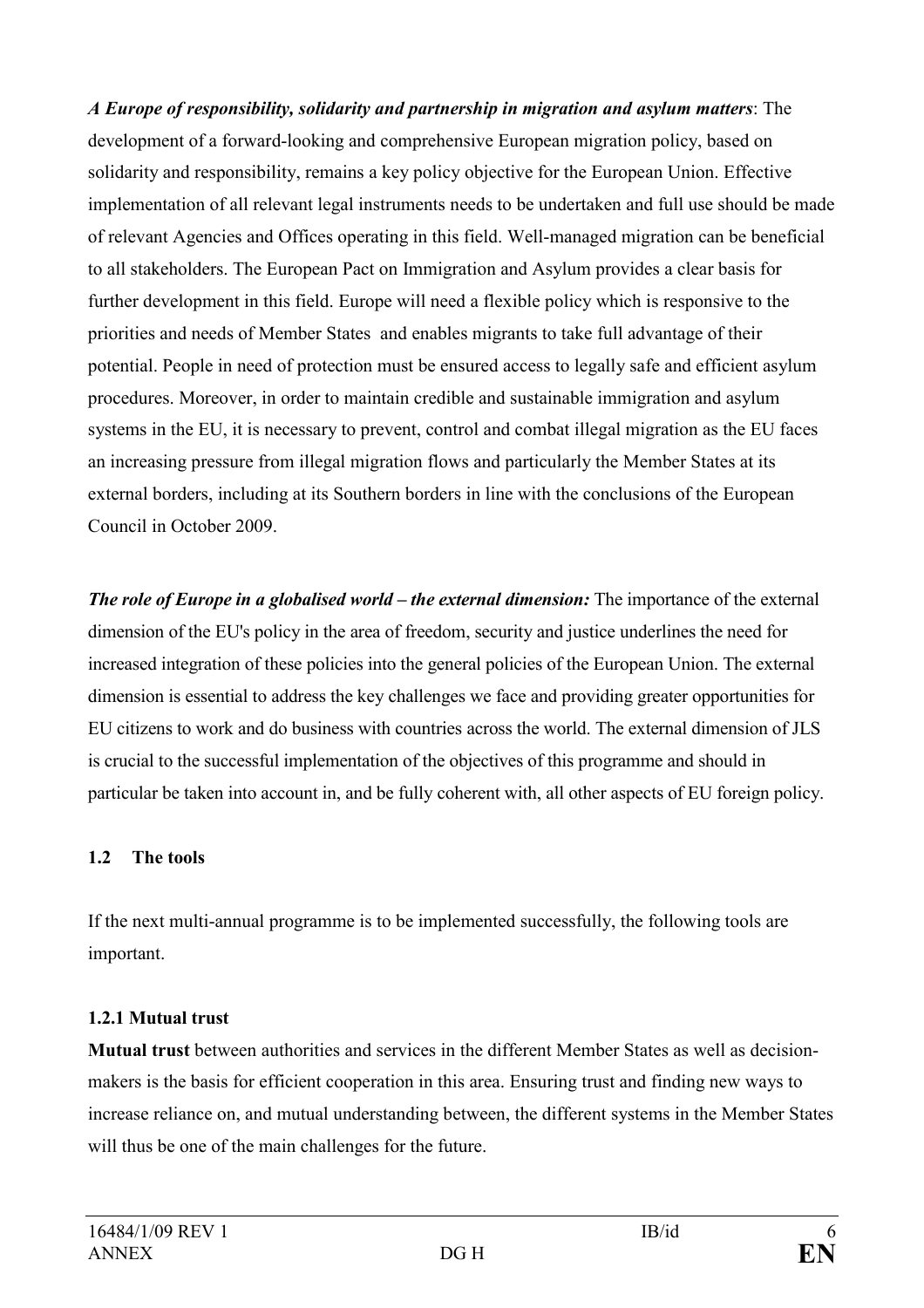### 1.2.2 Implementation

Increased attention needs to be paid in the coming years to the full and effective implementation, enforcement and evaluation of existing instruments. Legal transposition should be ensured using, to its fullest extent, wherever necessary, existing institutional tools.

The time taken to respond to the needs of citizens and businesses must also be shorter in the future. The Union should focus on identifying the needs of citizens and practitioners and the appropriate responses. The development of action at Union level should involve Member States' expertise and consider a range of measures, including non-legislative solutions such as agreed handbooks, sharing of best practice (among other things, making best use of the European Judicial Networks) and regional projects that address those needs, in particular where they can produce a fast response.

### 1.2.3 Legislation

In general, new legislative initiatives, by the Commission or by Member States where the Treaty so provides<sup>1</sup>, should be tabled only after verification of the respect for the principles of proportionality and subsidiarity, a thorough preparation, including prior impact assessments, also involving identifying needs and financial consequences and using Member States' expertise. It is crucial to evaluate the implications of new legislative initiatives on the four freedoms under the Treaty and to ensure that such initiatives are fully compatible with internal market principles.

The European Council considers that the development of legislation in the area of freedom, security and justice is impressive, but it has shortcomings in terms of overlapping and a certain lack of coherence. At the same time, the quality of the legislation including the language used in some of the legal acts could be improved.

 $\overline{a}$ <sup>1</sup> For ease of reading, the Programme only attributes the Commission the right of initiative. This does not hinder that member states may take initiatives in accordance with Article 76 TFUE.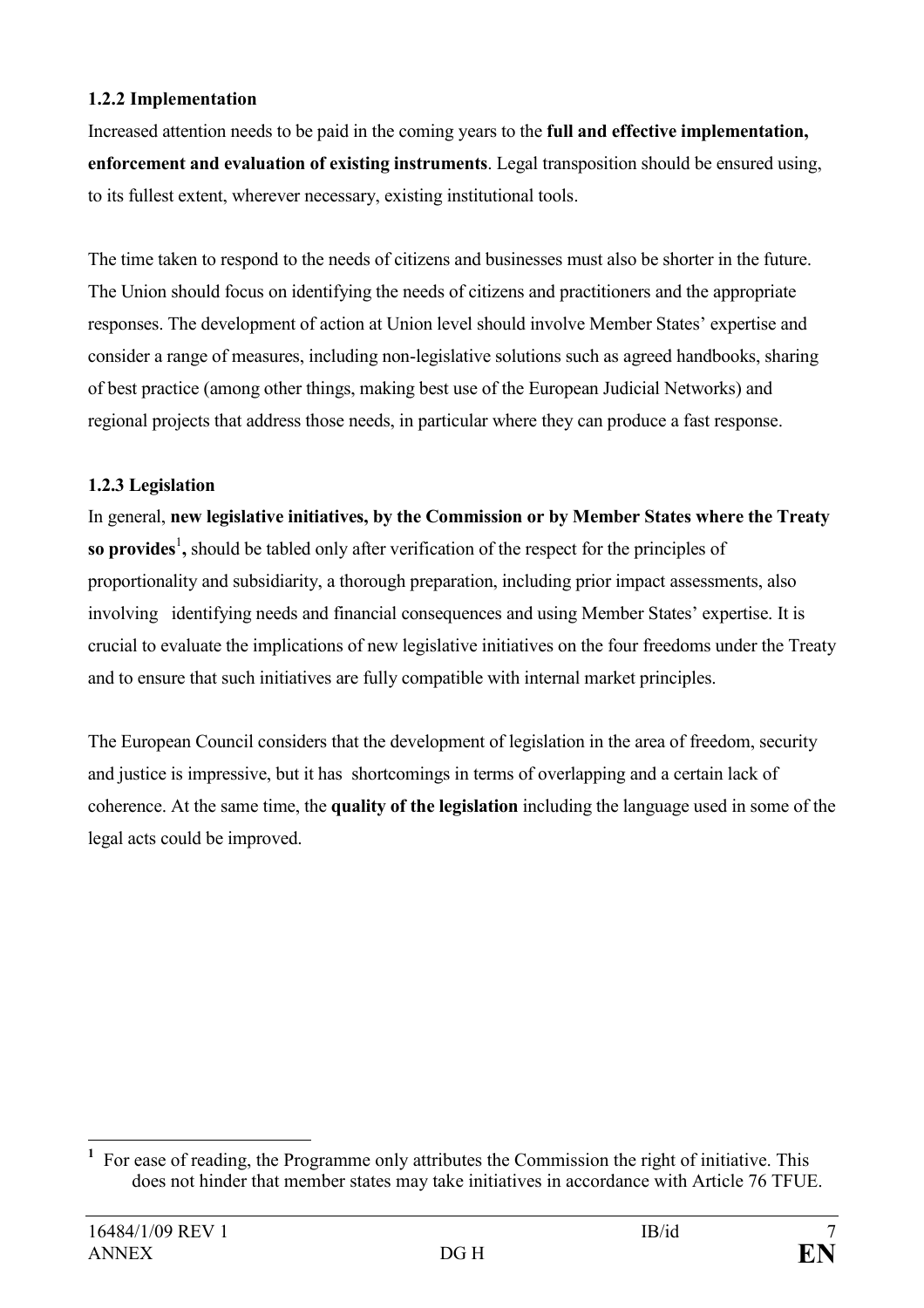A horizontal review of the instruments adopted should be considered, where appropriate, in order to improve consistency and consolidation of legislation. Legal coherence and ease of accessibility is particularly important. Better regulation and lawmaking principles should be strengthened throughout the decision-making procedure. The inter-institutional agreement on simplification reached between the EU institutions should be applied in full. All EU institutions at all stages of the inter-institutional procedure should make an effort to draft EU legislation in clear and comprehensible language.

### 1.2.4 Increased coherence

The European Council invites the Council and the Commission to enhance the internal co-ordination in order to achieve greater coherence between external and internal elements of JLS work. The same need for coherence and improved coordination applies to the EU agencies (Europol, Eurojust, Frontex, CEPOL, the Lisbon Drugs Observatory, the future European Asylum Support Office and the Fundamental Rights Agency). The Council should exercise more political oversight over the agencies, by, for instance, drawing conclusions on annual reports. Special rules in relation to some agencies apply as regards oversight by the European Parliament.

### 1.2.5 Evaluation

The Lisbon Treaty provides that measures may be taken so that the Member States, in cooperation with the Commission, shall undertake an objective and impartial evaluation of the implementation of the policies in the area, in particular to promote the full application of the principle of mutual recognition. The European Parliament and the national parliaments are to be informed of the content and results of the evaluations. The European Council considers that such evaluation mechanisms should avoid duplication and, in the long term, encompass all policies in the area. There should also be an efficient system of follow-up to such evaluations.

There has to be an evaluation of the effectiveness of the legal instruments adopted at Union level. Evaluation is also necessary to determine any obstacles to the proper functioning of the European judicial area. It should focus on specific problems and therefore facilitate full application of the mutual recognition principle. Judicial cooperation in criminal matters should be pursued as the first area for evaluation. but other policy areas will have to follow such as respect for asylum procedures in relevant legislation. Evaluation procedures should be adapted to the policy area in question where necessary.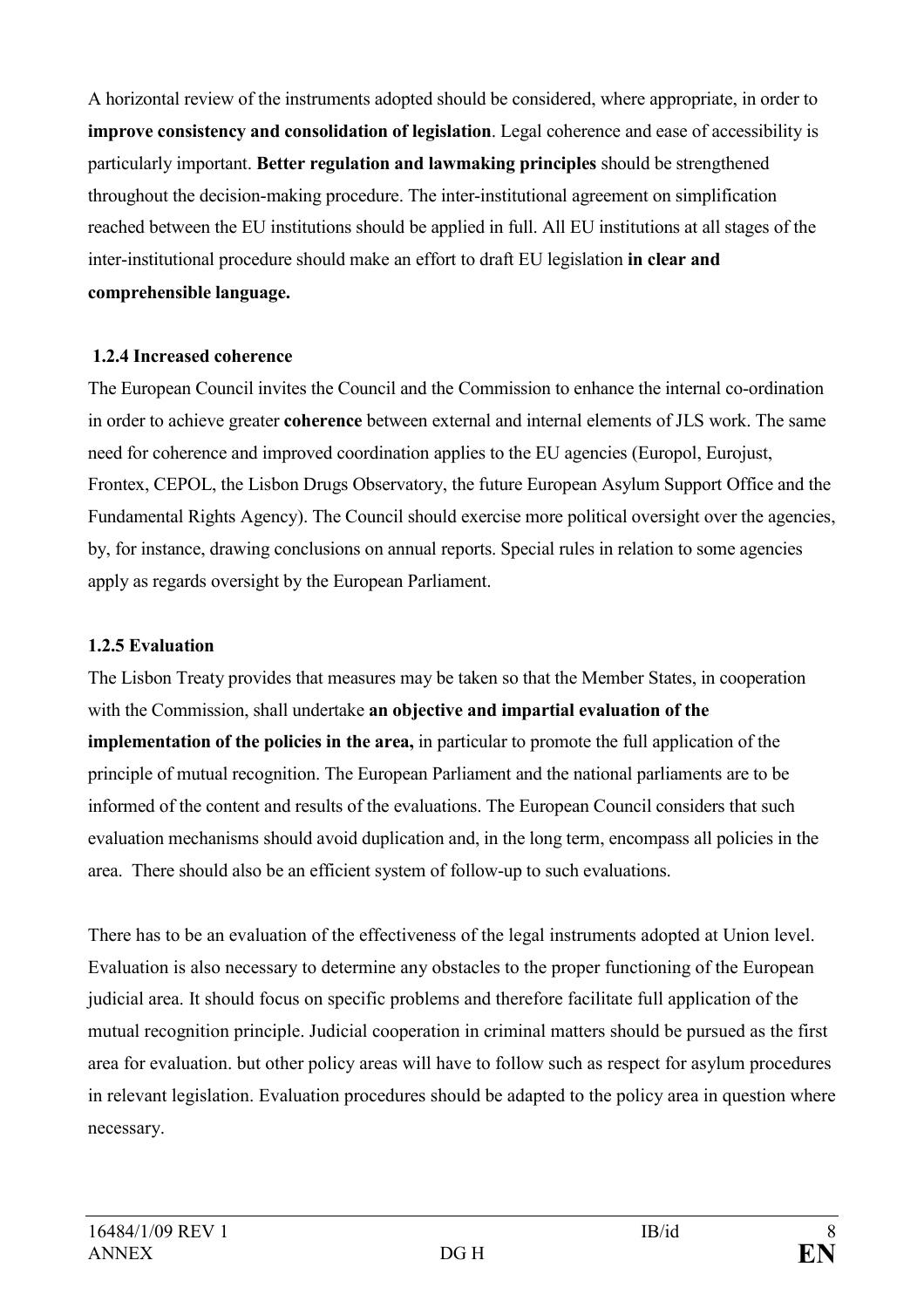The European Council invites the Commission to

• submit one or several proposals under Article 70 TFEU concerning the evaluation of policies under Title V TFEU. This proposal/s should, where appropriate, include an

evaluation mechanism based on the well-established system of peer-evaluation. Evaluation should be carried out periodically, include an efficient follow-up system, and should facilitate better understanding of national systems in order to identify best practice and obstacles to cooperation. Professionals should be able to contribute to the evaluations. The Council should, in principle, have a leading role in the evaluation process, and in particular its follow-up.

Duplication with other evaluation mechanisms should be avoided, but synergies and cooperation should be sought, in particular with the work of the Council of Europe. The Union should take an active part in and contribute to the work of the monitoring bodies of the Council of Europe.

# 1.2.6 Training

In order to foster a genuine European judicial and law enforcement culture, it is essential to step up training on EU-related issues and make it systematically accessible for all professions involved in the implementation of the Area of freedom security and justice. This will include judges, prosecutors, judicial staff, police and customs officers and border guards.

The objective should be pursued of systematic European Training Schemes offered to all involved. The ambition should be that a substantive number of professionals by 2015 will have participated in a European Training Scheme or an exchange with another Member State, which might be part of training schemes that are already in place. For this purpose existing training institutions should in particular be used.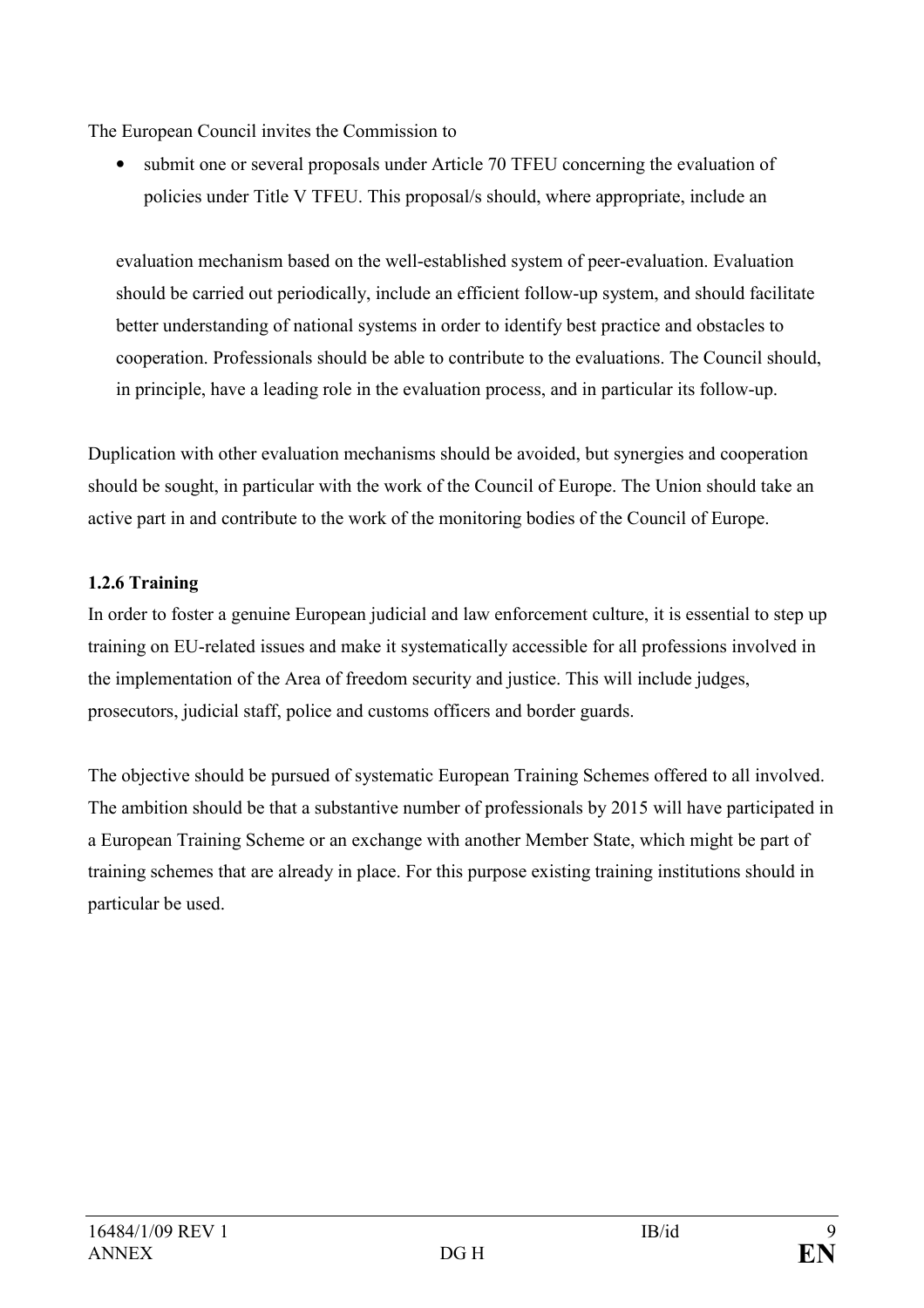Member States have the primary responsibility in this respect, but the Union must give their efforts support and financial backing and also be able to have its own mechanisms to supplement national efforts. The European Council considers that EU and international cooperation aspects should be part of national curricula. For training of judges, prosecutors and judicial staff it is important to safeguard judicial independence while at the same time the emphasis should be placed on the European dimension for professionals that use European instruments frequently. CEPOL and Frontex should play a key role in training of law enforcement personnel and border guards with a view to ensuring a European dimension in training. Training of border guards and customs officers is of special importance with a view to fostering a common approach to an integrated border management. Solutions at European level could be sought, with a view to strengthening European Training Schemes. E-learning programmes and common training materials must also be developed to train professionals in the European mechanisms.

The European Council invites the Commission to

- propose an Action Plan for raising substantially the level of European training and exchange schemes systematically in the Union, The Plan should propose how to ensure that one third of police and half of the judges, prosecutors and judicial staff as well as half of other professionals involved in this area could be involved in European Training Schemes.
- examine what could be defined as a European Training Scheme, and to suggest in the Action Plan how to develop this idea with a view to giving it a European dimension,
- set up specific "Erasmus"-style exchange programmes, which could involve non-member states and in particular candidate countries and countries with which the Union has concluded Partnership and Cooperation Agreements,
- ensure that participation in joint courses, exercises and exchange programmes is decided on the basis of tasks and is not dependent on sector-specific criteria.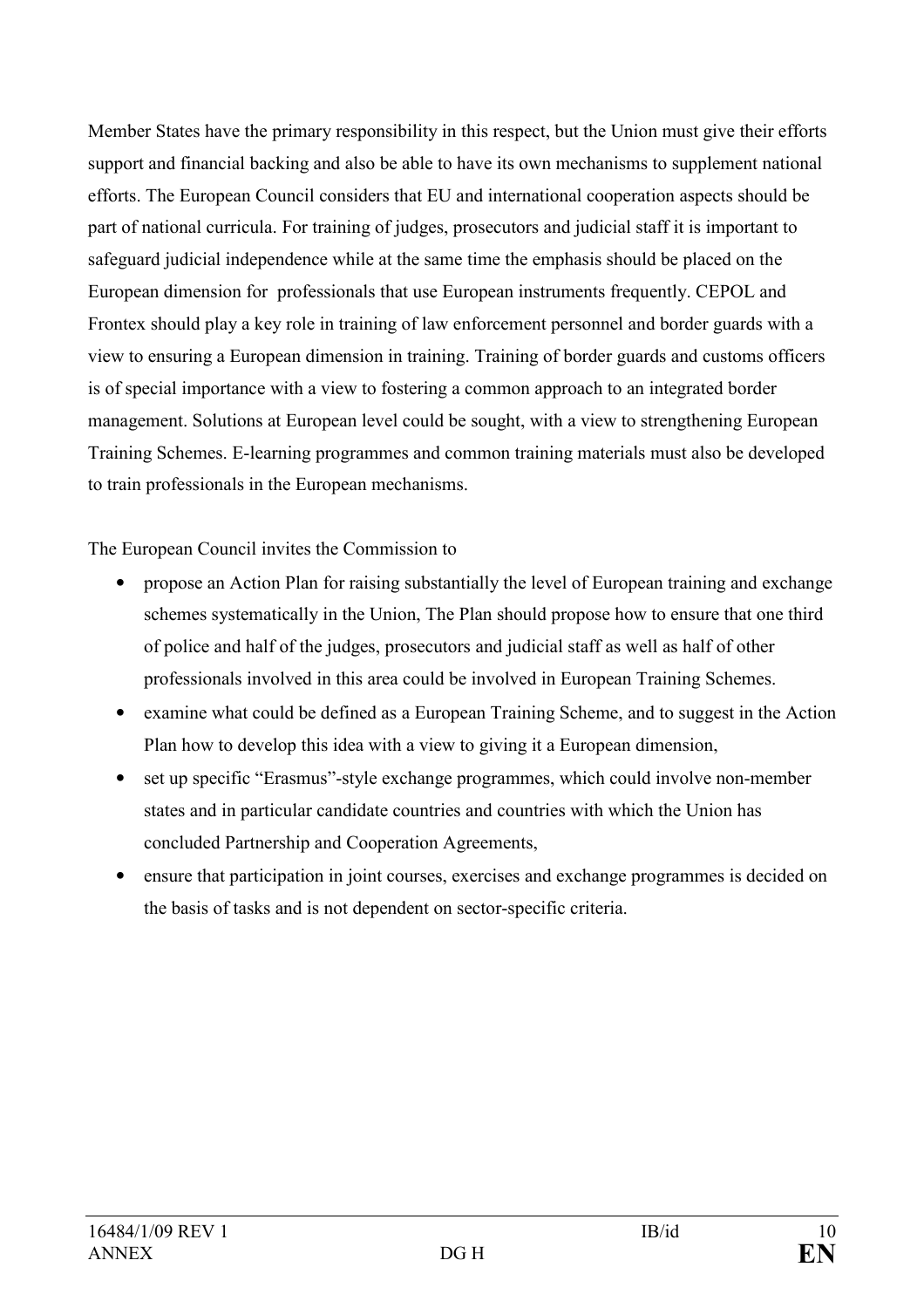### 1.2.7 Communication

The achievements in the area of freedom, security and justice are generally of great importance to citizens, businesses and professionals. The European Council therefore calls on all Institutions, in particular the Commission as well as on the Member States, to consider ways to better communicate with the citizens the concrete results of the policy in the area of freedom, security and justice to citizens and practitioners. It asks the Commission to devise a strategy on how best to explain to citizens how they can benefit from the new tools and legal frameworks, for instance through the use of E-Justice and the E-Justice Portal.

### 1.2.8 Dialogue with civil society

The European Council encourages the Union's Institutions, within the framework of their competences, to hold an open, transparent and regular dialogue with representative associations and civil society. The Commission should put in place specific mechanisms, such as the European Forum for Justice, to step up dialogue in areas where such mechanisms are appropriate.

# 1.2.9 Financing

The European Council emphasizes that the Stockholm Programme should be financed within the headings and ceilings of the current financial framework. Many of the measures and actions in the programme can be implemented through a more effective use of existing instruments and funds. The European Council notes that the current financial perspectives expire at the end of 2013. It underlines its intention to reflect the goals of the Stockholm Programme. The programme does not however prejudge the negotiations on the next financial perspective.

The European Council also considers that procedures for application to the financing programmes should, while taking account of the experience of Member States, be transparent, flexible, coherent and streamlined and made more easily accessible to administrations, established partners and practitioners through the active dissemination of clear guidelines, a mechanism for identifying partners and accurate programming. The European Council requests the Commission to examine appropriate means of achieving that goal.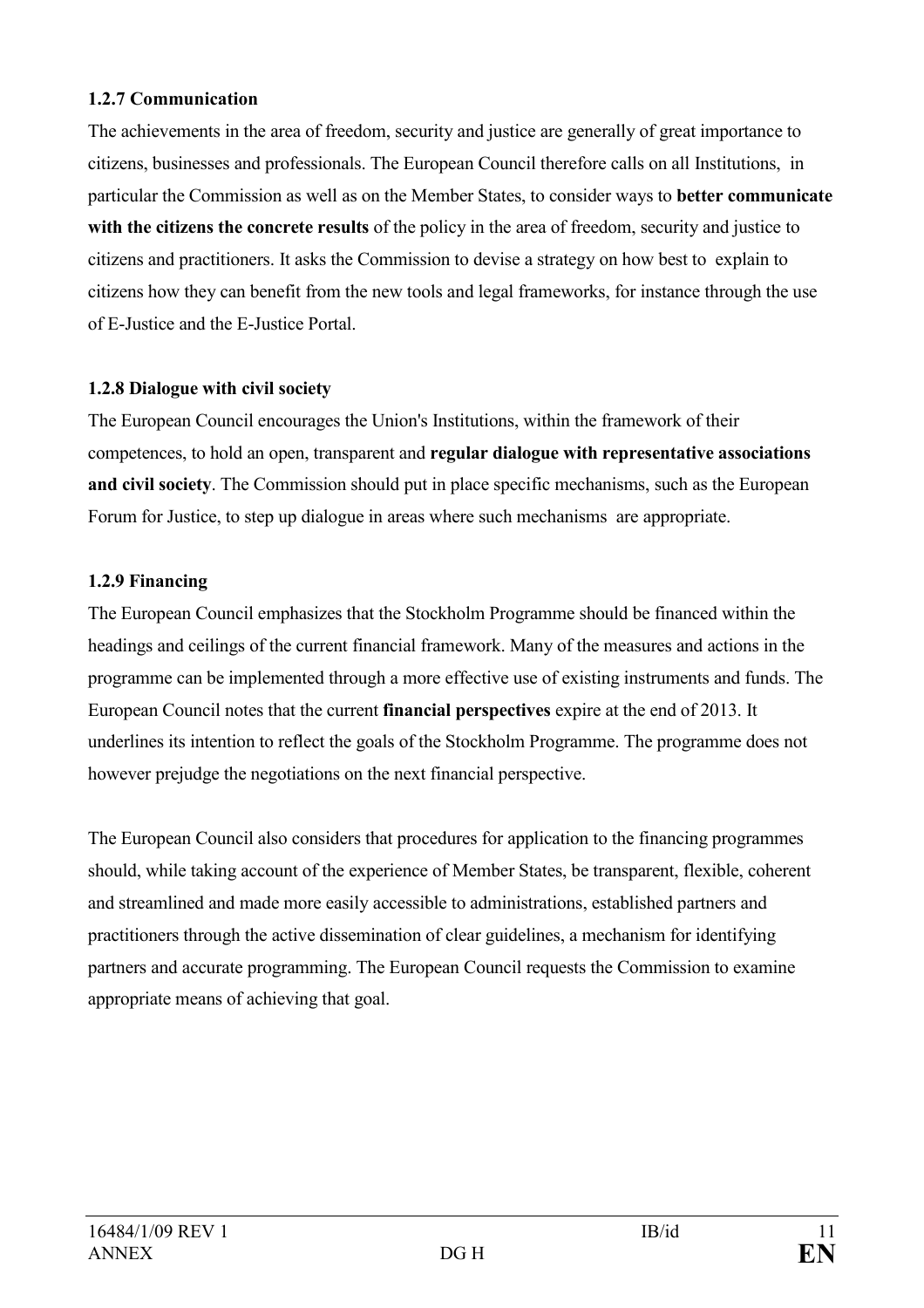Within the next financial perspectives, it should be examined if the scope of relevant financial instruments could be extended, in particular in the field of fight against organised crime and terrorism, to operational projects developed outside the Union which enhances the Union's security. Careful consideration should be given to ways and means to speed up the EU reaction to urgent events in this area in terms of financial assistance and how to provide technical assistance for the global implementation of international conventions, such as those relating to terrorism.

# 1.2.10 Action Plan

In light of the Stockholm Programme, the European Council invites the Commission to present promptly an Action Plan in 2010 to be adopted by the Council. This Action Plan will translate the aims and priorities of the Stockholm Programme into concrete actions with a clear timetable for adoption and implementation. It should include a proposal for a timetable for the transformation of instruments with a new legal basis.

# 1.2.11 Review of the Stockholm Programme

The European Council invites the Commission to submit a mid-term review before June 2012 of the implementation of the Stockholm Programme. Trio Presidency programmes and Commission legislative programmes should be published as soon as possible so as to enable national Parliaments to have early sight of proposals.

# 2. Promoting citizens' rights: a Europe of rights

# 2.1 A Europe built on fundamental rights

The European Union is based on common values and respect for fundamental rights. After the entry into force of the Lisbon Treaty, the rapid accession of the EU to the European Convention on Human Rights is of key importance. This will reinforce the obligation of the Union, including its institutions, to ensure that in all its areas of activity, fundamental rights are actively promoted. The case law of the Court of Justice of the European Union and the European Court of Human Rights will be able to continue to develop in step, reinforcing the creation of a uniform European fundamental and human rights system based on the European Convention and those set out in the Charter of Fundamental Rights,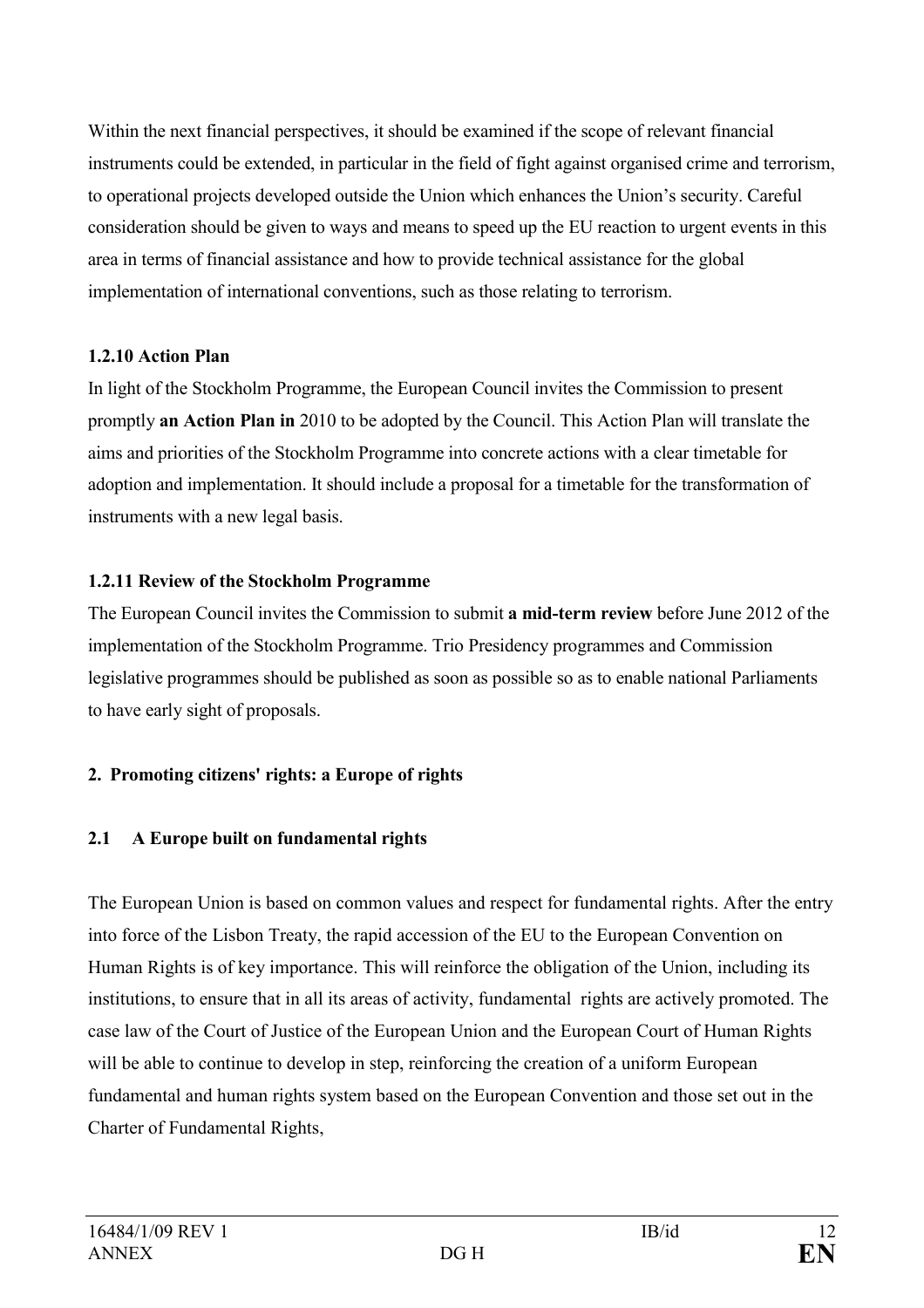The European Council invites

- the Commission to submit a proposal on the accession of the EU to the European Convention on Human Rights as a matter of urgency,
- the EU Institutions and the Member States to ensure that legal initiatives are and remain consistent with fundamental rights throughout the legislative process by way of strengthening the application of the methodology for a systematic and rigorous monitoring of compliance with the Convention and the rights set out in the Charter of Fundamental Rights.

The European Council invites the EU institutions to

- make full use of the expertise of the European Union Agency for Fundamental Rights and to consult, where appropriate, with the Agency, in line with its mandate, on the development of policies and legislation with implications for fundamental rights, and to use it for the communication to citizens of human rights issues affecting them in their everyday life,
- pursue the EU's efforts to bring about the abolition of the death penalty, torture and other inhuman and degrading treatment,
- continue to support and promote Union and Member States' activity against impunity and to fight against crimes of genocide, crimes against humanity and war crimes; in that context, promote cooperation between the Member States, third countries and the international tribunals in this field, and in particular the International Criminal Court, and develop exchange of judicial information and best practices in relation with the prosecution of such crimes through the European Network of Contact Points in respect of persons responsible for genocide, crimes against humanity and war crimes.

The Union is an area of shared values, values which are incompatible with crimes against humanity, genocide and war crimes, including crimes committed by totalitarian regimes. Each Member State has its own approach to this issue but, in the interests of reconciliation, the memory of those crimes must be a collective memory, shared and promoted, where possible, by us all. The Union must play the role of facilitator.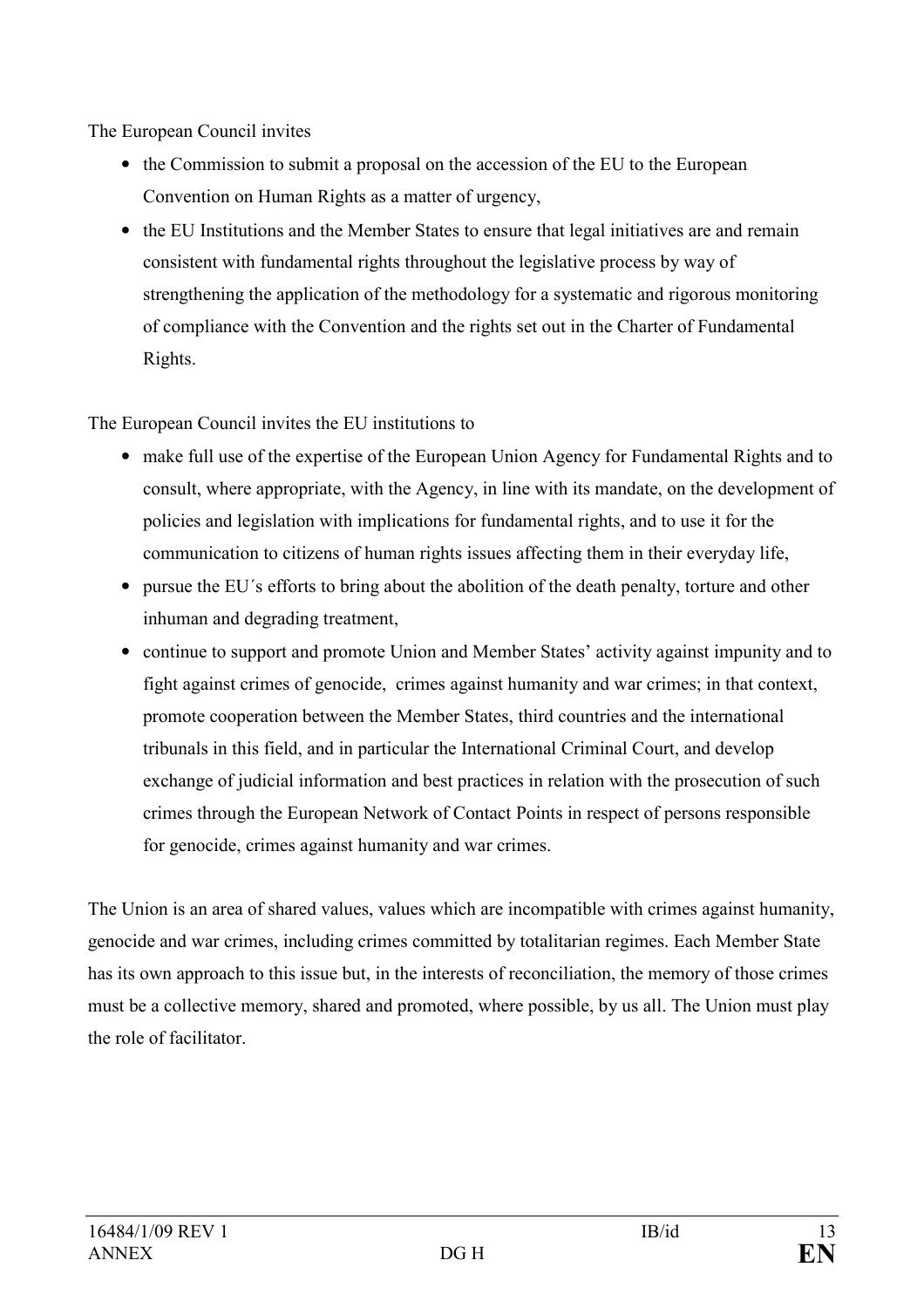The European Council invites the Commission

• to examine and to report to the Council in 2010 whether there is a need for additional initiatives covering publicly condoning, denying or grossly trivializing crimes of genocide, crimes against humanity and war crimes directed against a group of persons defined by reference to criteria other than race, colour, religion, descent or national or ethnic origin, such as social status or political convictions.

# 2.2 Full exercise of the right to free movement

The right to free movement of citizens and their family members within the European Union is one of the fundamental principles on which the Union is based and one of the fundamental freedoms of European citizenship. Citizens of the Union have the right to move and reside freely within the territory of the Member States, the right to vote and stand as candidates in elections to the European Parliament and in municipal elections in their member State of residence, protection of diplomatic and consular authorities of other Member States etc. When exercising their rights, citizens are ensured equal treatment to nationals under the conditions set by Union law The effective implementation of relevant European legislation is therefore a priority.

As noted by the European Parliament, Schengen cooperation, which enshrines the freedom of movement of persons within the EU, is at the core of the Area of freedom, security and justice. The European Council recalls its attachment to the further enlargement of the Schengen area. Provided that all requirements to apply the Schengen acquis have been fulfilled, the European Council calls on the Council, the European Parliament and the Commission to take all necessary measures to allow for the abolition of controls at internal borders with the remaining Member States that have declared their readiness to join the Schengen area without delay.

European citizens must be assisted in administrative and legal procedures they are faced with when exercising the right to free movement. Within the framework of the Treaty, obstacles restricting that right in everyday life should be removed.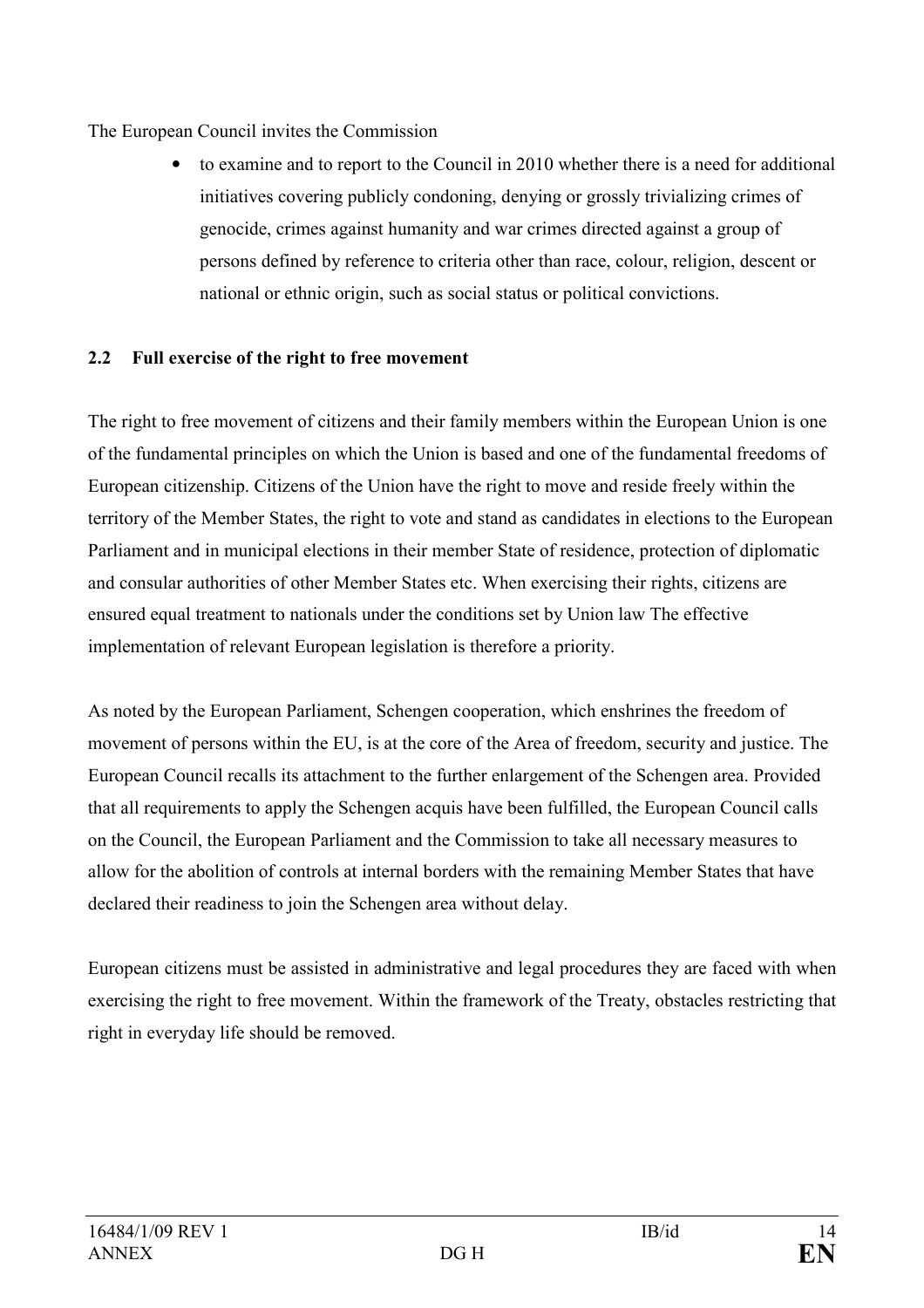The European Council invites the Commission to

• monitor the implementation and application of these rules in order to guarantee the right to free movement.

Obtaining a right of residence under Union law for EU citizens and their family members is an advantage inherent in the exercise of the right of free movement. The purpose of that right is however not to circumvent immigration rules. Freedom of movement not only entails rights but also imposes obligations on those that benefit from it; abuses and fraud should be avoided. Member States should further safeguard and protect the right of free movement by working together, and with the Commission, to combat actions of a criminal nature with forceful and proportionate measures, with due regard to the applicable law.

The European Council therefore further invites the Commission to

- monitor the implementation and application of these rules to avoid abuse and fraud,
- examine how best to exchange information, inter alia, on residence permits and documentation and how to assist member states' authorities to tackle abuse of this fundamental right effectively.

With this aim in mind, Member States should also closely monitor the full and correct implementation of the existing acquis and tackle possible abuse and fraud of the right of free movement of persons and exchange information and statistics on such abuse and fraud. If systematic trends in abuse and fraud of the right to free movement are identified, Member States should report such trends to the Commission, which will suggest to the Council how these trends might be addressed through the most appropriate means.

# 2.3 Living together in an area that respects diversity and protects the most vulnerable

Since diversity enriches the Union, the EU and its Member States must provide a safe environment where differences are respected and the most vulnerable protected. Measures to tackle discrimination, racism, anti-semitism, xenophobia and homophobia must be vigorously pursued.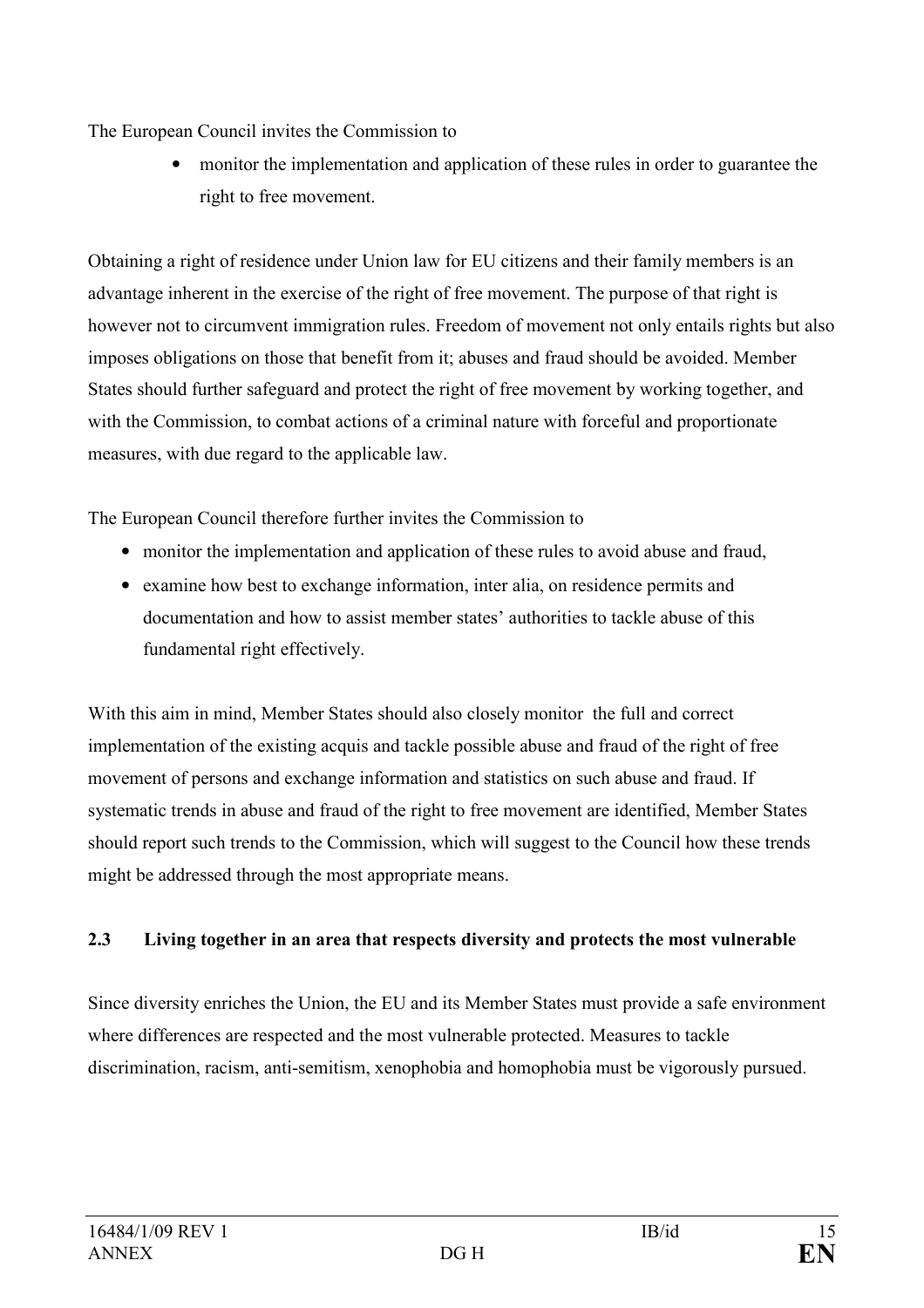# 2.3.1 Racism and xenophobia

The European Council invites the Commission to

- report during the period of the Stockholm Programme on the transposition of the 2008 Framework Decision on racism and xenophobia by 28 November 2013, and, if appropriate, to make proposals for amending it,
- make full use of the existing instruments, in particular the financing programmes to combat racism and xenophobia.

The Member States should implement the Framework Decision as soon as possible and at the latest by 28 November 2010.

### 2.3.2 Rights of the child

The rights of the child  $-$  i.e. the principle of the best interest of the child being the child's right to life, survival and development, non-discrimination and respect for the children's right to express their opinion and be genuinely heard in all matters concerning them according to their age and level of development as proclaimed in the Charter and the United Nations Convention on the Rights of the Child, concern all EU policies. They must be systematically and strategically taken into account with a view to ensuring an integrated approach. The Commission Communication "Towards an EU Strategy on the rights of the child (2006) reflect important considerations in this regard. An ambitious EU strategy on the rights of the child should be developed.

The European Council calls upon the Commission to

• identify measures, to which the Union can bring added value, in order to protect and promote the rights of the child. Children in particularly vulnerable situations should receive special attention, notably children that are victims of sexual exploitation and abuse as well as children that are victims of trafficking and unaccompanied minors in the context of immigration policy.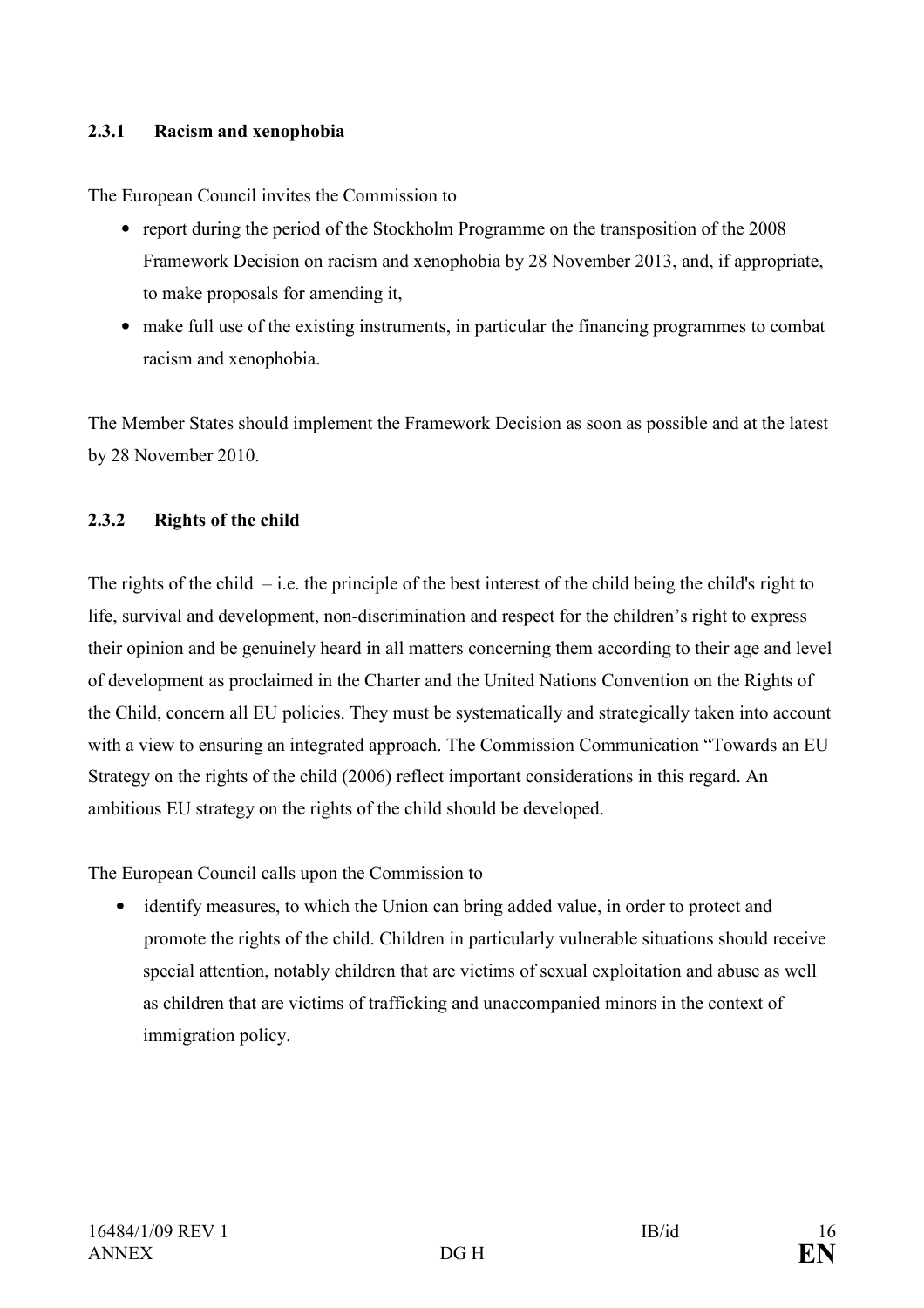As regards parental child abduction, apart from effectively implementing existing legal instruments in this area, the possibility to use family mediation at international level should be explored, while taking account of good practices in the member states. The Union should continue to develop criminal child abduction alert mechanisms, by promoting cooperation between national authorities and interoperability of systems.

# 2.3.3 Vulnerable groups

All forms of discrimination remain unacceptable. The EU and the Member States must make a concerted effort to fully integrate vulnerable groups, in particular the Roma community, into society by promoting their inclusion in the education system and labour market and by taking action to prevent violence against them. For this purpose, Member States should ensure that the existing legislation is properly applied to tackle potential discrimination. The EU will offer practical support and promote best practice to help Member States achieve this. Civil society will have a special role to play.

Vulnerable groups in particularly exposed situations, such as women victim of violence or of genital mutilation or persons who are harmed in a Member State of which they are not nationals or residents, are in need of greater protection, including legal protection. Appropriate financial support will be provided, through the available financing programmes.

The need for additional proposals as regards vulnerable adults should be assessed in the light of the experience acquired from the application of the 2000 Hague Convention on the International Protection of Adults by the Member States which are parties or which will become parties in the future. The Member States are encouraged to join the Convention as soon as possible.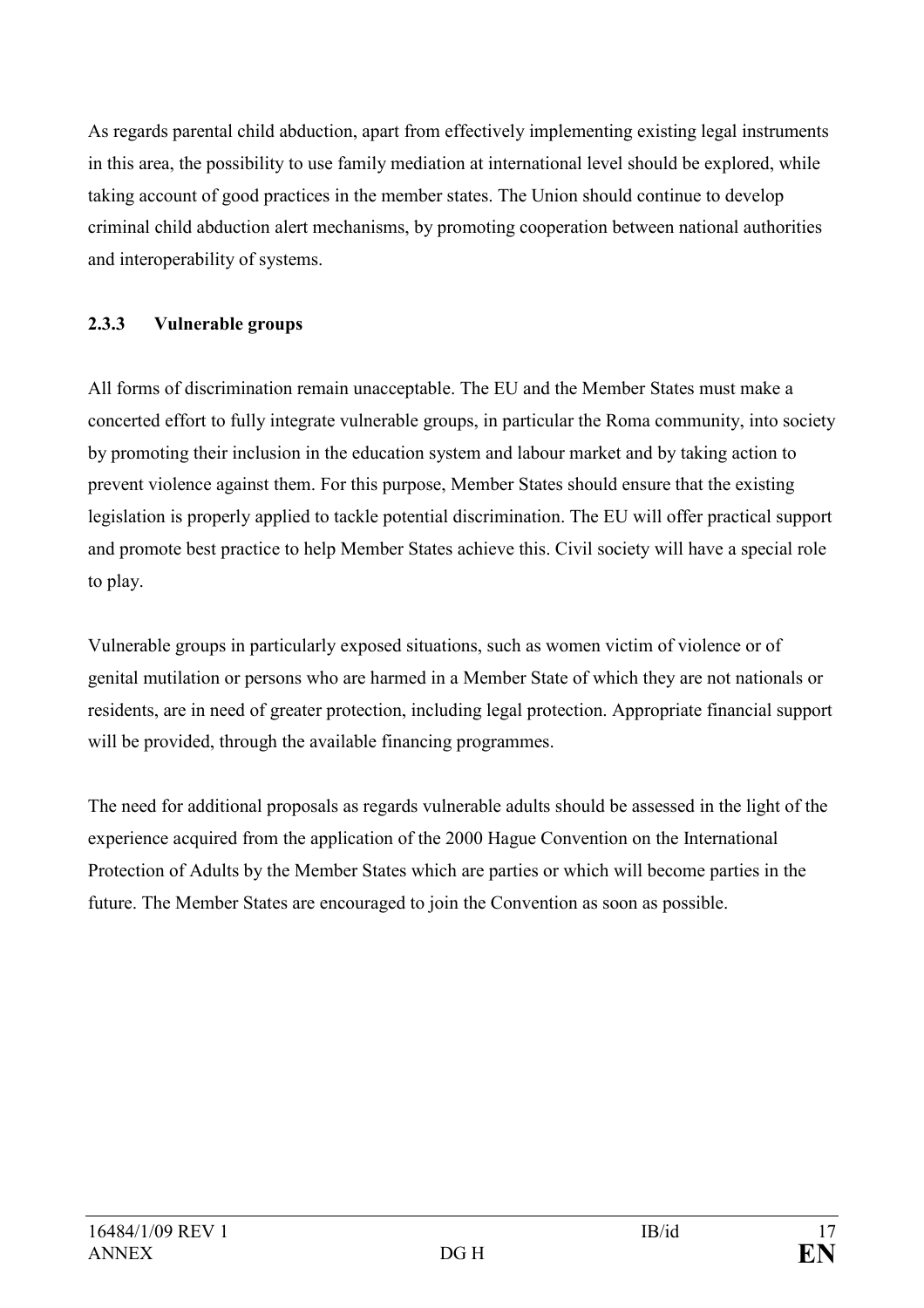# 2.3.4 Victims of crime, including terrorism

Those who are most vulnerable or who find themselves in particularly exposed situations, such as persons subjected to repeated violence in close relationships, victims of gender based violence, or persons who fall victim to other types of crimes in a Member State of which they are not nationals or residents, are in need of special support and legal protection. Victims of terrorism also need special attention, support and social recognition. An integrated and coordinated approach to victims is needed, in line with the Council conclusions on a strategy to ensure fulfilment of the rights of, and improve support for, persons who fall victims of crime.

The European Council calls on the Commission and the Member States to

- examine how to improve legislation and practical support measures for protection of victims and to improve implementation of existing instruments,
- offer better support to victims otherwise, possibly through existing European networks that provide practical help and put forward proposals to that end,
- examine the opportunity of making one comprehensive legal instrument on the protection of victims, by joining together the Directive on compensation to victims and the Framework Decision on victims, on the basis of an evaluation of the two instruments.

Increased use of the financing programmes should be made in accordance with their respective legal frameworks.

# 2.4 Rights of the individual in criminal proceedings

The protection of the rights of suspected and accused persons in criminal proceedings is a fundamental value of the Union, which is essential in order to maintain mutual trust between the Member States and public confidence in the European Union. The European Council therefore welcomes the adoption by the Council of the Roadmap for strengthening procedural rights of suspected and accused persons in criminal proceedings, which will strengthen the rights of the individual in criminal proceedings when fully implemented. That Roadmap will henceforth form part of the Stockholm Programme.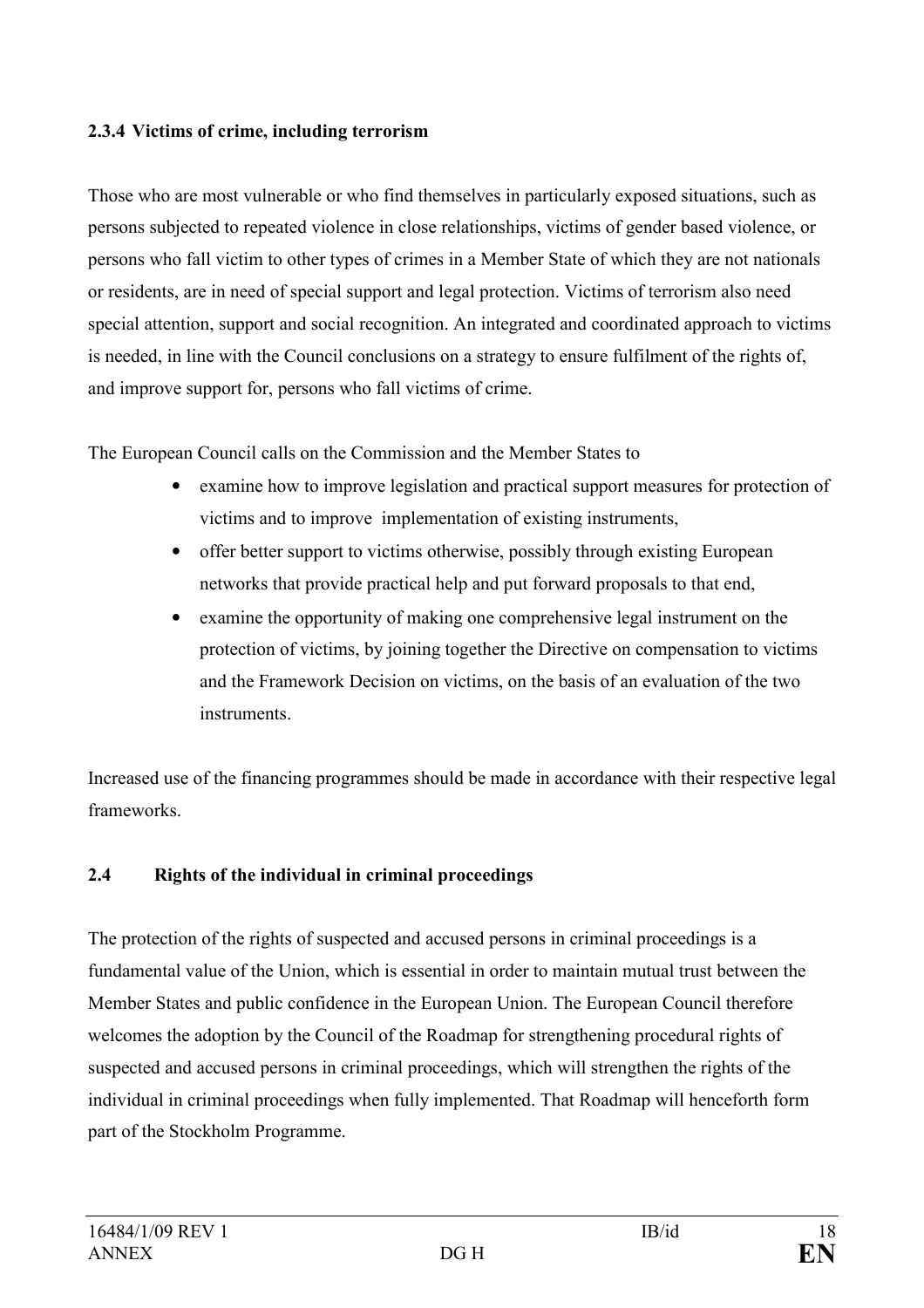The European Council invites the Commission to

- put forward the foreseen proposals in the Roadmap for its swift implementation, on the conditions laid down therein,
- examine further elements of minimum procedural rights for accused and suspect persons, and to assess whether further proposals are needed.

### 2.5 Protecting citizen's rights in the information society

When it comes to assessing the individual's privacy in the area of freedom, security and justice, the right to freedom is overarching. The right to privacy and the right to the protection of personal data are set out in the Charter of Fundamental Rights. The Union must therefore respond to the challenge posed by the increasing exchange of personal data and the need to ensure the protection of privacy. The Union must secure a comprehensive strategy to protect data within the EU and in its relations with other countries. In that context, it should promote the application of the principles set out in relevant EU instruments on data protection and the 1981 Council of Europe Convention on data protection as well as promoting accession to that convention. It must also foresee and regulate the circumstances in which interference by public authorities with the exercise of these rights is justified and also apply data protection principles in the private sphere.

The Union must address the necessity for increased exchange of personal data whilst ensuring the utmost respect for the protection of privacy. The European Council is convinced that the technological developments not only present new challenges to the protection of personal data, but also offer new possibilities to better protect personal data.

Basic principles such as purpose limitation, proportionality, legitimacy of processing, limits on storage time, security and confidentiality as well as respect for the rights of the individual, control by national independent supervisory authorities, and access to effective judicial redress need to be ensured and a comprehensive protection scheme must be established. These issues are also dealt with in the context of the EU Information Management Strategy set out in Chapter 4.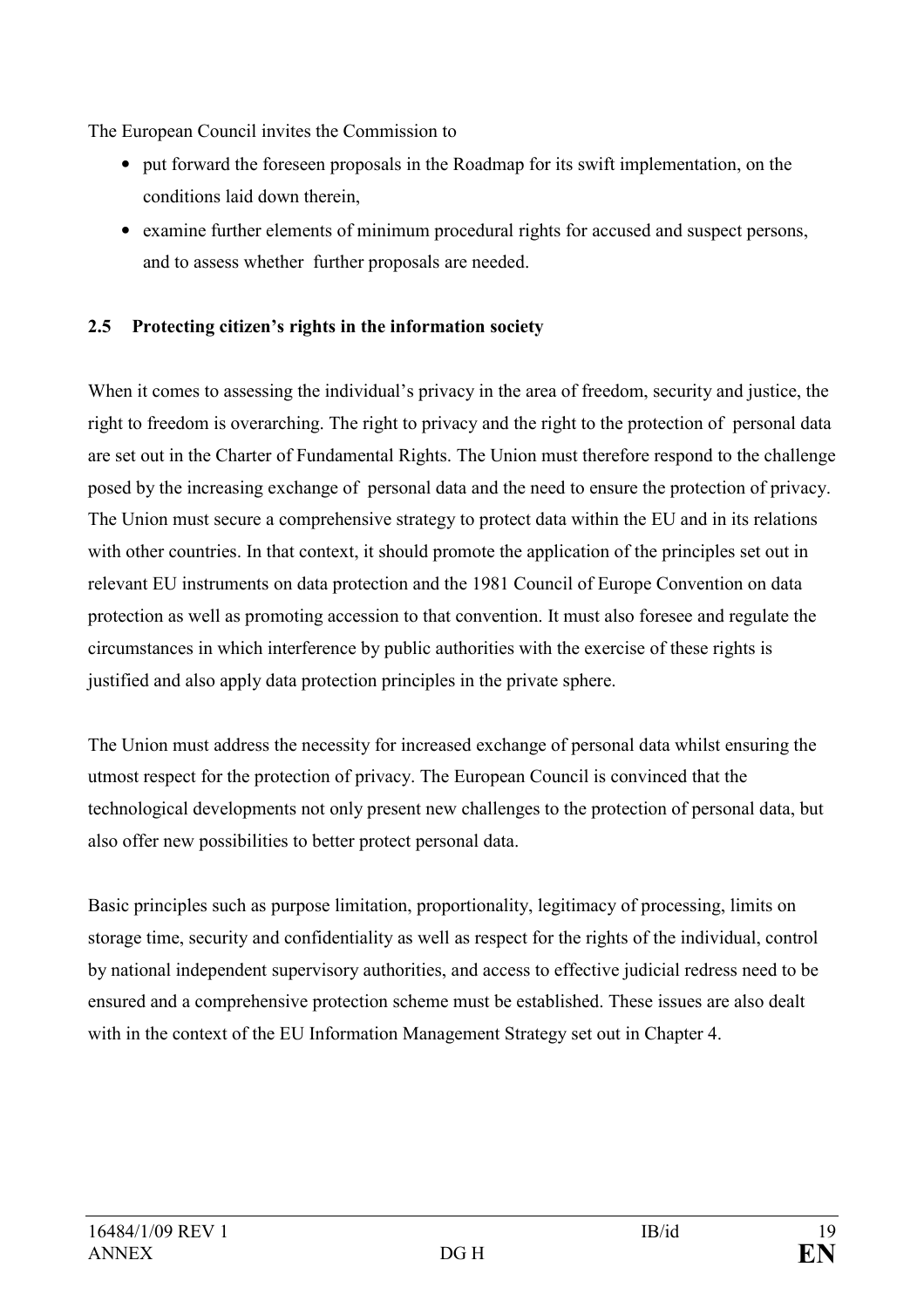The European Council invites the Commission to:

- evaluate the functioning of the various instruments on data protection and present, where necessary, further legislative and non-legislative initiatives to maintain the effective application of the above principles,
- propose a Recommendation for the negotiation of a data protection and, where necessary, data sharing agreement for law enforcement purposes with the United States of America, building on the work carried out by the EU-US High Level Contact Group on data protection,
- consider core elements for data protection agreements with third states for law enforcement purposes, which may include, where necessary, privately held data, based on a high level of data protection,
- improve compliance with the principles of data protection through the development of appropriate new technologies, improving cooperation between the public and private sector, particularly in the field of research,
- examine the introduction of a European certification scheme for "privacy-aware" technologies, products and services,
- conduct information campaigns, in particular to raise awareness among the public.

On a broader front, the Union must be a driving force behind the development and promotion of international standards for personal data protection, based on relevant EU instruments on data protection and the 1981 Council of Europe Convention, and in the conclusion of appropriate bilateral or multilateral instruments.

# 2.6 Participation in the democratic life of the Union

The European Council recalls that transparency of decision-making, access to documents and good administration contribute to citizens' participation in the democratic life of the Union. Furthermore, the European Citizens´ Initiative introduced by Article 11 TEUwill create a new mechanism for civic participation. It should be realized rapidly.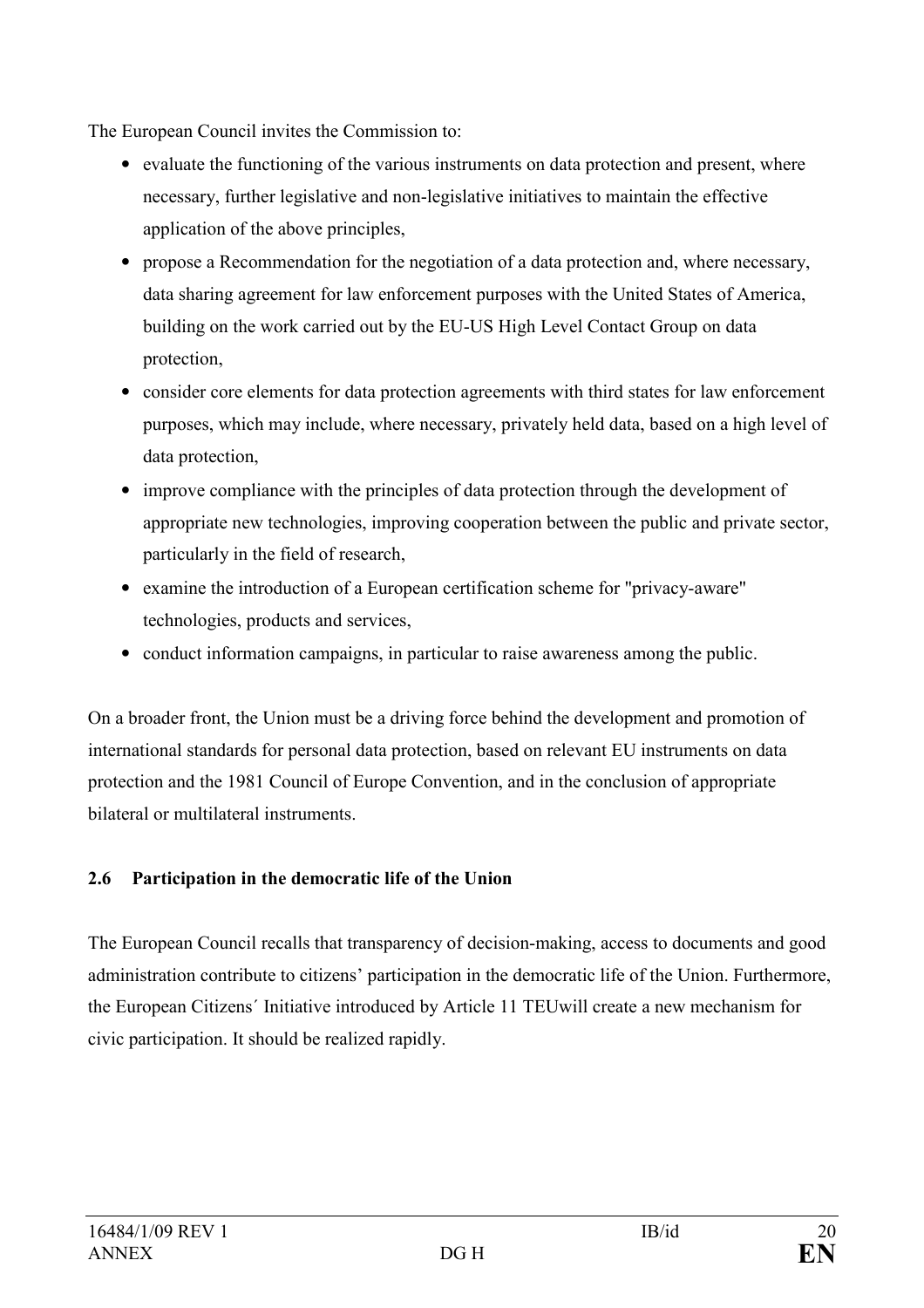The European Council invites the Commission to

examine how best to ensure transparency of decision-making, access to documents and good administration of justice in the light of the new opportunities opened up by the Lisbon Treaty and to make appropriate proposals to that end.

With a view to the European elections in 2014, careful consideration should be given to how to encourage citizens to vote. Voter turnout has diminished by 20 % since 1979 while at the same time the powers of the European Parliament as co-legislator has increased considerably. Measures such as making it easier to register on the electoral roll should be explored.

In addition, the European Council invites the Commission, before December 2012, to

• report to the European Council on national practices and traditions on elections to the European Parliament, and propose, on the basis of the report, how to achieve a common election day for elections to the European Parliament. In the light of that report, the European Council will consider how to take this issue forward.

# 2.7 Entitlement to protection in non-Member States

A Union citizen travelling to or living in a non-EU country where his or her Member State is not represented is entitled to protection by the diplomatic and consular authorities of any Member State under the same conditions as the nationals of that State. This right, enshrined in the Treaties, is not well publicised, and more effort is needed to ensure its full application. Targeted communication campaigns could be conducted in connection with this right.

The European Council invites the Commission to:

• consider appropriate measures establishing coordination and cooperation necessary to facilitate consular protection in accordance with Article 23 TFUE.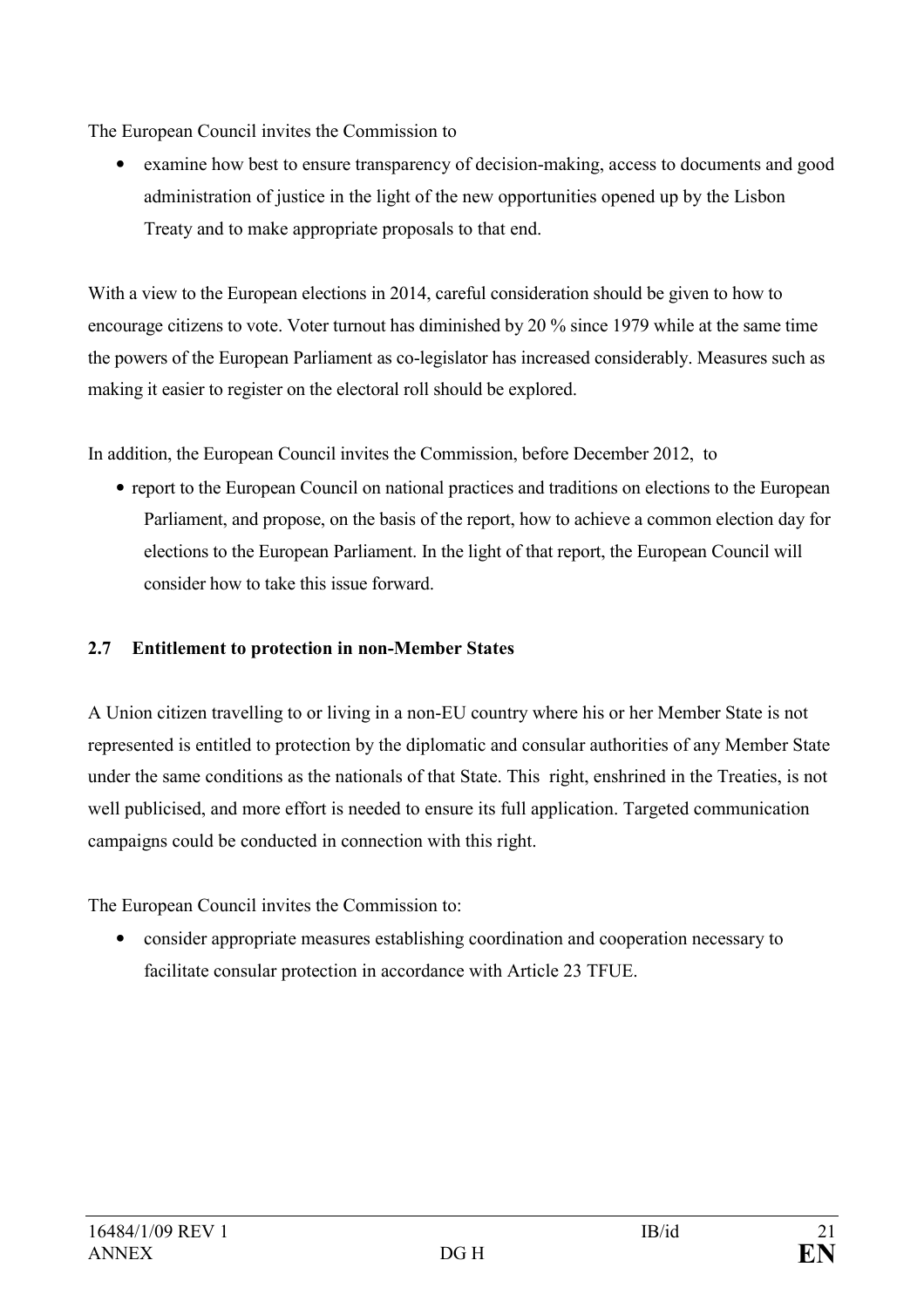# 3. Making people's lives easier: a Europe of law and justice

The European Council declared at its meeting in Tampere in 1999 that enhanced mutual recognition of judicial decisions and judgements and the necessary approximation of legislation would facilitate co-operation between authorities and the judicial protection of individual rights and that the principle of mutual recognition should be the cornerstone of judicial cooperation in both civil and criminal matters. This principle is now expressed in the Treaty.

In the Hague Programme, adopted in 2004, the European Council noted that in order for the principle of mutual recognition to become effective, mutual trust needed to be strengthened by progressively developing a European judicial culture based on the diversity of legal systems and unity through European law. The judicial systems of the Member States should be able to work together coherently and effectively in accordance with their national legal traditions.

The EU should continue to enhance mutual trust in the legal systems of the Member States by establishing minimum rights as necessary for the development of the principle of mutual recognition and by establishing minimum rules concerning the definition of criminal offences and sanctions as defined by the Treaty. The European judicial area must also allow citizens to assert their rights anywhere in the Union by significantly raising overall awareness of rights and by facilitating their access to justice.

In this respect, the European Council emphasizes the horizontal importance of e-Justice, which is not confined to specific areas of law. It should be integrated into all areas of civil, criminal and administrative law in order to ensure better access to justice and strengthened cooperation between administrative and judicial authorities.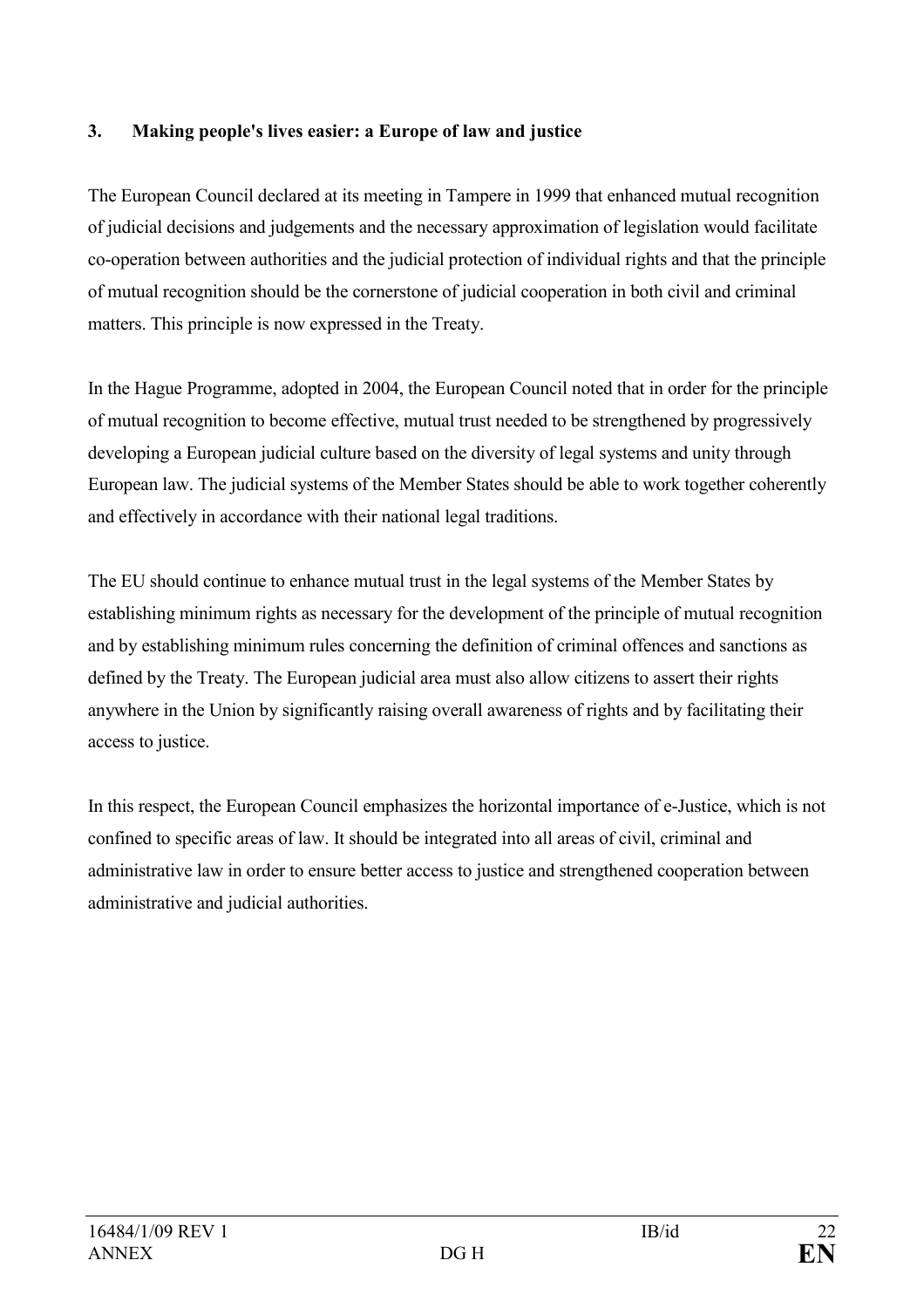#### 3.1 Furthering the implementation of mutual recognition

The European Council notes with satisfaction that considerable progress has been achieved in implementing the two programmes on mutual recognition adopted by the Council in 2000 and emphasizes that the Member States should take all necessary measures to transpose at national level the rules agreed at European level. In this context the European Council emphasizes the need to evaluate the implementation of these measures and to continue the work on mutual recognition.

### 3.1.1 Criminal law

In the face of cross-border crime, more efforts should be made to make judicial cooperation more efficient. The instruments adopted need to be more "user-friendly" and focus on problems that are constantly occurring in cross-border cooperation, such as issues regarding time limits and language conditions or the principle of proportionality. In order to improve cooperation based on mutual recognition, some matters of principle should also be resolved. For example, there may be a need for a horizontal approach regarding certain recurring problems during negotiations on instruments. The approximation, where necessary, of substantive and procedural law will facilitate mutual recognition.

Mutual recognition could extend to all types of judgments and decisions of a judicial nature, which may, depending on the legal system, be either criminal or administrative.

 Victims of crime or witnesses who are at risk can be offered special protection measures which should be effective within the Union.

The European Council considers that the setting up of a comprehensive system for obtaining evidence in cases with a cross-border dimension, based on the principle of mutual recognition, should be further pursued. The existing instruments in this area constitute a fragmentary regime. A new approach is needed, based on the principle of mutual recognition but also taking into account the flexibility of the traditional system of mutual legal assistance. This new model should have a broad scope and should cover all types of evidence, taking account of the measures concerned.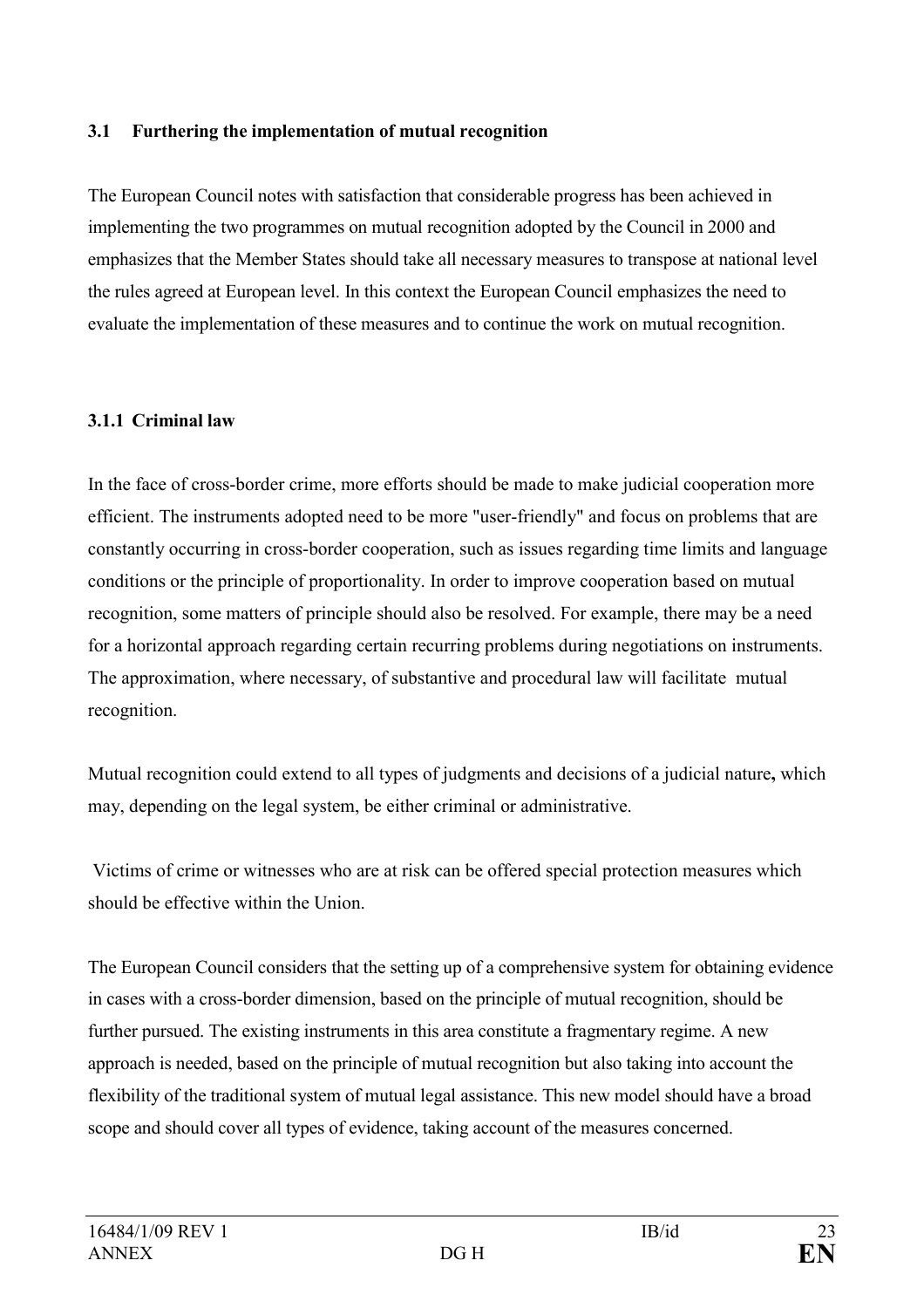The European Council invites the Commission to

- propose a comprehensive system, after an impact assessment, to replace all the existing instruments in this area, including the Framework Decision on the European Evidence Warrant, covering as far as possible all types of evidence and containing deadlines for enforcement and limiting as far as possible the grounds for refusal,
- explore whether there are other means to facilitate admissibility of evidence in this area,
- explore whether certain investigative measures could be executed by law enforcement or judicial authorities of the requesting/issuing member state in liaison and agreement with the authorities of the executing state in accordance with Article 89 TFUE, and, where appropriate, make necessary proposals,
- explore if and how authorities of one Member State could obtain information rapidly from private or public entities of another Member State without use of coercive measures or by using judicial authorities of the other State,
- explore the results of the evaluation of the European Arrest Warrant, and, where appropriate, make proposals to increase efficiency and legal protection for individuals in the process of surrender, by adopting a step-by-step approach to other instruments on mutual recognition,
- prepare a comprehensive study on existing legal and administrative obstacles to cross-border enforcement of penalties and administrative decisions for road traffic offences, and to present, where necessary, further legislative and non-legislative initiatives to improve road safety in the Union.

The Union should aim for the systematic exchange of information and, as a long term goal, mutual recognition of judgments imposing certain types of disqualification.

The European Council invites the Commission to

• study the use of disqualification in the Member States and propose to the Council a programme of measures, including exchange of information on certain types of disqualifications and, by adopting a long term step-by-step approach, which accords priority to cases where disqualification is most likely to affect personal safety or business life.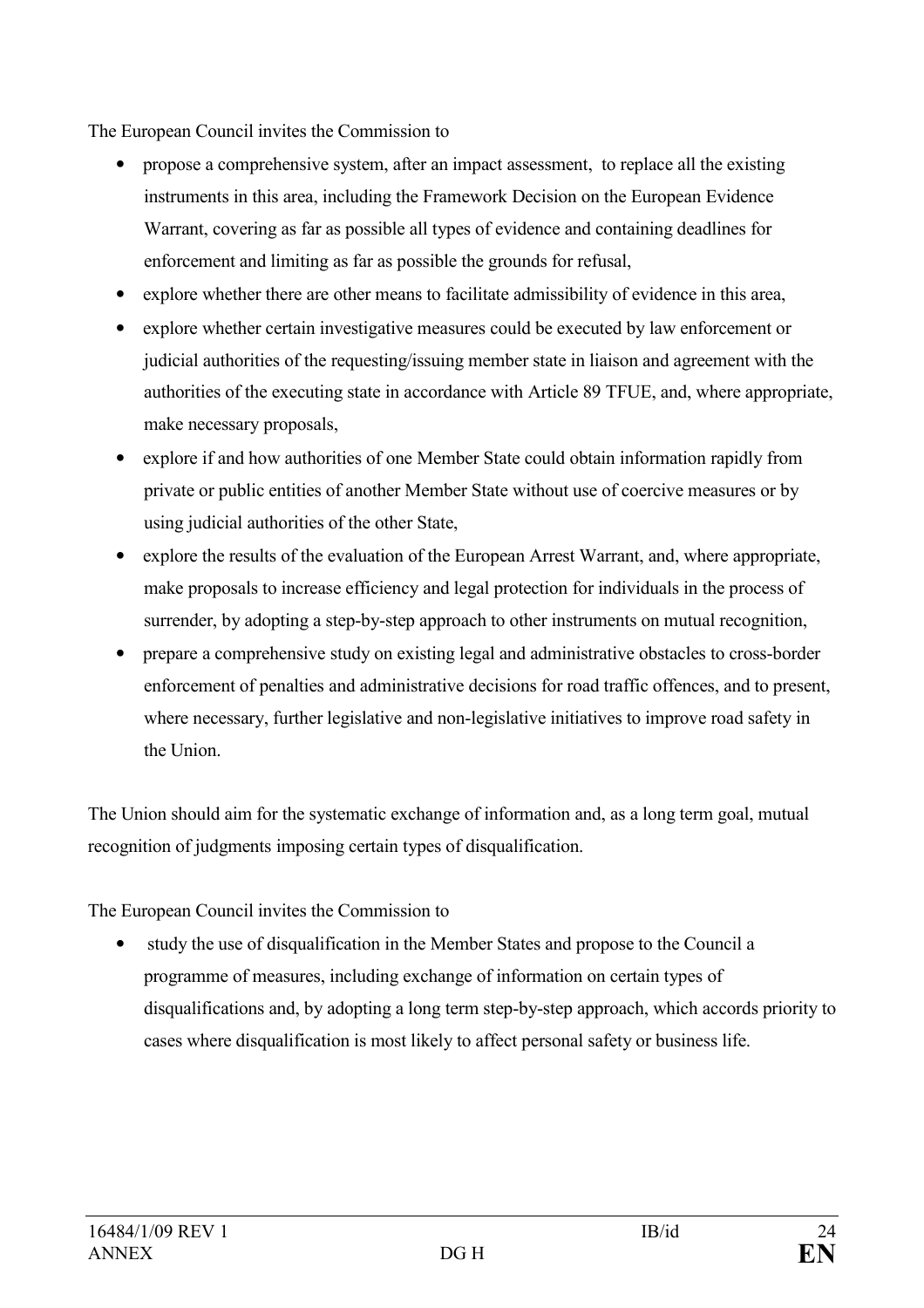In the field of judicial cooperation, the European Council emphasizes the need for Member States and Eurojust to implement thoroughly the Council Decision 2009/426 of 16 December 2008, which, together with the Lisbon Treaty, offers an opportunity for the further development of EUROJUST in the coming years, including in relation to initiation of investigations and resolving conflicts of competence. On the basis of an assessment of the implementation of this instrument, new possibilities could be considered in accordance with the relevant provisions of the Treaty, including giving further powers to the Eurojust national member, reinforcement of the powers of the Eurojust College or the setting-up of a European Public Prosecutor.

# 3.1.2 Civil law

As regards civil matters, the European Council considers that the process of abolishing all intermediate measures (the exequatur), should be continued during the period covered by the Stockholm Programme. At the same time the abolition of the exequatur will also be accompanied by a series of safeguards, which may be measures in respect of procedural law as well as of conflict-of-law rules.

Mutual recognition should, moreover, be extended to fields that are not yet covered but essential to everyday life, e.g. succession and wills, matrimonial property rights and the property consequences of the separation of couples, while taking into consideration Member States' legal systems, including public policy, and national traditions in this area.

The European Council considers that the process of harmonising conflict-of-law rules at Union level should also continue in areas where it is necessary, like separation and divorces. It could also include the area of company law, insurance contracts and security interests..

The European Council also highlights the importance of starting work on consolidation of the instruments adopted so far in the area of judicial cooperation in civil matters. First and foremost the consistency of Union legislation should be enhanced by streamlining the existing instruments. The aim should be to ensure the coherence and user-friendliness of the instruments, thus ensuring a more efficient and uniform application thereof.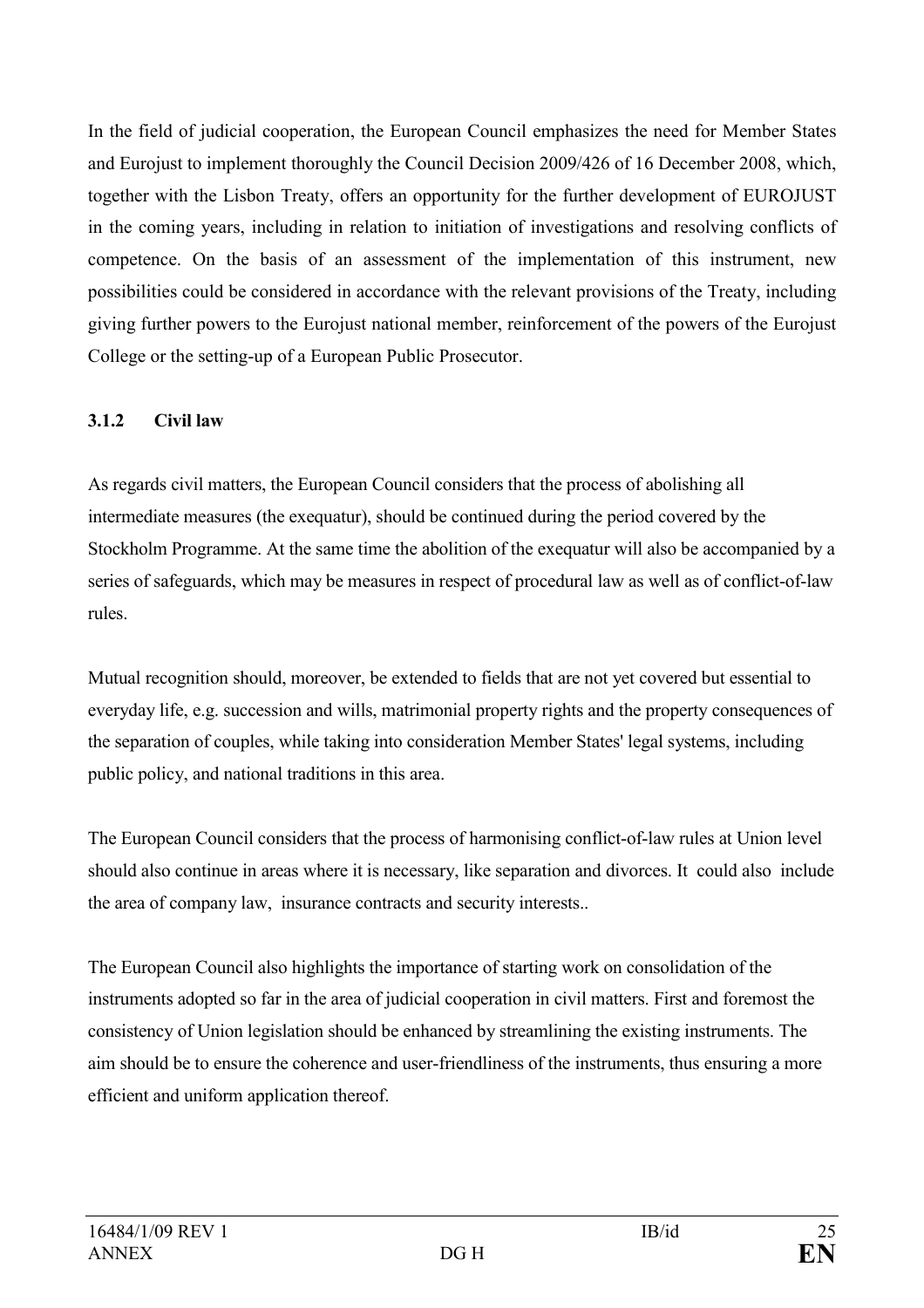The European Council invites the Commission to

- assess which safeguards are needed to accompany the abolition of exequatur and how these could be streamlined,
- assess whether there are grounds for consolidation and simplification in order to improve the consistency of existing Union legislation, and
- follow up on the recent study on the possible problems encountered with regard to civil status documents and access to registers of such documents.

In light of the findings, the Commission could submit appropriate proposals taking into account the different legal systems and traditions in the Member States. In the short term a system allowing citizens to obtain their own civil status documents easily could be envisaged. In the long term, it could be considered whether mutual recognition of the effects of civil status documents could be appropriate, at least in certain areas. Work developed by the International Commission on Civil Status should be taken into account in this particular field.

# 3.2 Strengthening mutual trust

One of the consequences of mutual recognition is that rulings made at national level have an impact in other Member States, in particular in their judicial systems. Measures aimed at strengthening mutual trust are therefore necessary in order to take full advantage of these developments.

The Union should support Member States' efforts to improve the efficiency of their judicial systems by encouraging exchanges of best practice and the development of innovative projects relating to the modernisation of justice.

# 3.2.1 Training

Training of judges (including administrative courts), prosecutors and other judicial staff is essential to strengthen mutual trust; see also Chapter 1.2.6. The Union should continue to support and strengthen measures to increase training in line with Articles 81 and 82 TFUE.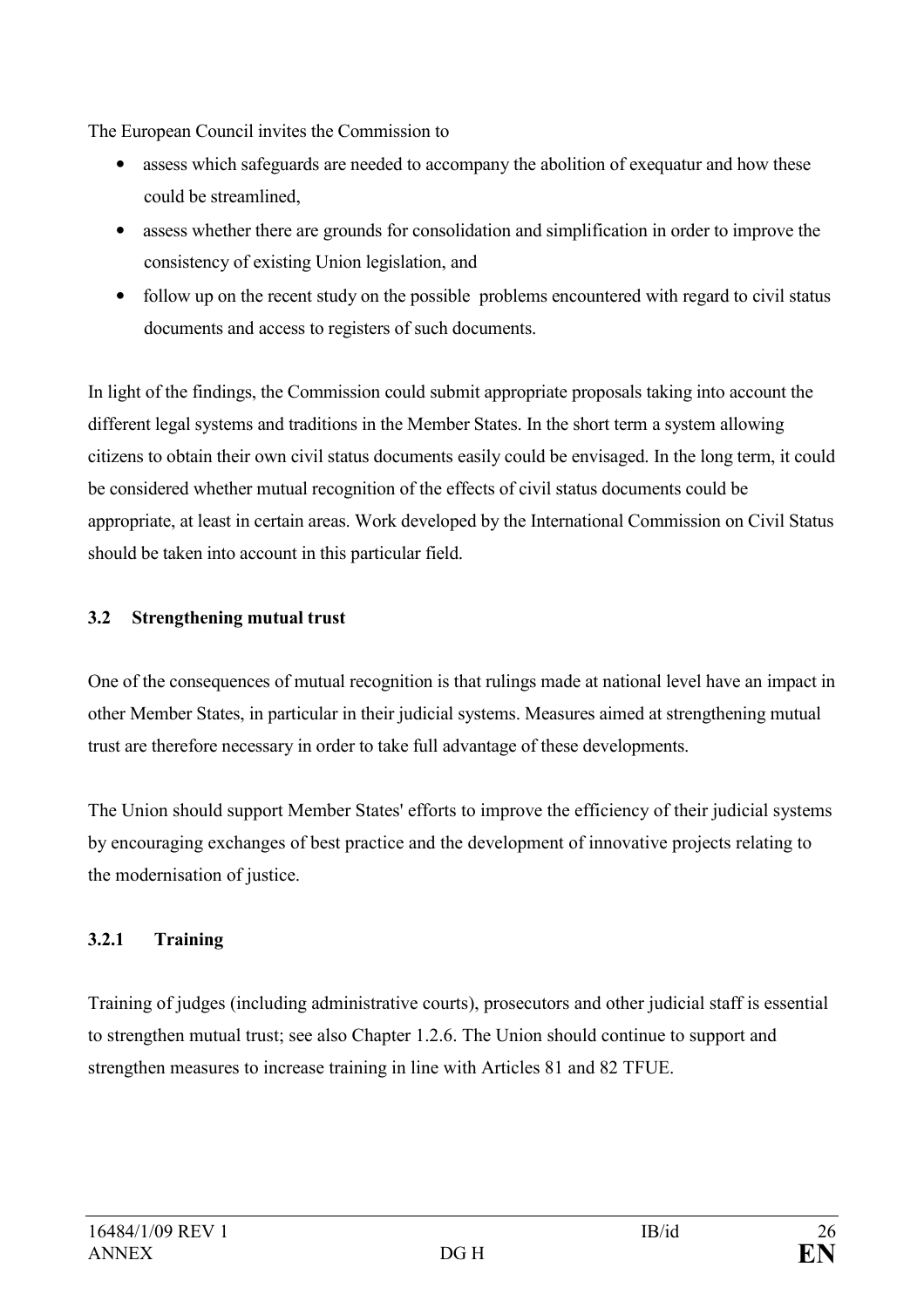### 3.2.2 Developing networks

The European Council considers that contacts between senior officials of the Member States in areas covered by Justice and Home Affairs are valuable and should be promoted by the Union in so far as possible. Such areas could be, depending on national structures, senior police chiefs or prosecutors, heads of training institutes, heads of prison administrations, general directors of customs administration. Where appropriate, these networks should also be informed of the work of the Internal Security Committee, or be able to take part in the development of theOrganised Crime Threat Assessment and other strategic tools of the Union. Such networks should primarily meet using existing structures such as Europol, Eurojust and Frontex or at the invitation of the Presidency as host country. Other Networks of professionals existing in this area should also continue to receive Union support. Among those are the European Network of the Councils of the Judiciary and the Network of the Presidents of the Supreme Judicial Courts.

### 3.2.3 Evaluation

As in other areas, the development of mutual recognition in the judicial sphere must go hand in hand with improvements in evaluation, both ex-ante and ex-post; see also Chapter 1.2.5.

### 3.2.4 Improving the tools

The European Council calls for the enhancement of the operational capabilities of and tools for judges, prosecutors and all other actors involved in the field of justice. To that end, the European Council calls for the more active involvement of Eurojust and the European Judicial Networks in civil and criminal law to participate in improving cooperation and the effective application of EU law by all practitioners. Work should continue on improving the electronic tools that have so far been developed and the necessary resources should be provided for pursuing this work.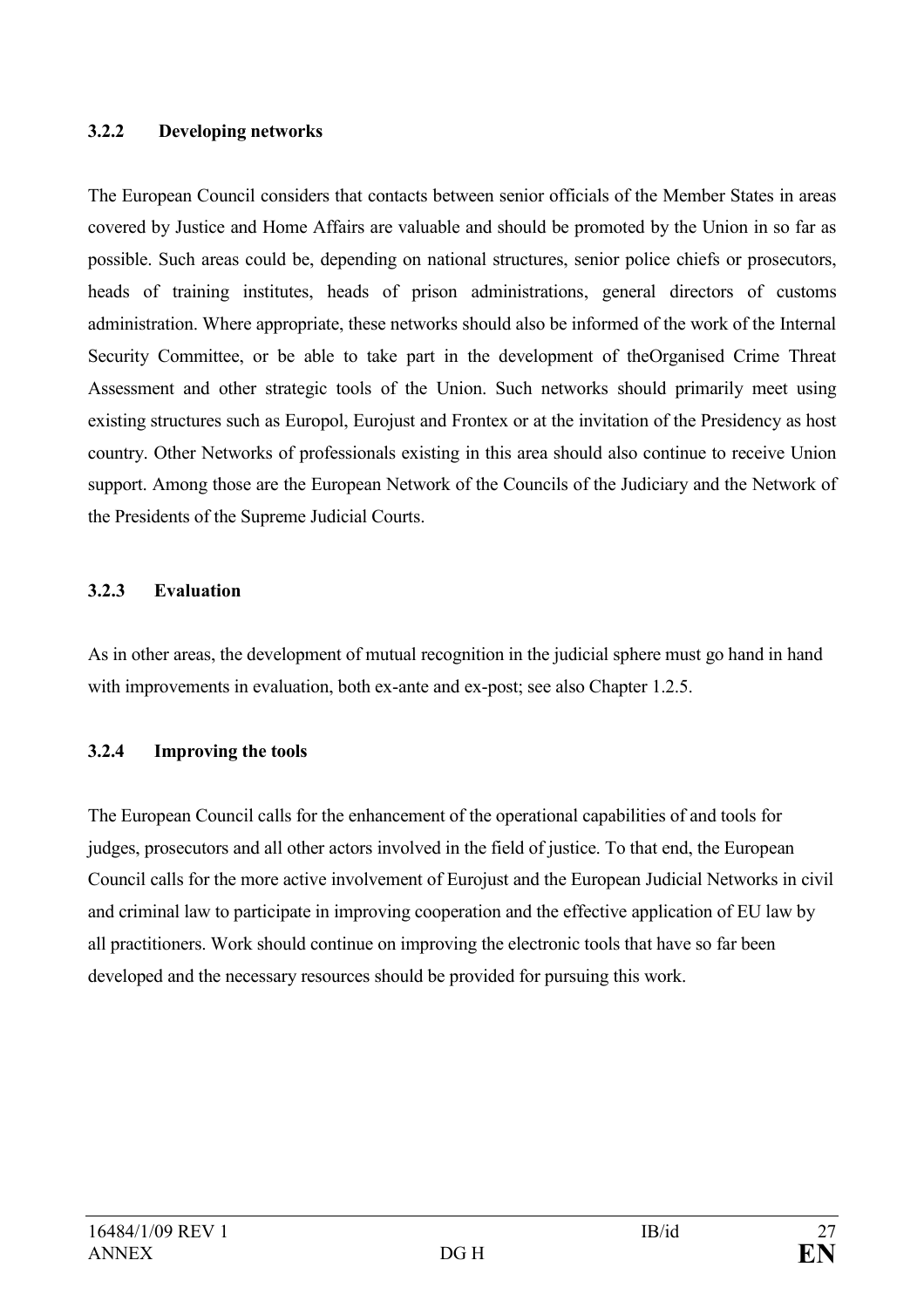### 3.2.5 Implementation

A priority of the Union should be the implementation of decisions which have already been taken. This should be done in several ways: by accompanying the implementation of Union legislation more closely, through the better use of the financing instruments, by increasing the training of judges and other professionals and by enhancing evaluation mechanisms and practical measures.

Without prejudice to the role of the Commission and the Court of Justice, implementation is primarily a matter for the Member States, but as mutual recognition instruments are common tools, the Union should better accompany implementation of them by enabling the sharing of experiences and best practices.

The European Council invites the Commission to

• ensure the sharing of information by way of developing handbooks or national facts sheets together with experts in civil and criminal law and Member States, on the use of mutual recognition instruments, in the same manner as what has been done for the European Arrest Warrant. The aim should be to have a handbook or national fact sheet for each of the instruments that have been adopted so far at the end of the five-year period.

The European Council also considers that all modern means of electronic communication should be used to the full, and that the judicial authorities as soon as possible should be given means for secure electronic communications to enable safe correspondence. The Union should also put an emphasis on videoconferencing and on assisting the development of translation tools in order to make them as accurate as possible. These developments should be accompanied by and form part of the implementation of the e-justice action plan. In addition, measures should be taken to enhance cooperation, while taking full account of data protection rules, between competent authorities so as to detect addresses where persons live as their habitual residence, in connection with service of documents.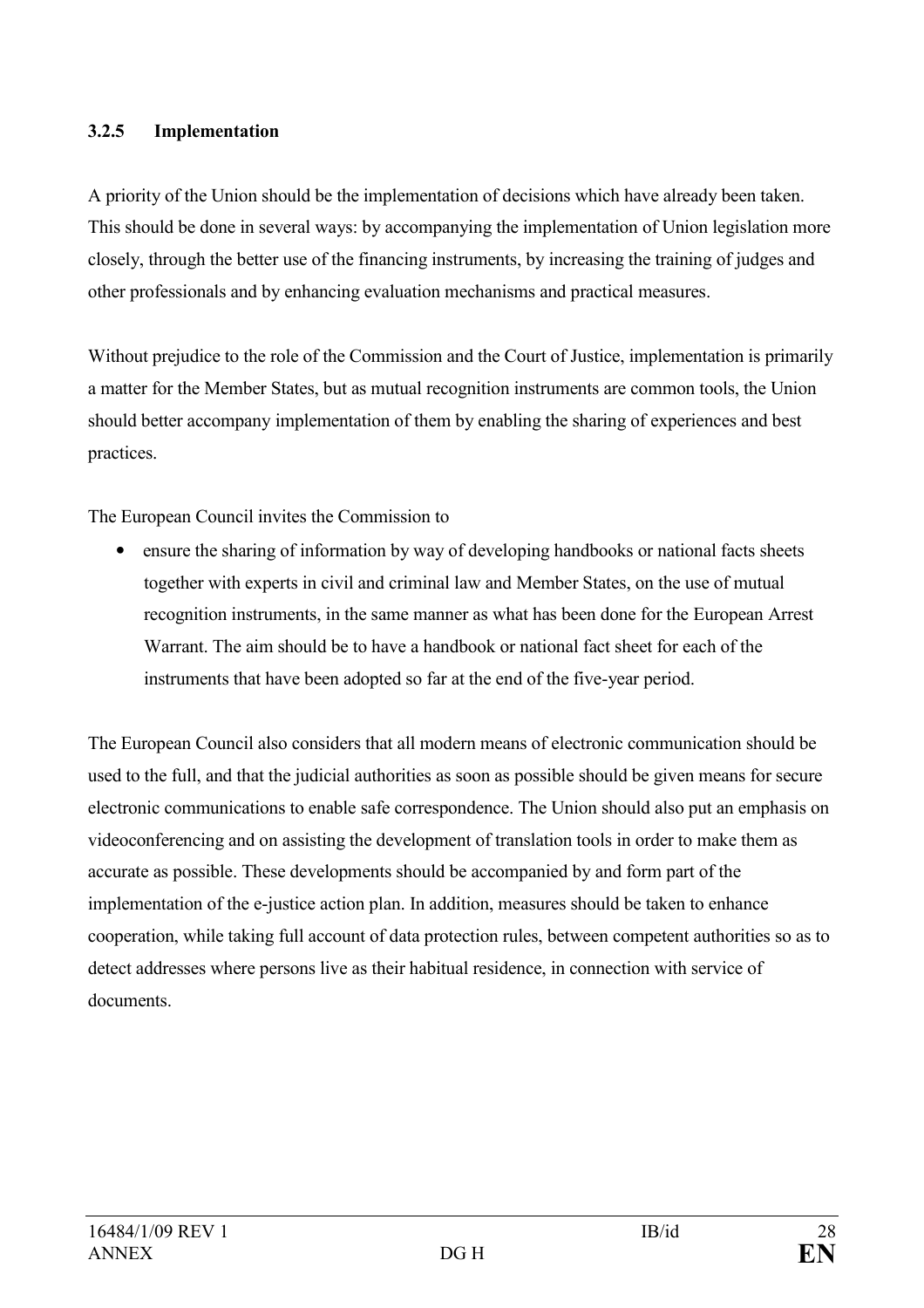### 3.2.6. Detention

The European Council considers that efforts should be undertaken to strengthen mutual trust and render more efficient the principle of mutual recognition in the area of detention. Efforts to promote the exchange of best practices should be pursued and implementation of the European Prison Rules, approved by the Council of Europe, supported. Issues such as alternatives to imprisonment, pilot projects on detention, social rehabilitation of detainees and best practices in prison management could also be addressed. The European Commission is invited to reflect on this issue further within the possibilities offered by the Lisbon Treaty.

# 3.3 Developing a core of common standards

The Treaty provides that, where necessary to facilitate mutual recognition, the Union may adopt common minimum standards. The European Council considers that a certain level of approximation of laws is necessary to foster a common understanding of issues among judges and prosecutors, and hence to enable the principle of mutual recognition to be applied properly, taking into account the differences between legal traditions and systems of Member States.

# 3.3.1 Criminal law

In criminal law, minimum rules concerning the definition of criminal offences and sanctions in the areas of particularly serious crime with a cross-border dimension resulting from the nature or impact of such offences or from a special need to combat them on a common basis should become the object of common incriminations and common minimum levels of maximum sanctions. These are the serious offences referred to in Article 83(1) TFEU. Priority should be given to terrorism, trafficking in human beings, illicit drug trafficking, sexual exploitation of women and children and child pornography and computer crime.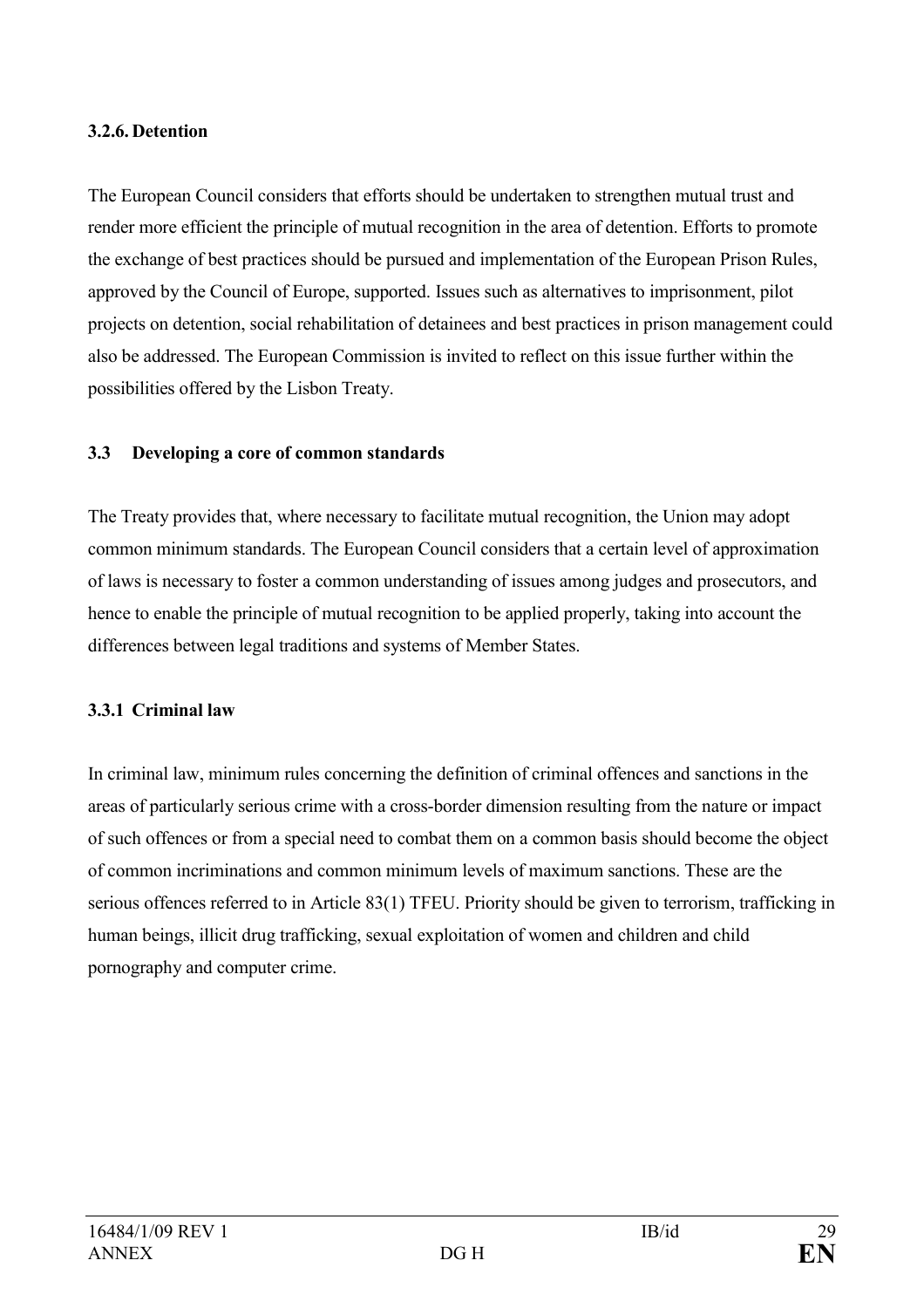The European Council invites the Commission to

• examine whether the level of approximation is sufficient in relation to the adopted framework decisions and report on the need to establish common definitions and penalties and to consider submitting new legislative proposals where further approximation is needed.

The relationship between approximation of offences or their definition and the double criminality rule in the framework of mutual recognition should be further explored. The Commission is invited to make a report to the Council on this issue. On the basis of that report, the Council will consider whether it is necessary and feasible to approximate the offences for which double criminality does not apply in the mutual recognition instruments.

Criminal law provisions should be introduced when they are considered essential in order for the interests to be protected and, as a rule, be used only as a last resort.

Minimum rules with regard to the definition of criminal offences and sanctions may also be established when the approximation of criminal laws and regulations of the Member States proves essential to ensure the effective implementation of a Union policy which has been subject to harmonisation measures.

The European Council stresses the importance of the coherence of criminal law provisions in the various EU instruments and invites the Commission together with the Council to

• [continue] preparatory work on model standard provisions in criminal law.

and the Commission to

• examine the possibilities of using the existing programmes to finance pilot schemes in the Member States testing alternatives to imprisonment.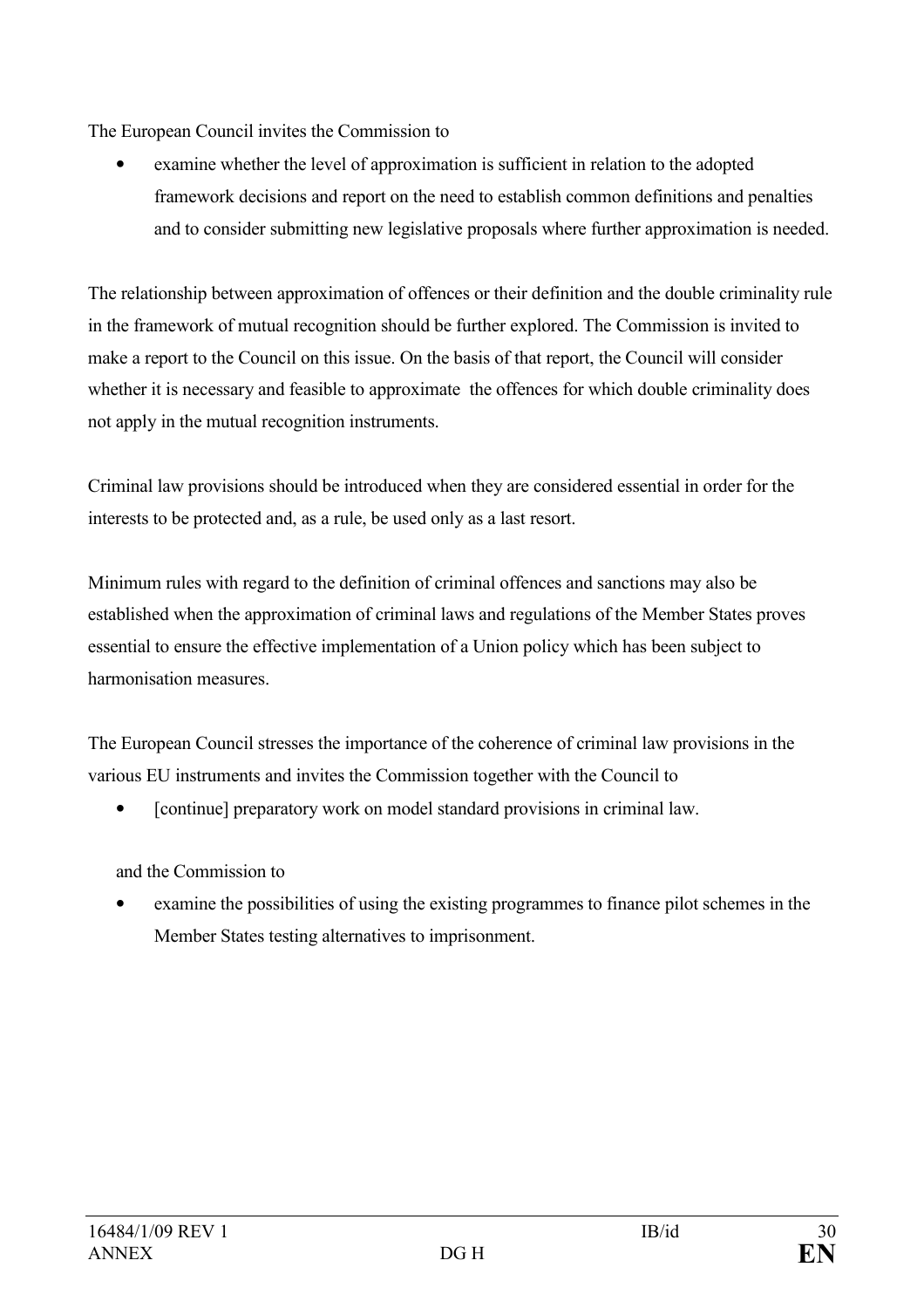### 3.3.2 Civil law

The abolition of exequatur will be accompanied by a series of safeguards, especially regarding judgments taken by default, which may be measures in respect of procedural law as well as of conflict of law rules (e.g. the right to be heard, the servicing of documents, time required for providing opinions, etc). The main policy objective in the area of civil procedural law is that borders between countries in the European Union should not constitute an obstacle either to the settlement of civil law matters or to initiating court proceedings, or to the enforcement of decisions in civil matters. With the Tampere conclusions and the Hague programme, major steps have been taken to reach this goal. However, the European Council notes that the effectiveness of Union instruments in this field still needs to be improved.

The European Council invites the Commission

- as a first step, to submit a report on the functioning of the present EU regime on civil procedural law across borders, and on the basis of that report put forward a proposal aimed at improving the consistency of existing Union legislation,
- to assess, also in the course of upcoming reviews of existing Regulations, the need to establish common minimum standards or standard rules of civil procedure for the cross-border execution of judgments and decisions on matters such as the service of documents, the taking of evidence, review procedures and enforcement, minimum standards in relation to the recognition of decisions on parental responsibility and, where appropriate, submit proposals on the issues, and
- to continue the work on common conflict-of-law rules, where necessary.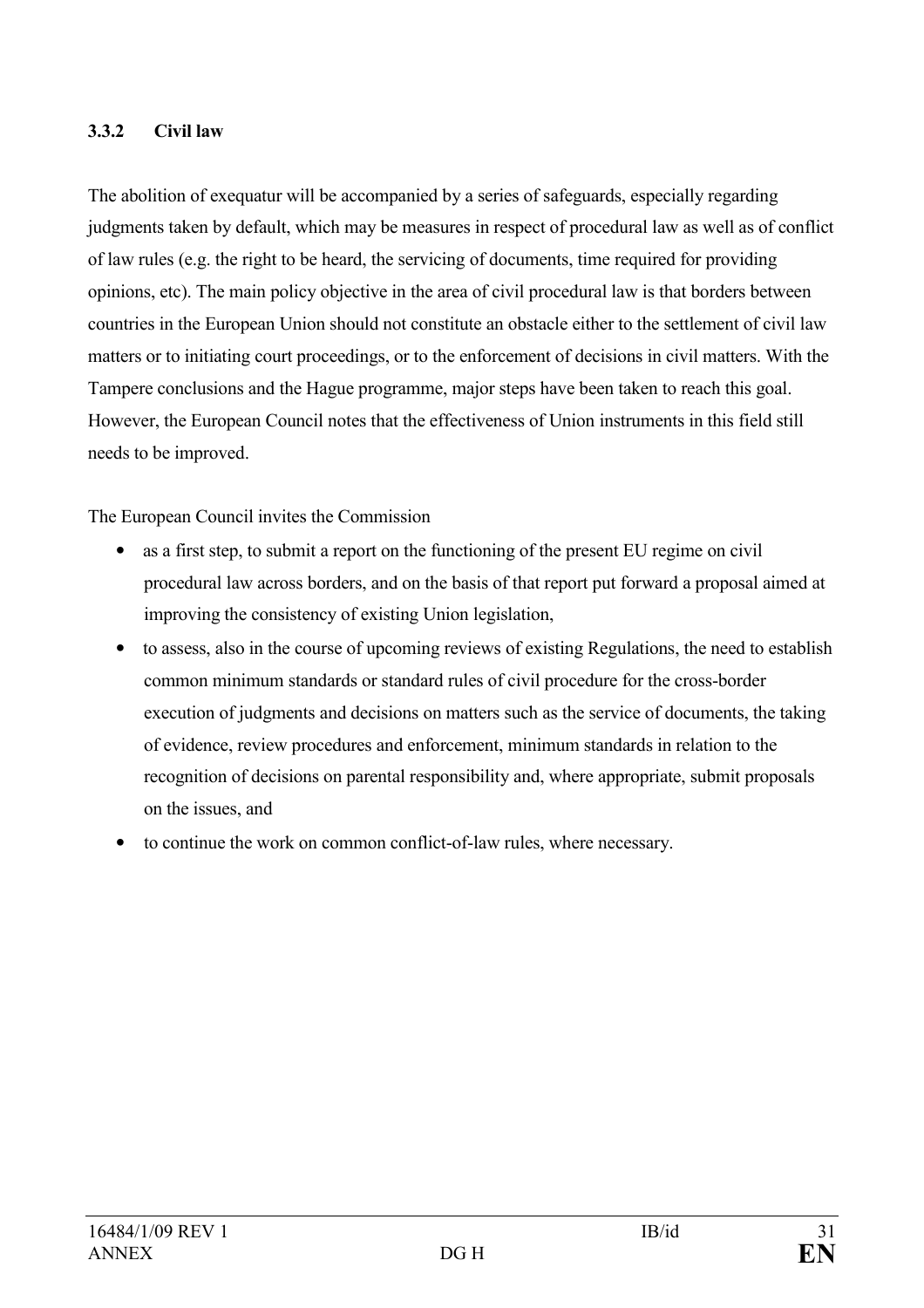#### 3.4 The benefits for citizens of a European judicial area

#### 3.4.1 Providing easier access to justice

Access to justice in the European judicial area must be made easier, particularly in cross-border proceedings. At the same time, efforts must continue to improve alternative methods of settling disputes, particularly in consumer law. Action is needed to help people overcome the language barriers that obstruct their access to justice.

The European Council considers that e-Justice presents an excellent opportunity to provide easier access to justice. The European e-Justice action plan, adopted at the end of November 2008, sets the framework for developing European e-Justice activities until the end of 2013. The European e-Justice portal will be a way of keeping people better informed of their rights and giving them access to a range of information and services on the various judicial systems. Better use should be made of videoconferencing, for example to spare victims the effort of needless travel and the stress of participating in court proceedings. In accordance with data protection rules, some national registers will be gradually interconnected (e.g. registers on insolvency, interpreters, translators and wills). Some existing databases may also be partially integrated into the portal (e.g. the European Business Register and the European Land Information Service). In the medium term, some European and national cross-border procedures could be dealt with on-line (e.g. the European payment order, the European small claims procedure and mediation). Furthermore, the use of electronic signatures should be promoted within the framework of the e-justice project.

The European Council invites the Council, the Commission and the Member States to

• create effective conditions to enable the parties to communicate with courts by electronic means in the context of legal proceedings. For that purpose, dynamic forms should be made available through the e-Justice portal as regards certain European procedures, such as the European order for payment procedure and the European small claims procedure. During this phase, electronic communication between judicial authorities should be improved decisively in the area of the application of e-Justice.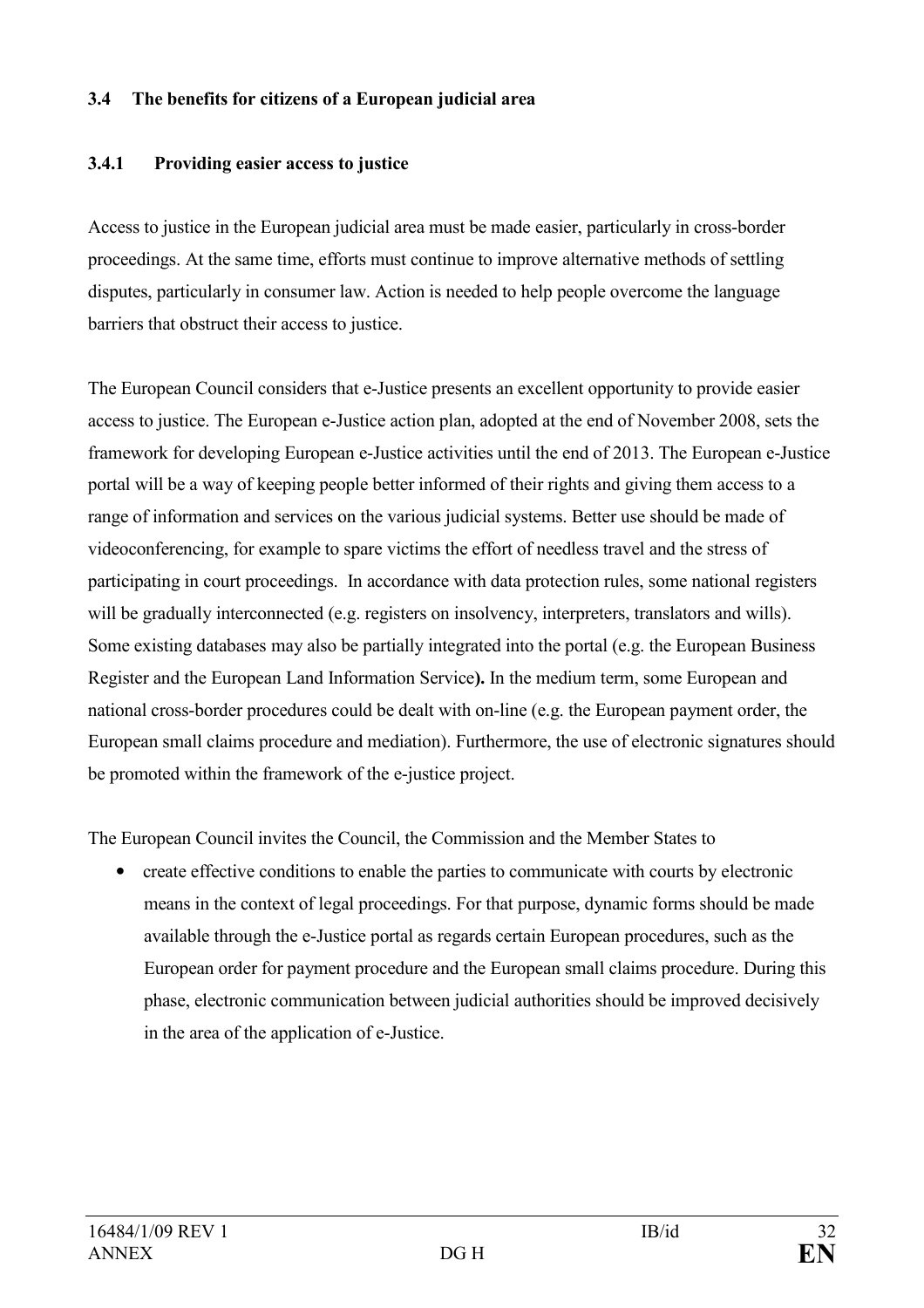The European Council further encourages the EU institutions and the Member States to

• devote efforts to the full implementation of the e-Justice action plan. In that context, the European Commission is invited to put forward proposals within the framework of the financial perspectives for an adequate funding of e-Justice projects and in particular horizontal large-scale IT projects.

Certain formalities for the legalisation of documents also represent an obstacle or an excessive burden. Given the possibilities offered by the use of new technologies, including digital signatures, the EU should consider abolishing all formalities for the legalisation of documents between Member States. Where appropriate, thought should be given to the possibility of creating, in the long term, authentic European documents.

The European Council invites the Commission to

examine the possibility of dispensing with the formalities for the legalisation of documents between Member States, and submit a proposal to that effect.

# 3.4.2 Supporting economic activity

The European judicial area should serve to support economic activity in the single market.

The European Council invites the Commission to

- assess the need for, and the feasibility of, providing for certain provisional, including protective, measures at Union level, to prevent e.g. the disappearance of assets before the enforcement of a claim,
- put forward appropriate proposals for improving the efficiency of enforcement of judgements in the EU regarding bank accounts and debtors' assets, based on the 2006 and 2008 Green Papers.

When devising measures of this kind, account should be taken on the impact they will have on the right to privacy and the right to the protection of citizens' personal data.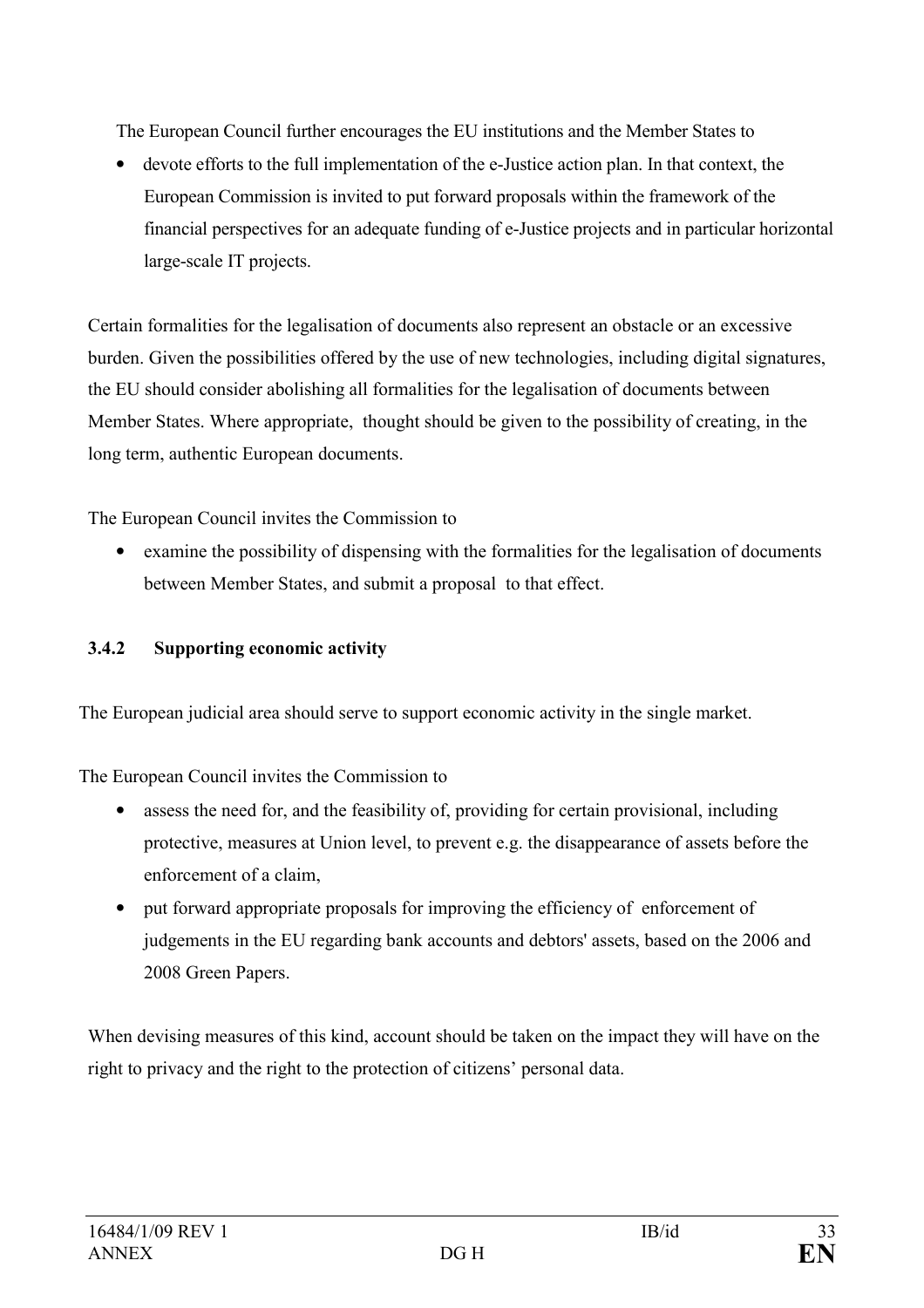The European Council reaffirms that the common frame of reference for European contract law should be a non-binding set of fundamental principles, definitions and model rules to be used by the lawmakers at Union level to ensure greater coherence and quality in the lawmaking process. The Commission is invited to submit a proposal on a common frame of reference.

The current financial crisis has brought home the need to regulate financial markets and to prevent abuse. There is also a need to study further measures regarding business law, and to create a clear regulatory environment allowing small and medium business enterprises in particular to take full advantage of the internal market so that they can grow and operate across borders as they do in their domestic market. There is a need to explore whether common rules determining the law applicable to matters of company law, rules on insolvency for banks and transfer of claims could be devised. The issue of contractual law also needs to be examined further. The European Council invites the Commission to

• consider whether there is a need to take measures in these areas, and, where appropriate, to put forward proposals in this respect.

# 3.5 Increasing the EU's international presence in the legal field

# 3.5.1 Civil law

The European Council considers that clearly defining EU external interests and priorities in the area of judicial cooperation in civil matters is very important with a view to interacting with third countries in a secure legal environment.

The Lugano Convention is open to the accession of other States and it should be assessed, in cooperation with the other Contracting Parties, which third countries could be encouraged to accede to it.

The Union should use its membership of The Hague Conference to actively promote the widest possible accession to the most relevant Conventions and to offer as much assistance as possible to other States with a view to the proper implementation of the instruments. The European Council invites the Council, the Commission and the Member States to encourage all partner countries to accede to those Conventions which are of particular interest to the Union.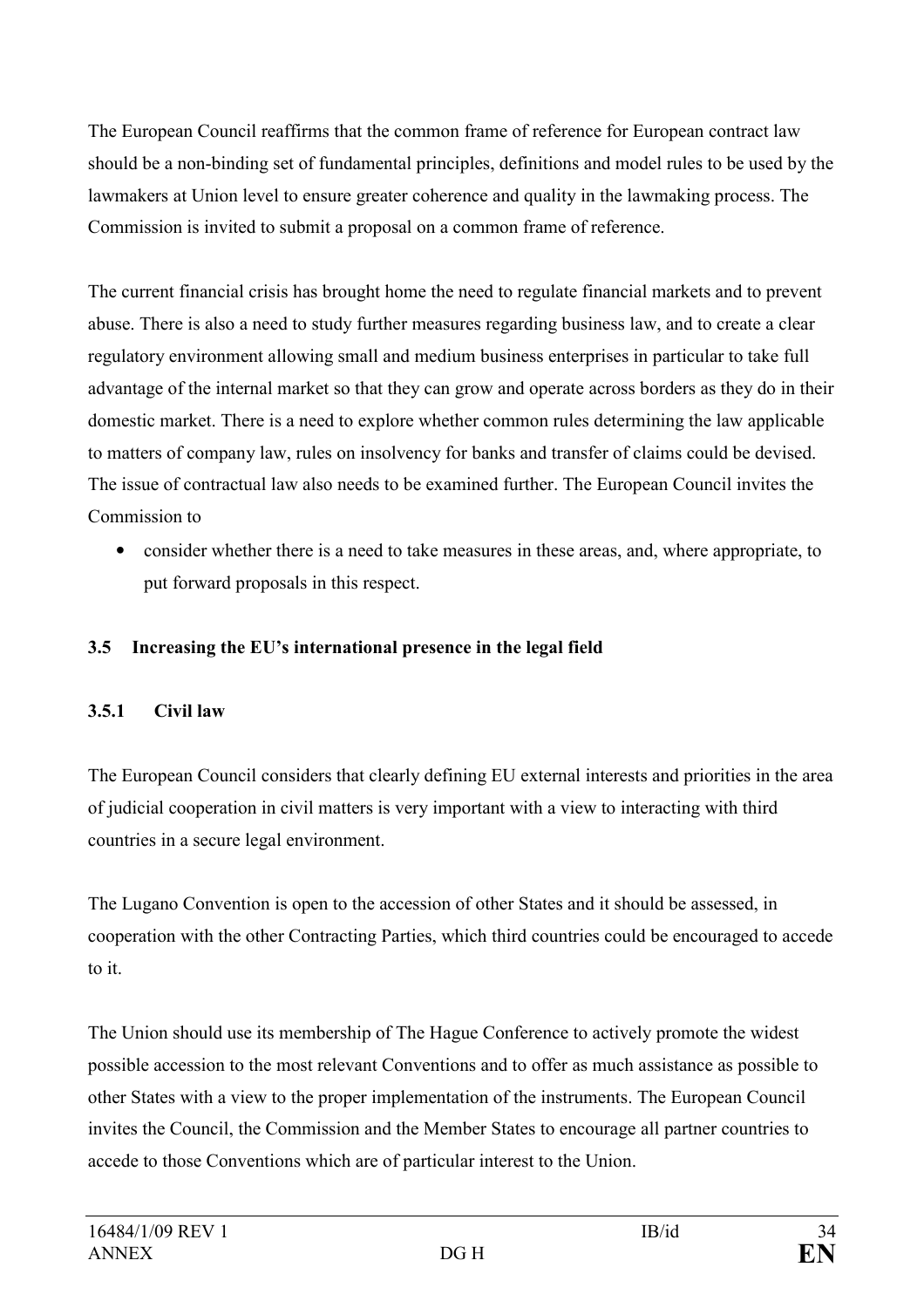In cases where no legal framework is in place for relations between the EU and partner countries, and where the development of new multilateral cooperation is not possible from the Union's standpoint, the option of bilateral agreements should be explored, on a case-by-case basis.

The European Council invites the Council and the Commission to

• define a strategy in the area of civil law matters for the coming years which is coherent with overall EU external policy.

# 3.5.2 Criminal law

As regards the criminal law field, it will be necessary to identify priorities for the negotiations of mutual assistance and extradition agreements. The Union should actively promote the widest possible accession of the partner countries to the most relevant and functioning Conventions and to offer as much assistance as possible to other States with a view to the proper implementation of the instruments. The Institutions should ensure, to the furthest extent possible, coherence between the EU and the international legal order. Where possible, synergy with the Council of Europe work should be considered.

The European Council calls upon the Commission, the Council and the European Parliament where appropriate to:

- develop a policy aimed at the establishment of agreements on international judicial cooperation with third countries of interest or within international organisations. In particular, the following criteria should be taken into account when deciding on the priority countries: strategic relationship, whether bilateral agreements already exist, whether the country in question adheres to Human Right's principles, whether the country concerned cooperates with the EU in general and its Member States, and priorities of law enforcement and judicial cooperation,
- sponsor exchanges of best practice and the pooling of experience with non-member countries and, in particular with regard to enlargement countries, make full use of the instruments the Union has at its disposal to promote judicial reform and strengthen the rule of law, such as twinning schemes and peer reviews, also in cooperation with the Council of Europe,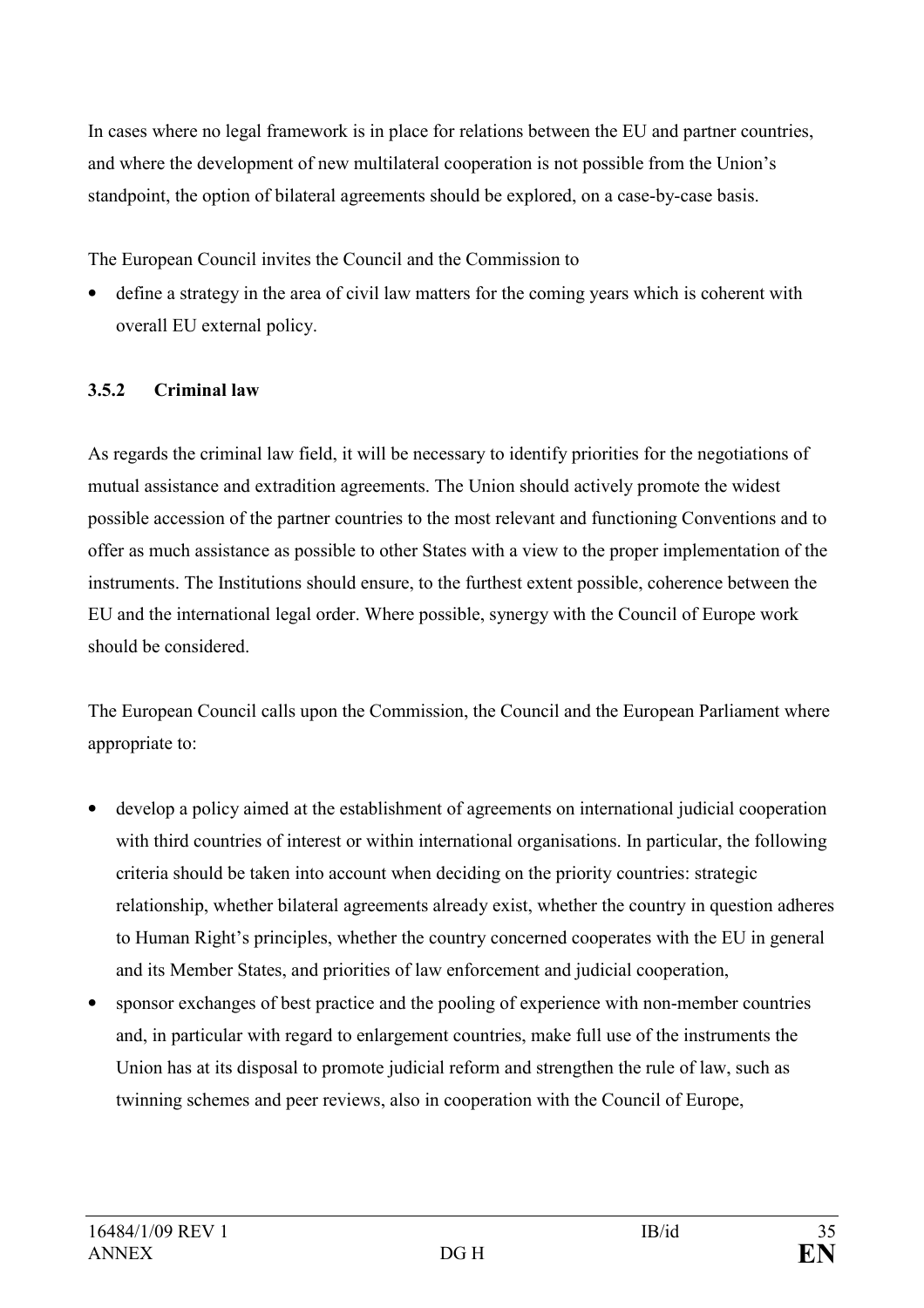- offer steady support to the justice systems in partner countries in order to promote the rule of law throughout the world,
- continue to promote the Rome Statute principle of complementarity and compliance with Rome Statute obligations.

The European Council further invites the Commission to

• submit to the Council in 2010 a list of countries that have requested to conclude agreements on mutual legal assistance and extradition with the Union as well as an assessment, based on the above mentioned principles of the appropriateness and urgency of concluding such agreements with these or other countries.

### 4. A Europe that protects

### 4.1 Internal Security Strategy

The European Council is convinced that the enhancement of actions at European level, combined with better coordination with actions at regional and national levels, are essential to protection from trans-national threats. Terrorism and organised crime, drug trafficking, corruption, trafficking in human beings, smuggling of persons and trafficking in arms, among others, continue to challenge the internal security of the EU. Cross-border widespread crime has become an urgent challenge which requires a clear and comprehensive response. Action of the Union will enhance the work carried out by Member States' competent authorities and improve the outcome of their work.

The European Council calls upon the Council and the Commission to

- define a comprehensive EU internal security strategy based, in particular, on the following principles:
	- clarity on the division of tasks between the EU and the Member States, reflecting a shared vision of today's challenges,
	- respect for fundamental rights, international protection and the rule of law,
	- solidarity between Member States,
	- reflection of a proactive and intelligence-led approach,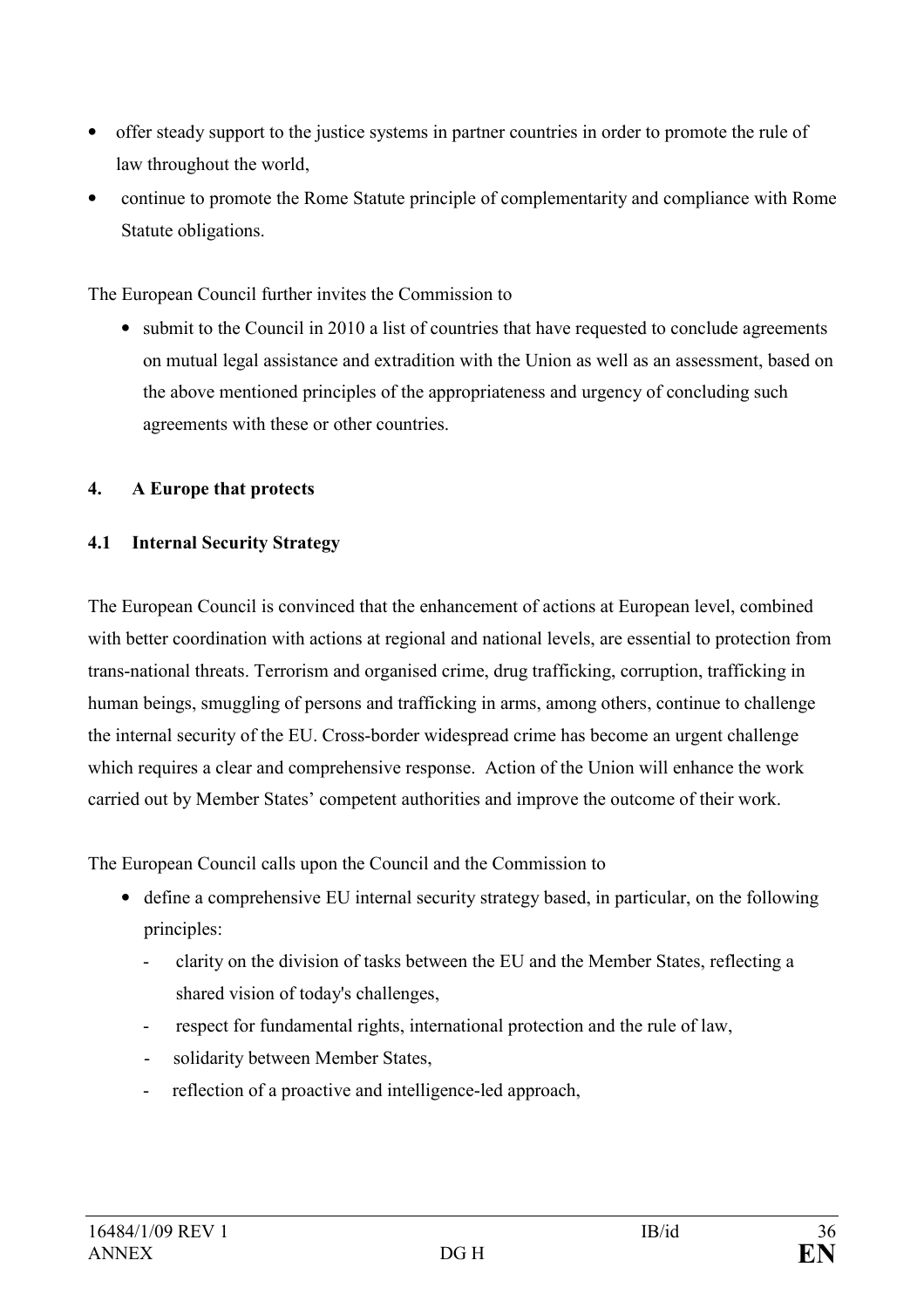- the need for a horizontal and cross-cutting approach in order to be able to deal with complex crises or natural or man-made disasters,
- stringent cooperation between EU agencies, including further improving their information exchange,
- a focus on implementation and streamlining as well as the improvement of preventive action,
- the use of regional initiatives and regional cooperation,
- the aim of making citizens aware of the importance of the Union's work to protect them.

Developing, monitoring and implementing the internal security strategy should become one of the priority tasks of the Internal Security Committee (COSI) set up under Article 71 TFEU. In order to ensure the effective enforcement of the internal security strategy, it shall also cover security aspects of an integrated border management and, where appropriate, judicial cooperation in criminal matters relevant to operational cooperation in the field of internal security.

The internal security strategy should also take into account the external security strategy developed by the EU as well as other EU policies, in particular those concerning the internal market. Account should also be taken of the impact it may have on relations with the EU's neighbourhood and particularly with the candidate and potential candidate countries, since internal security is interlinked with the external dimension of the threats. In a global world, crime knows no borders. As the policies followed in the fields of justice and home affairs gradually reach maturity, they should support each other and grow in consistency. In the years to come they should fit smoothly together with the other policies of the Union.

# The European Council asks the Commission

• to consider the feasibility of setting up of an Internal Security Fund to promote the implementation of the Internal Security Strategy so that it becomes an operational reality.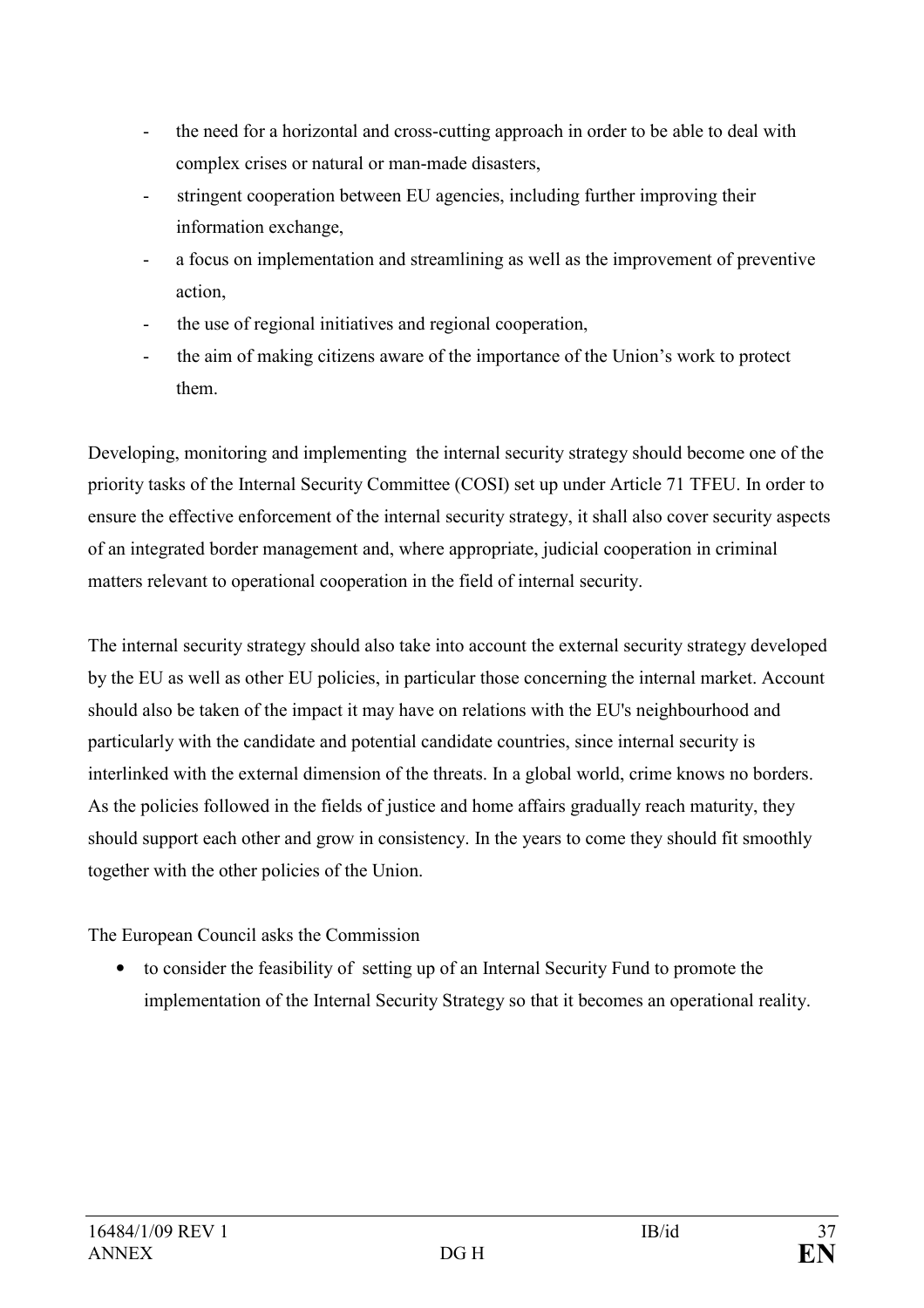# 4.2 Upgrading the tools for the job

Security in the EU requires an integrated approach where security professionals share a common culture, pool information as effectively as possible and have the right technological infrastructure to support them.

### 4.2.1 Forging a common culture

The European Council stresses the need to enhance mutual trust between all the professionals concerned at national and EU level. A genuine European law enforcement culture should be developed through exchange of experiences and good practice as well as the organisation of joint training courses and exercises in line with Chapter 1.2.6.

The European Council encourages Member States to devise mechanisms that gives incentives to professionals for taking up duties related to cross-border cooperation and thereby favour the creation of an EU-wide response at all levels.

### 4.2.2 Managing the flow of information

The European Council notes with satisfaction that developments over the past years in the EU have led to a wide choice and created an extensive toolbox for collecting, processing and sharing information between national authorities and other European players in the area of freedom, security and justice. The principle of availability will continue to give important impetus to this work.

The European Council acknowledges the need for coherence and consolidation in developing information management and exchange and invites the Council and the Commission to

• [adopt and] implement an EU Information Management Strategy<sup>1</sup>, which includes a strong data protection regime. Development must be coherent with the priorities set for the area of freedom, security and justice and the internal security strategy, supporting the business vision for law enforcement, judicial cooperation, border management and public protection.

 $\frac{1}{1}$ See Council document [……/09]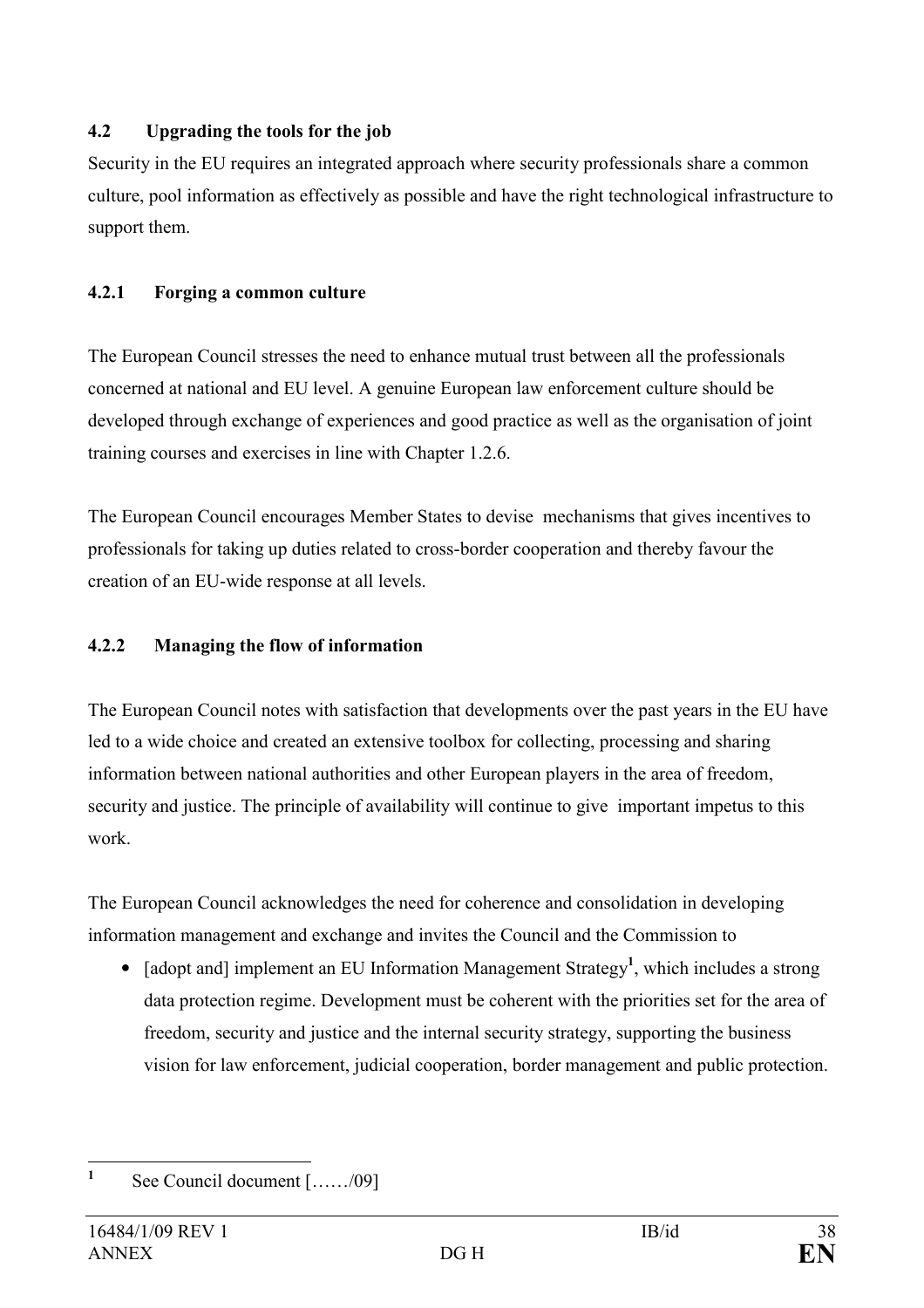In this context, the European Council invites the Commission to

• assess the need for developing a European Information Exchange Model based on the evaluation of the current instruments, including the Prüm framework and the so-called Swedish Framework Decision. These assessments will determine whether these instruments function as originally intended and meet the goals of the Information Management Strategy.

The EU information management strategy is based on

- business-driven development (a development of information exchange and its tools that is driven by law enforcement needs,
- a strong data protection regime consistent with the strategy for protection of personal data as set out in Chapter 2 of this Programme,
- a well targeted data collection, both to protect fundamental rights of citizens and to avoid an information overflow for the competent authorities,
- guiding principles for a policy on the exchange of information with third States for law enforcement purposes,
- interoperability of IT systems ensuring full conformity with data protection and data security principles when developing such systems,
- a rationalisation of the different tools, including the adoption of a business plan for large IT systems,
- overall coordination, convergence and coherence.

The necessary EU and national structures need to be in place to ensure the implementation and management of the different information management tools. The European Council also calls for the establishment of an administration, as proposed by the Commission, having the competence and capacity to develop technically and manage large-scale IT-systems in the area of freedom, security and justice. Possible additional tasks should be considered by the Council in the light of the Information Management Strategy.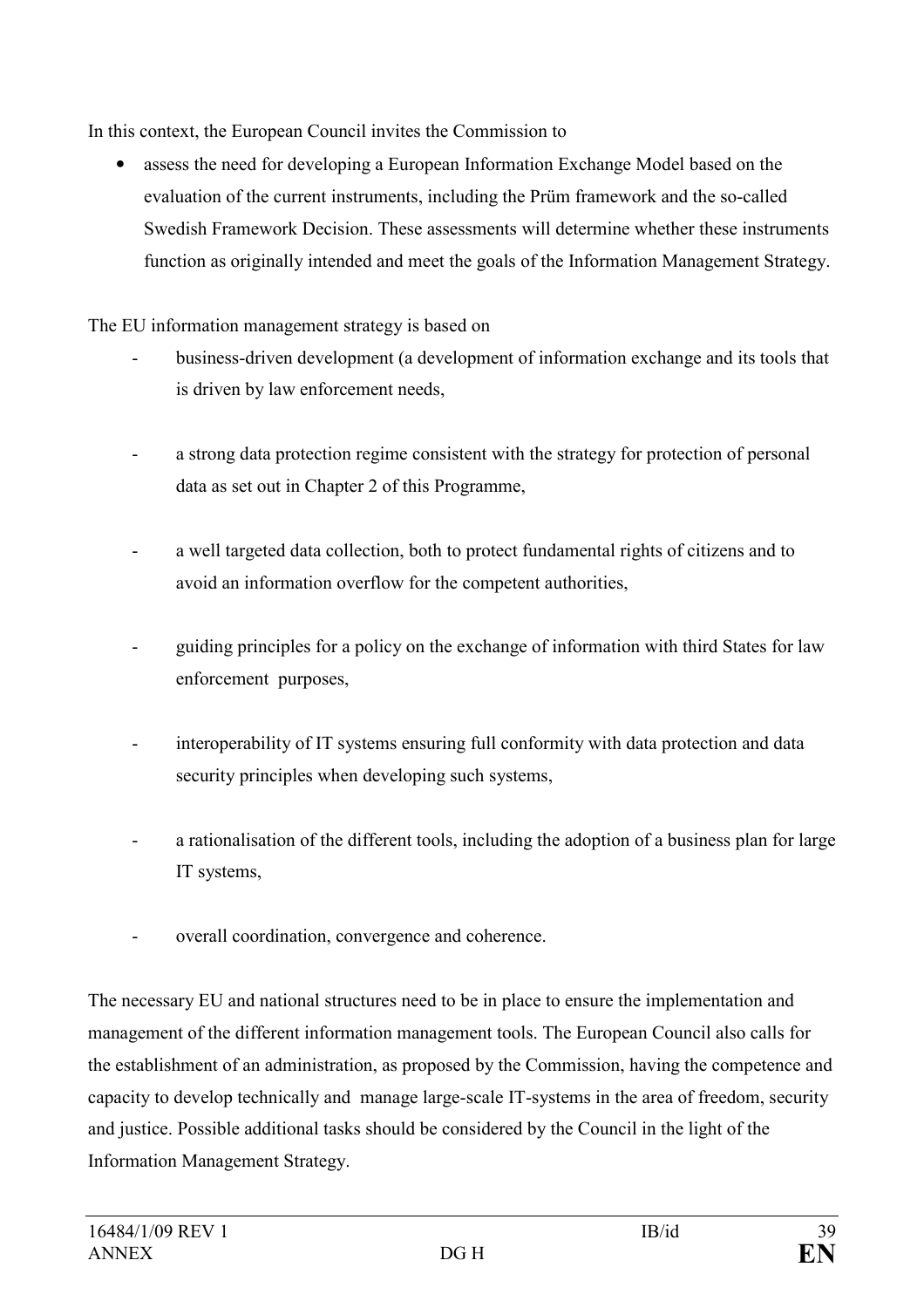Reflecting the discussions in the Council and the European Parliament, with a view to setting up an EU Passenger Names Record system, the European Council calls upon the Commission

• to propose an EU measure on PNR for the purpose of preventing, detecting, investigating and prosecuting terrorist offences and serious crime, based on an impact assessment.

# 4.2.3 Mobilising the necessary technological tools

The European Council, while ensuring consistency with the strategy for protection of personal data in Chapter 2, stresses the need for new technologies to keep pace with and promote the current trends towards mobility, while ensuring that people are safe, secure and free.

The European Council invites the Council, the Commission, the European Parliament where appropriate and the Member States to

- draw up and implement policies to ensure a high level of network and information security throughout the European Union and improve measures aimed at protection, security preparedness and resilience of critical infrastructure, including Information and Communication Technology (ICT) and services infrastructure, and
- promote legislation that ensures a very high level of network security and allows faster reactions in the event of cyber-attacks.

The European Council also invites the Council and the Commission to

• ensure that the priorities of the internal security strategy are tailored to the real needs of users and focus on improving interoperability. Research and development in the field of security should be supported by public-private partnerships.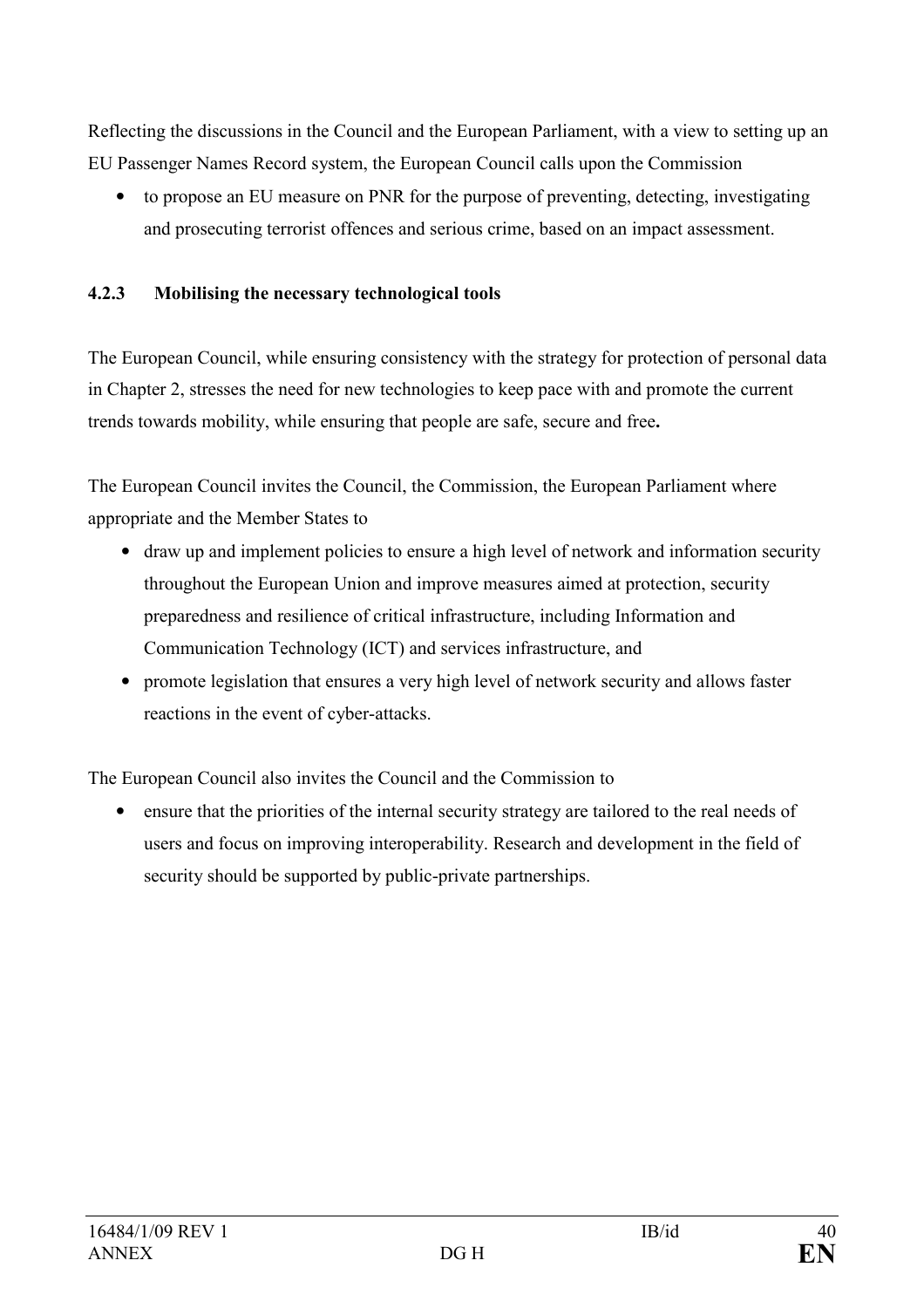The European Council invites

- the Member States to implement the European Criminal Records Information System (ECRIS) as soon as possible and
- the Commission to assess whether the networking of criminal records makes it possible to prevent offences from being committed (e.g. through checks on access to certain jobs, particularly those relating to children), and extending the exchange of information on supervision measures,
- the Commission to propose, in addition to ECRIS, a register of third-country nationals who have been convicted by the courts of the Member States.

The European Council recalls the need for ensuring consistency with the strategy for the protection of personal data and the business plan for setting up large scale IT systems in Chapter 2 of the Programme, and calls on the Commission to:

- make a feasibility study on the need for, and the added value of, setting up a European Police Records Index system (EPRIS) and to make a report to the Council in the course of 2012 on the issue, and
- to reflect on how to further develop the use of existing databases for law enforcement purposes, while fully respecting data protection rules, so as to make full use of new technologies with a view to protecting the citizens,
- examine how best to promote that Member States' competent authorities can exchange information on travelling violent offenders including those attending sporting events or large public gatherings.

# 4.3 Effective policies

# 4.3.1 More effective European law enforcement cooperation

The prime objective of EU law enforcement cooperation is to combat forms of crime that are typically cross-border in their dimension. Focus should not only be placed on combating terrorism and organised crime but also cross-border wide-spread crime that have a significant impact on the daily life of the citizens of the EU. Europol should become a hub for information exchange between the law enforcement authorities of the Member States, a service provider and a platform for law enforcement services.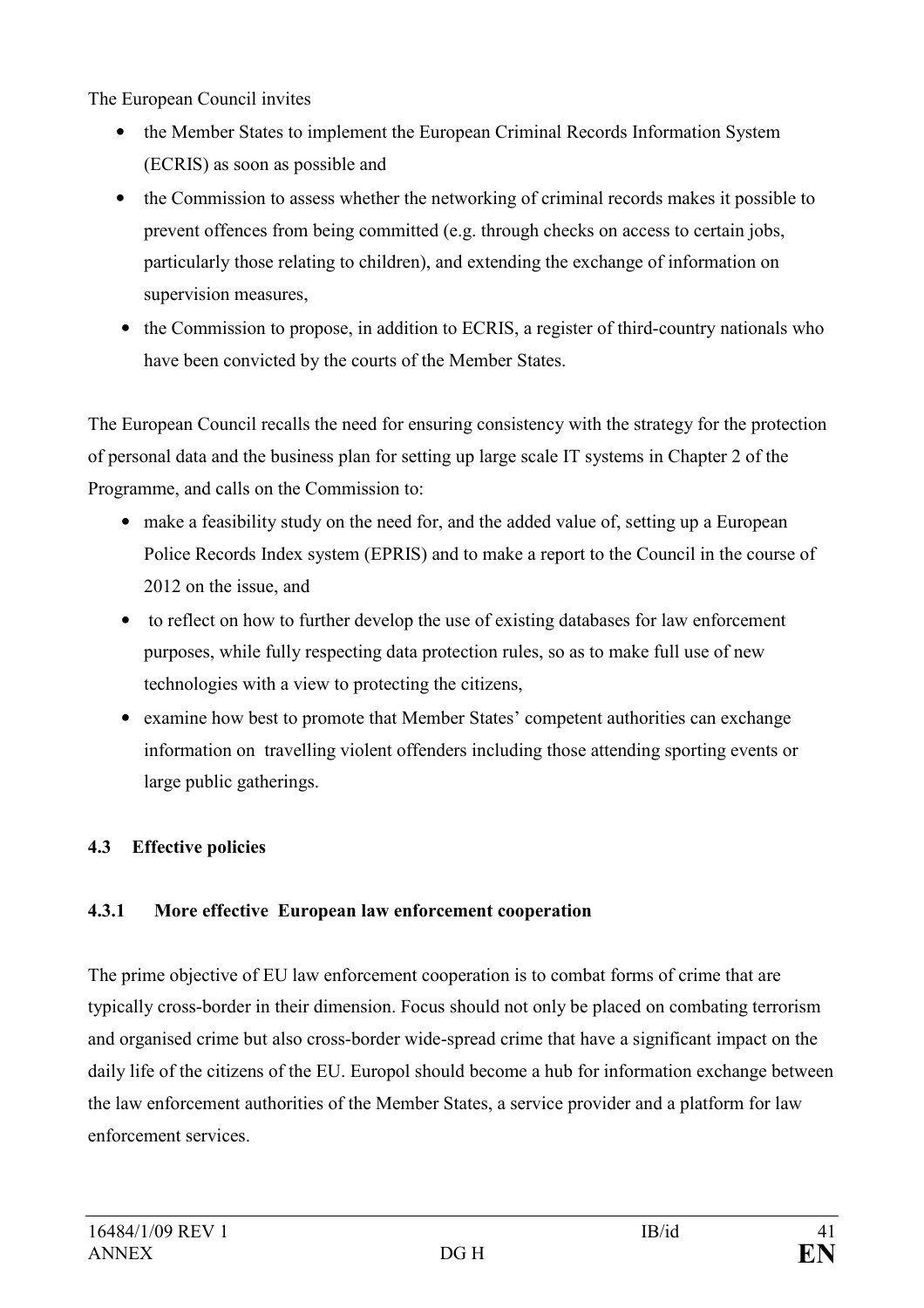The European Council encourages Member States' competent authorities to use the investigative tool of Joint Investigative Teams as much as possible in appropriate cases. Europol and Eurojust should be systematically involved in major cross-border operations and informed when joint investigative teams are set up. The model agreement for setting up JITs should be updated. Europol and Eurojust should step up their cooperation further. Eurojust should ensure that its work is followed up at judicial level. Europol and Eurojust should expand their work with third countries especially by forging closer links with the regions and countries neighbouring the Union; Europol should work more closely with European Security and Defence Policy (ESDP) police missions and help promote standards and good practice for European law enforcement cooperation in countries outside the EU. Cooperation with Interpol should be stepped up with a view to creating synergies and avoiding duplication.

The European Council invites the Commission, and, where appropriate, the Council and the High Representative, to

- examine how it could be ensured that Europol receives information from Member States law enforcement authorities so that the Member States can make full use of Europol capacities,
- examine how operational police cooperation could be stepped up, e. g. as regards incompatibility of communication systems and other equipment, use of undercover agents, and, where necessary, draw operational conclusions to that end,
- issue as soon as possible a reflection document on how best to ensure that the activites of Europol may be scrutinised and evaluated by the European Parliament, together with national parliaments in line with Articles 85 and 88 TFUE,
- consider developing a Police Cooperation Code which would consolidate existing instruments and, where necessary, amend and simplify them,
- make a proposal to the Council and the European Parliament to adopt a decision on the modalities of cooperation, including on exchange of information between EU agencies, in particular Europol, Eurojust and Frontex, which ensures data protection and security,
- propose measures on how EU agencies in this area could conclude operational arrangements between themselves and how they should develop their participation in regional initiatives conducted by Member States and in regional bodies that further law enforcement cooperation,
- agree on common quality standards within the forensic field, inter alia to develop best practice for crime scene investigations,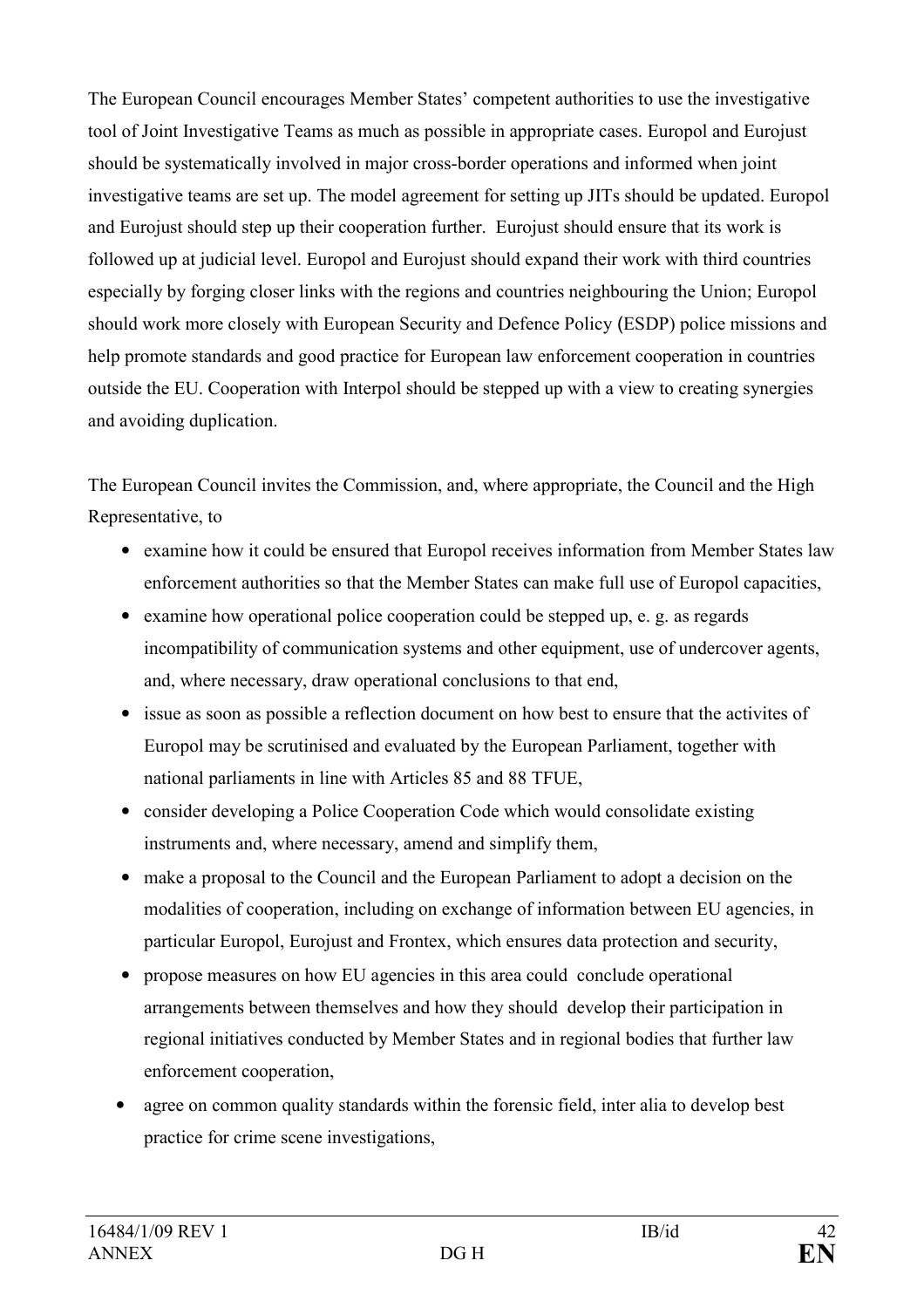• examine whether there are obstacles to cooperation between ESDP police missions and Europol and make appropriate proposals to eliminate such obstacles,

Pilot projects in cross-border regional cooperation dealing with joint operational activities and/or cross-border risk assessments, such as Joint Police and Customs Centres, should be promoted by the Union, inter alia through financing programmes.

The development of ad hoc law enforcement cooperation at sporting events or large public gatherings (e.g. the 2012 Olympics, Euro 2012) should be implemented.

# 4.3.2 More effective crime prevention

The best way to reduce the level of crime is to take effective measures to prevent them from ever occurring, including promoting social inclusion, by using a multidisciplinary approach which also includes taking administrative measures and promoting cooperation between administrative authorities, European citizens have similar experiences and are affected in similar ways by crime and related insecurity in their everyday lives.

The awareness of the links between local crime and organised crime and its complex cross-border dimensions is increasing. Member States have developed different methods to prevent crime and should be encouraged to share experiences and best practice and, in so doing, add to general knowledge and its respective effectiveness and efficiency, thereby avoiding the duplication of work.

In addition, the cross-border dimension underlines the importance of enhancing and developing knowledge at European level on how crime and criminality in the Member States is interconnected, to support Member States when taking individual or joint action, and to call for action by EU institutions when deemed necessary. With the Lisbon Treaty, cooperation within the area of crime prevention will be further recognized with a new legal basis.

The European Council invites Member States and the Commission to actively promote and support crime prevention measures focusing on prevention of mass criminality and cross-border crime affecting the daily life of our citizens in accordance with Article 84 TFEU.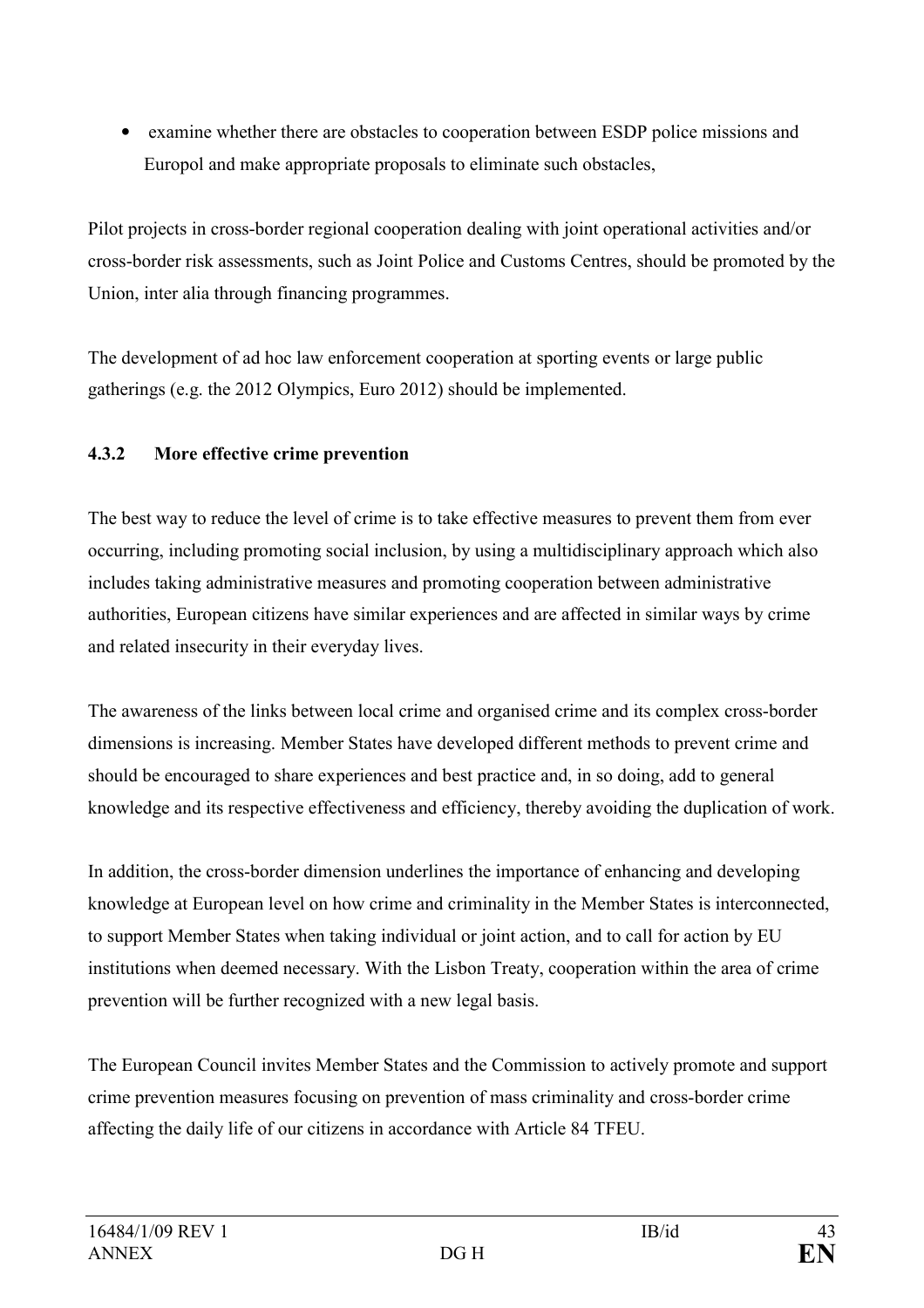The European Council invites the Commission to submit a proposal building on the evaluation of the work carried out within the European Union Crime Prevention Network with a view to setting up an Observatory for the Prevention of Crime (OPC), the tasks of which will be to collect, analyse and disseminate knowledge on crime (including statistics) and crime prevention, to support and promote Member States and EU institutions when they take preventive measures and to exchange best practice. The OPC should build on the work carried out within the framework of the European Crime Prevention Network (EUCPN) and the evaluation of it. It should include or replace the EUCPN, with a secretariat located within an existing EU agency and functioning as a separate unit. The European Council invites the Commission to

• submit a proposal on setting up the OPC by 2013 at the latest.

# 4.3.3 Statistics

Adequate, reliable and comparable statistics (both over time and between Member States and regions) are a necessary prerequisite inter alia for evidence-based decisions on the need for action, on the implementation of decisions and on the effectiveness of action.

The European Council invites the Commission to

• continue developing statistical tools to measure crime and criminal activities and reflect on how to further develop, after 2010, the actions outlined and partly implemented in the EU Action plan 2006-2010 on developing a comprehensive and coherent EU strategy to measure crime and criminal justice, in view of the increased need for such statistics in a number of areas within the field of freedom, security and justice.

# 4.4 Protection against serious and organised crime

# 4.4.1 Combating serious and organised crime

As organised crime continues to become more globalised, it is increasingly important that law enforcement has the ability to work effectively across borders and jurisdictions. The Union can bring real added value to the fight against certain types of threat that require a high level of coordinated action. The fight against these criminal phenomena will involve systematic exchange of information, widespread use of European agencies and investigative tools and, where necessary, the development of common investigative and prevention techniques and increased cooperation with third countries.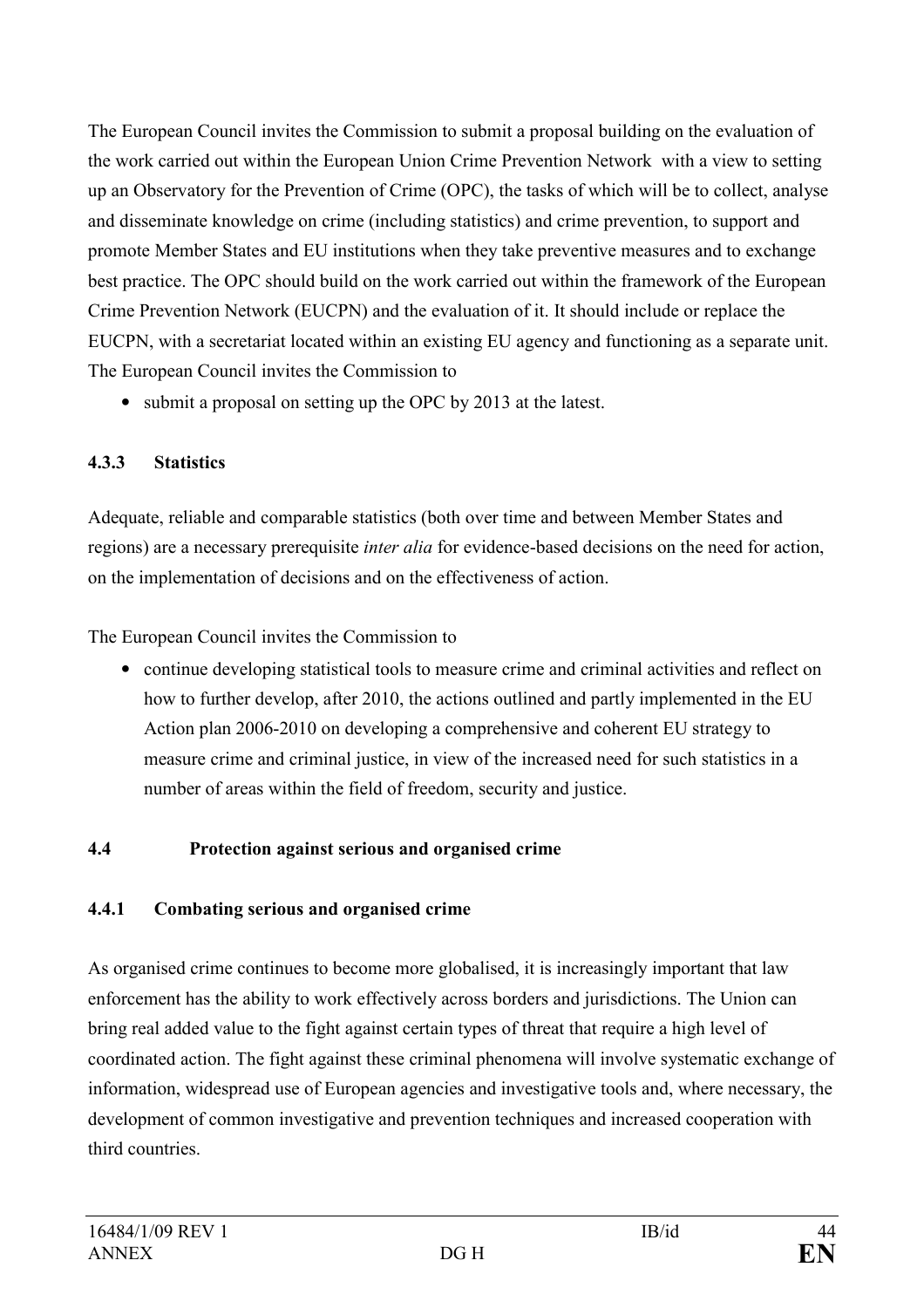The European Council therefore calls upon the Council and the Commission

- to adopt an organised crime strategy, within the framework of the Internal Security Strategy, and
- set its priorities in crime policy by identifying the types of crime against which it will deploy the tools it has developed, while. continuing to use the Organised Crime Threat Assessment Report (OCTA) and its regional versions.

Criminal phenomena to be tackled as a priority at European level should be selected. The European Council considers that the following types of crime deserve special priority in the years to come.

# 4.4.2 Trafficking in human beings

Trafficking and smuggling of human beings is a very serious crime involving violations of human rights and human dignity that the EU cannot condone. The European Council finds it necessary to strengthen and enhance the prevention and combating of trafficking and smuggling. This calls for a coordinated and coherent policy response which goes beyond the area of freedom, security and justice and, while taking account of new forms of exploitation, includes external relations, development cooperation, social affairs and employment, education and health, gender equality and non-discrimination. It should also benefit from a broad dialogue between all stakeholders, not least including civil society, and be guided by an improved understanding and research of trafficking and smuggling at EU and international levels.

In this context, cooperation and coordination with third countries is of crucial importance. The Action Oriented Paper on trafficking in human beings, [adopted] by the Council on 30 November 2009 should be used to its fullest extent.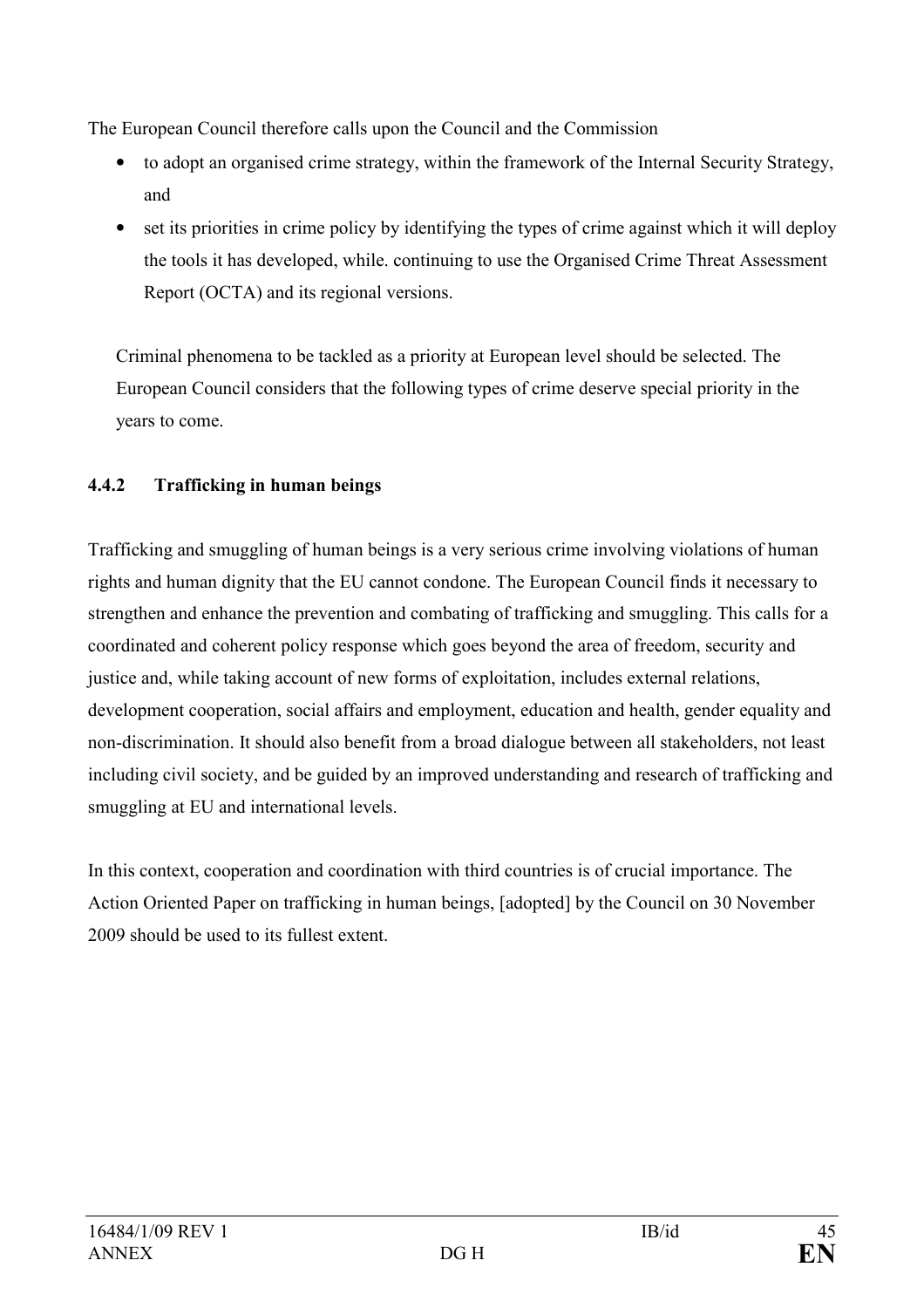It is necessary that the Union should develop a consolidated EU policy against trafficking aiming at further strengthening the commitment of, and efforts made, by the EU and the Member States to prevent and combat trafficking. This includes building up and strengthening partnerships with third countries, improving coordination and cooperation within the Union and with the mechanisms of the EU external dimension as an integral part of such a policy. Progress should also be monitored and COSI regularly informed of coordination and cooperation against trafficking. The fight against human trafficking must mobilise all means of action, bringing together prevention, law enforcement, and victim protection, and be tailored to combating trafficking into, within and out of the EU.

The European Council therefore invites the Council to establish an EU Anti-Trafficking Coordinator (ATC) and to determine the modalities therefore in such a way that all competences of the Union can be used in the most optimal way in order to reach a well coordinated and consolidated EU policy against trafficking.

The European Council calls for :

- the adoption of new legislation on combating trafficking and protecting victims,
- the Commission to examine whether ad hoc cooperation agreements with specific third countries to be identified by the Council could be a way to enhance fight against trafficking and to make proposals to that end. In particular, such agreements could involve full use of all leverage available to the Union, including use of financing programmes, cooperation for the exchange of information, judicial cooperation and migration tools,
- Europol, with the support of the Member States, to step up support for information gathering and strategic analysis, to be carried out in cooperation with the countries of origin and transit,
- Eurojust to step up its efforts to coordinate investigations conducted by Member States' authorities into trafficking in human beings,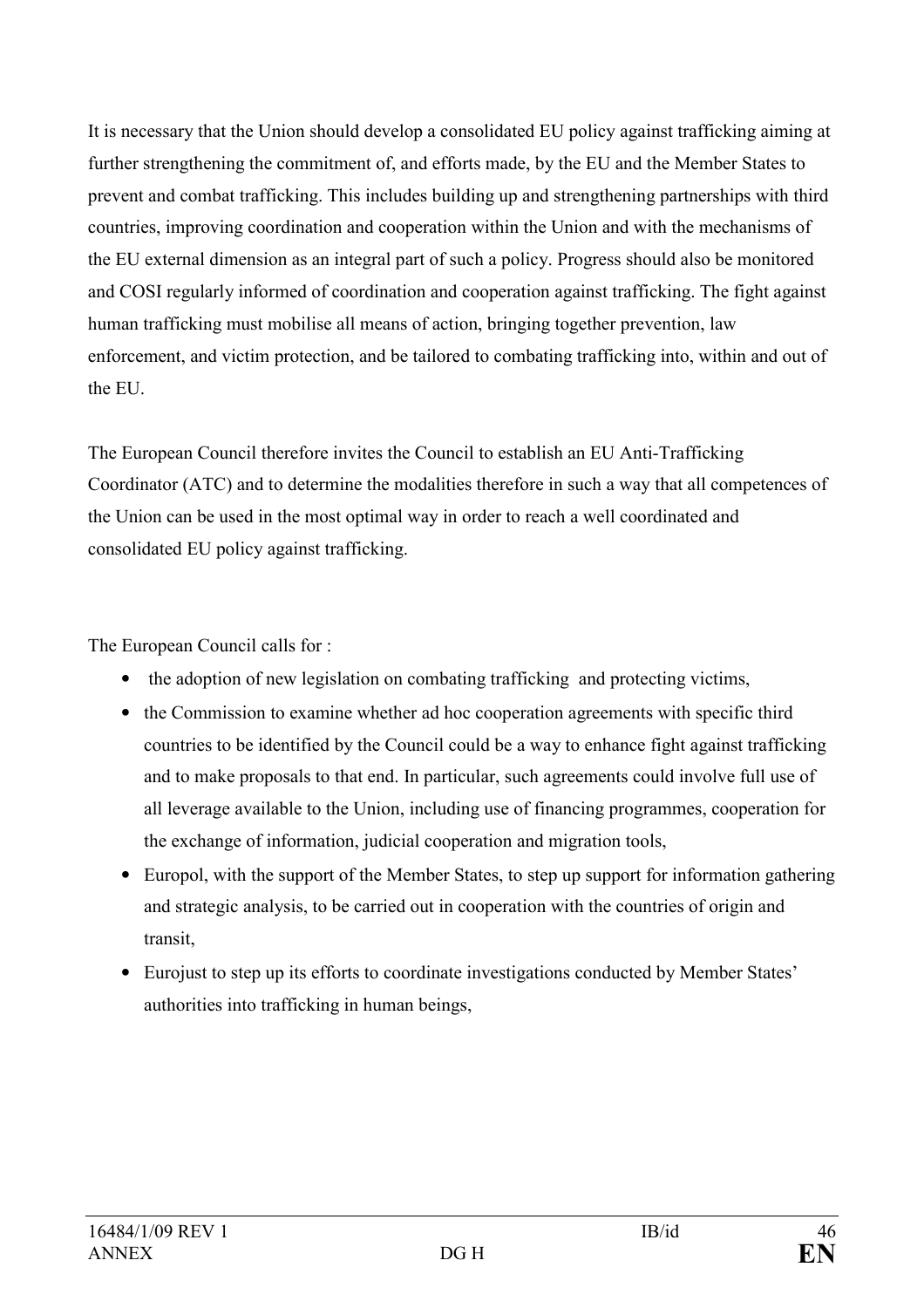- the Commission:
	- to propose further measures to protect and assist victims through an array of measures including the development of compensation schemes, safe return and assistance with reintegration into society in their country of origin if they return voluntarily and those relating to their stay; the EU should establish partnerships with the main countries of origin,
	- to propose cooperative measures to mobilise consular services in the countries of origin with a view to preventing the fraudulent issuing of visas. Information campaigns aimed at potential victims, especially women and children, could be conducted in the countries of origin in cooperation with the authorities there,
	- to propose measures to make border checks more efficient in order to prevent human trafficking, in particular the trafficking of children.

# 4.4.3 Sexual exploitation of children and child pornography

Protecting children against the danger of sexual abuse is an important element in the strategy of children's rights.

The European Council invites:

- the Council and the European Parliament to adopt new legislation on combating sexual abuse, sexual exploitation of children and child pornography,
- the Commission to accompany this legislation, once adopted, by measures supported under the Safer Internet Programme 2009-2013.
- The Commission to examine how Member States' competent authorities could exchange information on best practices,
- the Commission to explore how the EU could promote partnerships with the private sector on this subject and expand such public private partnerships to the financial sector in order to disrupt the money transfers related to websites with child abuse content,
- the Commission to build on the child alert mechanism and explore the creation of an EUwide child abduction Network in order to promote cooperation between the competent authorities of the Member States, with a view to ensuring interoperability,
- the Commission, in order to prevent child abuse, to explore ways to enhance cooperation between Member States' competent authorities in response to the movement of child sex offenders known to be an ongoing threat.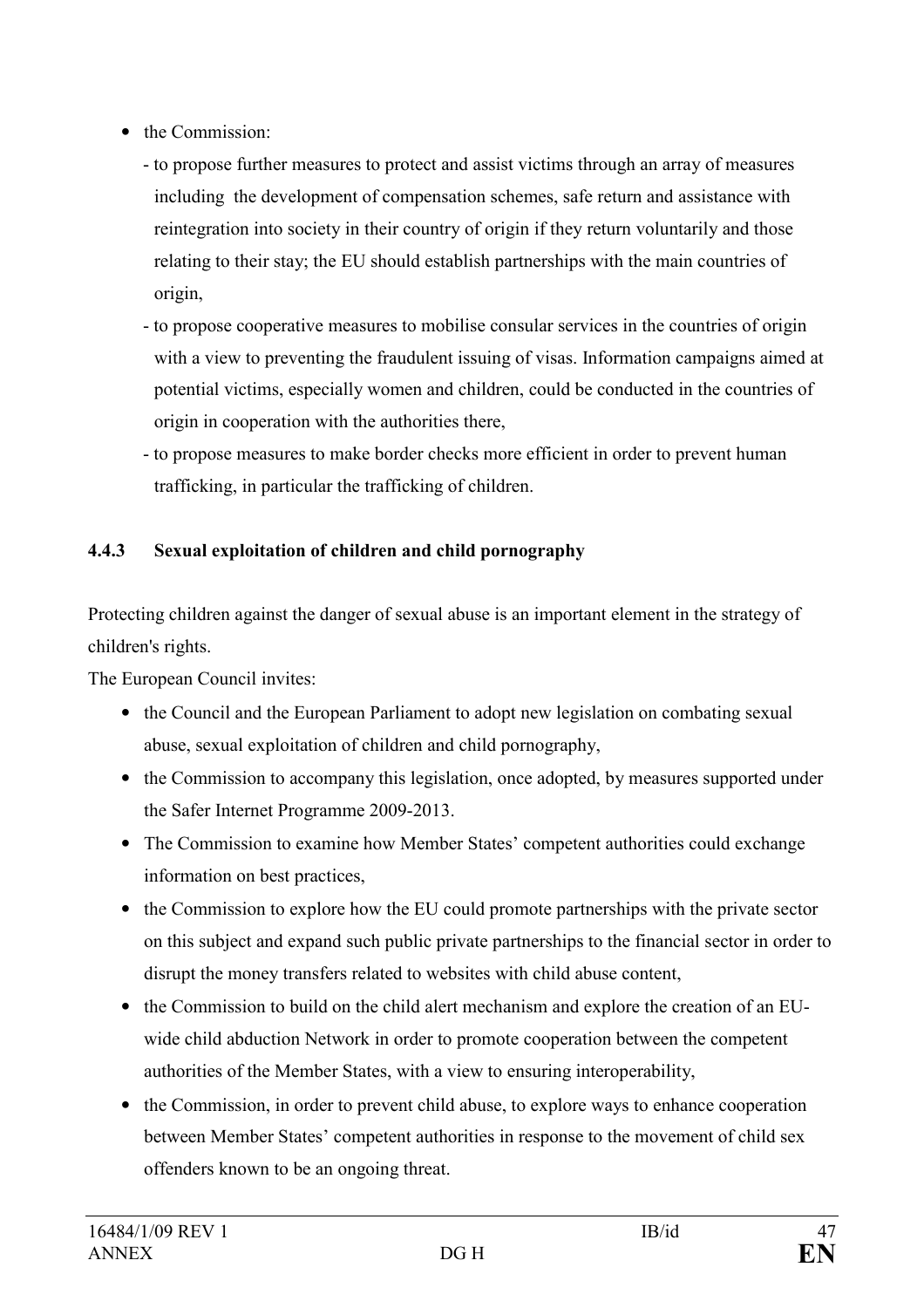#### 4.4.4 Cyber-crime

The Internet has considerably facilitated communication and promoted global development and interaction. At the same time, new, modern challenges have emerged in the form of cyber crime as criminal groups have taken effectively advantage of technologies, This in turn makes investigations more complicated for law enforcement authorities. The Union should therefore promote policies and legislation that ensure a very high level of network security and allow faster reactions in the event of cyber disruptions or cyber attacks.

As soon as possible, Member States should ratify the 2001 Council of Europe Cyber-crime Convention. This Convention should become the legal framework of reference for fighting cybercrime at global level. Europol could play a role as a European resource centre by creating a European platform for identifying offences which should also assist Member States national alert platforms to exchange best practices.

The European Council also calls upon the Member States to

• give their full support to the national alert platforms in charge of the fight against cybercrime and emphasizes the need for cooperation with countries outside the European Union.

The European Council invites

- the Commission to take measures for enhancing/improving public private partnerships,
- Europol to step up strategic analysis on cyber crime.

The Union should also clarify the rules on jurisdiction and the legal framework applicable to cyberspace within the Union, including how to obtain evidence in order to promote cross-border investigations.

The European Council

- calls upon the Member States to improve judicial cooperation in cyber crime cases,
- and requests the Commission to make proposals for clarifying, where needed, the legal framework on investigations in cyber space within the Union.

Cooperation should also become more efficient in relation to the sale of fake pharmaceuticals on the **Internet**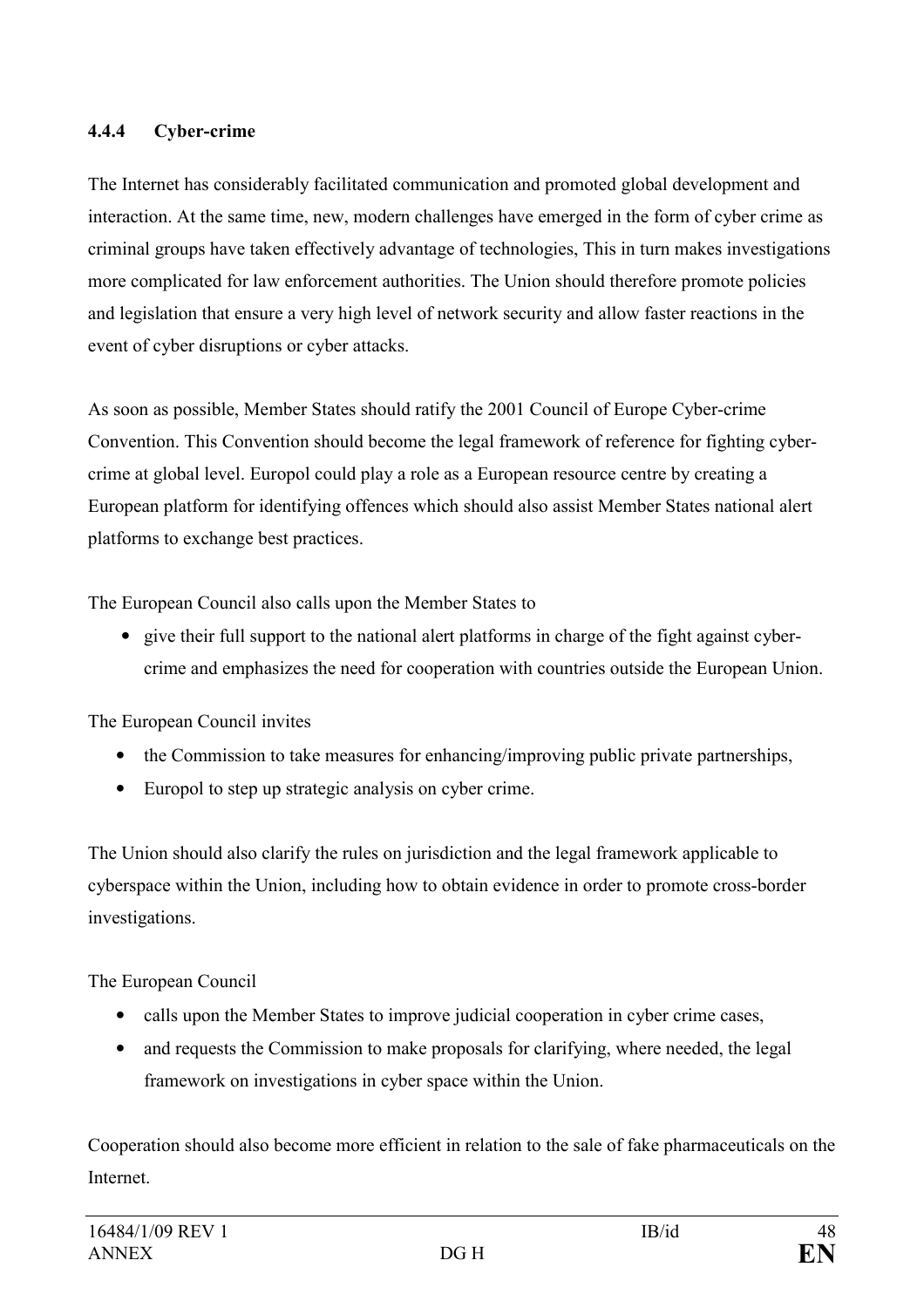#### 4.4.5 Economic crime and corruption

The Union must reduce the number of opportunities available to organised crime as a result of a globalised economy, in particular during a crisis that is exacerbating the vulnerability of the financial system, and allocate appropriate resources to meet these challenges effectively.

The European Council calls upon the Member States and, where appropriate, the Commission to:

- enhance the capacity for financial investigations and combine all available instruments in fiscal, civil and criminal law. Forensic financial analysis must be developed by pooling resources, in particular for training; the confiscation of assets of criminals should be made more efficient and cooperation between Asset Recovery Offices made stronger,
- to identify assets of criminals more effectively and seize them and, whenever possible, consider re-using them wherever they are found in the EU common space,
- further develop information exchange between the Financial Intelligence Units (FIUs), in the fight against money laundering. Within the framework of the European Information Management System, their analyses could feed a database on suspicious transactions, for example within Europol,
- mobilise and coordinate sources of information to identify suspicious cash transactions and to confiscate the proceeds of crime, for instance through legislation on whether proceeds are legitimate or not,
- improve the prosecution of tax evasion and private corruption and the early detection of fraudulent market abuse (such as insider dealing and market manipulation), as well as the misappropriation of funds,
- facilitate the exchange of best practice in prevention and law enforcement, in particular within the framework of the Asset Recovery Office Network and the Anti-Corruption Network.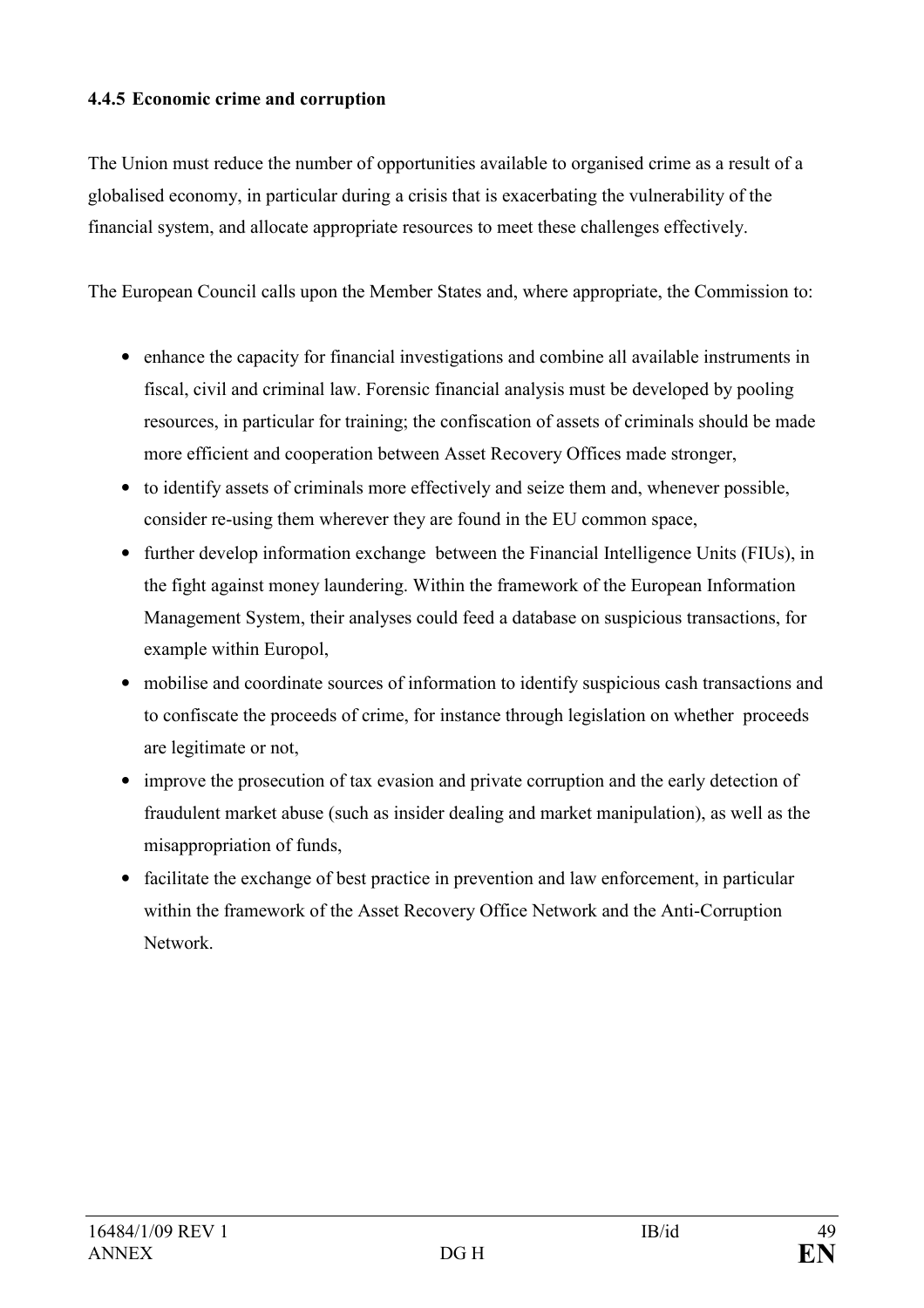The European Council invites the Commission to

- develop indicators, on the basis of existing systems and common criteria, to measure efforts in the fight against corruption, in particular in the areas of the acquis (public procurement, financial control, etc) and to develop a comprehensive anti-corruption policy, in close cooperation with the Council of Europe Group of States against Corruption (GRECO); The Commission should submit a report in 2010 to the Council on the modalities for the Union to accede to GRECO,
- with a view to preventing financial crime, consider measures to facilitate identification of beneficial owners behind assets and increase transparency of legal persons and legal arrangements,
- increase coordination between Member States in the framework of UNCAC (United Nations Convention against Corruption), GRECO and OECD work in the field of combating corruption,
- to reflect on how to improve prevention of financial crime.

Counterfeiting is a serious danger for consumers and economies. The Union must improve studies of this phenomenon and ensure that greater account is taken of law enforcement aspects in the work of the future European Observatory on Counterfeiting and Piracy. The European Council calls upon the Council and the European Parliament to consider as soon as possible legislation on criminal measures aimed at ensuring the enforcement of intellectual property rights.

# 4.4.6 Drugs

The EU Drugs Strategy (2005-2012) advocates a global, balanced approach, based on the simultaneous reduction of supply and demand. This strategy will expire during the Stockholm Programme. It must be renewed on the basis of a detailed evaluation of the Drugs Action Plan 2009-2012, carried out by the Commission with the support of the European Monitoring Centre for Drugs and Drug Addiction and Europol.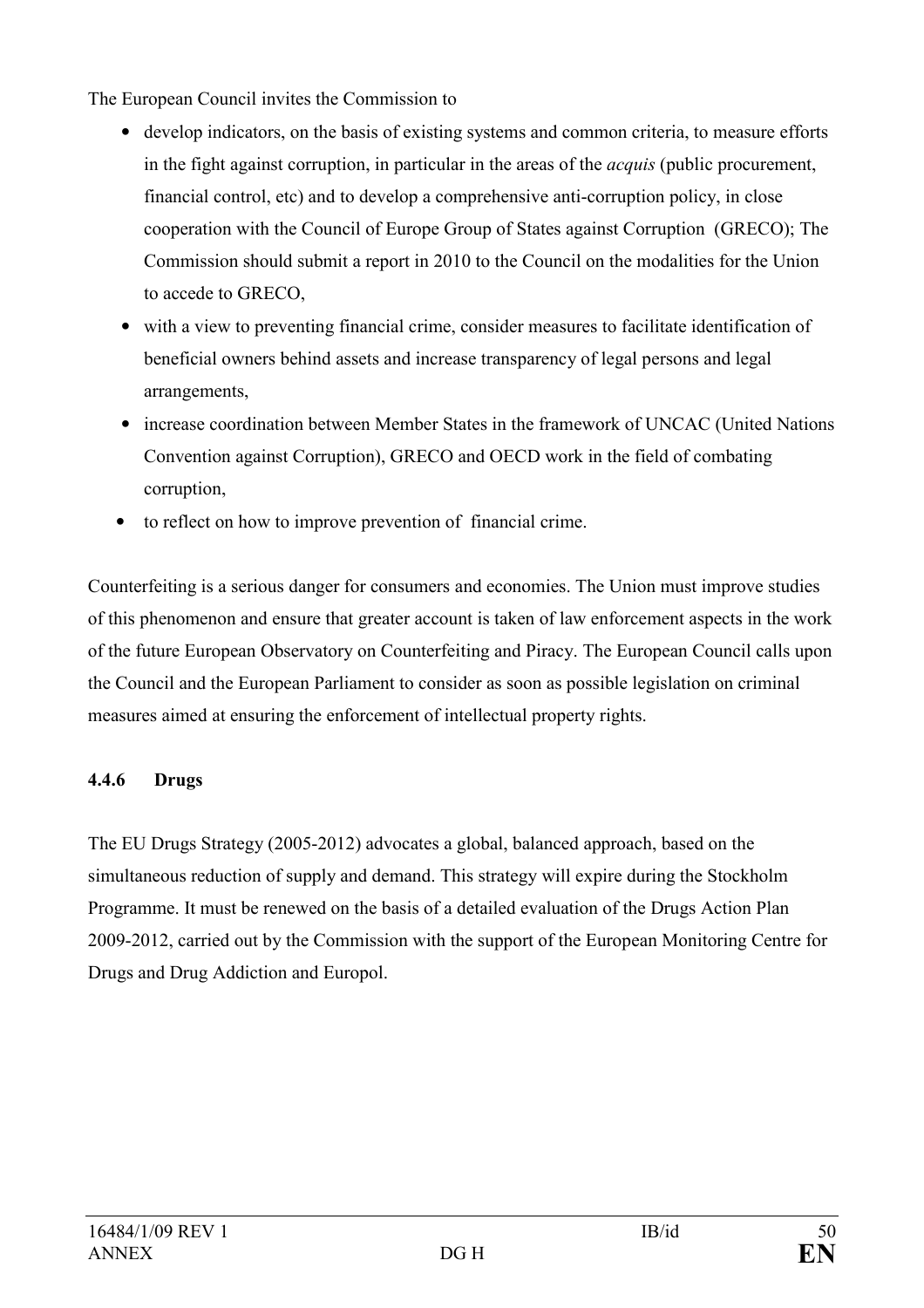This Strategy should be founded on three principles:

- improving coordination and cooperation by using all available means under the Lisbon Treaty, and in particular in the Western Balkans, Latin America, Eastern Partnership countries, West Africa, Russia, Central Asia including Afghanistan and the United States,

- the mobilisation of civil society, in particular by reinforcing initiatives such as the European Action on Drugs,
- contributing to research and comparability of information in order to obtain access to reliable data.

The European Council invites the Council and the Commission to ensure that the new Drugs Strategy supports the EU's Internal Security Strategy and dovetails with other related policy products such as the OCTA, the future Organised Crime Strategy and the Council's conclusions on the fight against serious and organised crime.

# 4.5 Terrorism

The European Council considers that the threat from terrorists remains significant and is constantly evolving in response to both the international community's attempts at combating it and new opportunities that present themselves. We must not lower our guard against these heinous criminals.

Respect for the Rule of Law, fundamental rights and freedoms is one of the bases for the Union's overall counter-terrorism work. Measures in the fight against terrorism must be undertaken within the framework of full respect for fundamental rights so that they do not give rise to challenge. Moreover, all the parties concerned should avoid stigmatising any particular group of people, and should develop intercultural dialogue in order to promote mutual awareness and understanding.

The Union must ensure that all tools are deployed in the fight against terrorism while fully respecting fundamental rights. The European Council reaffirms its counter-terrorism strategy consisting of four strands of work - prevent, pursue, protect and respond- and calls for a reinforcement of the prevention strand.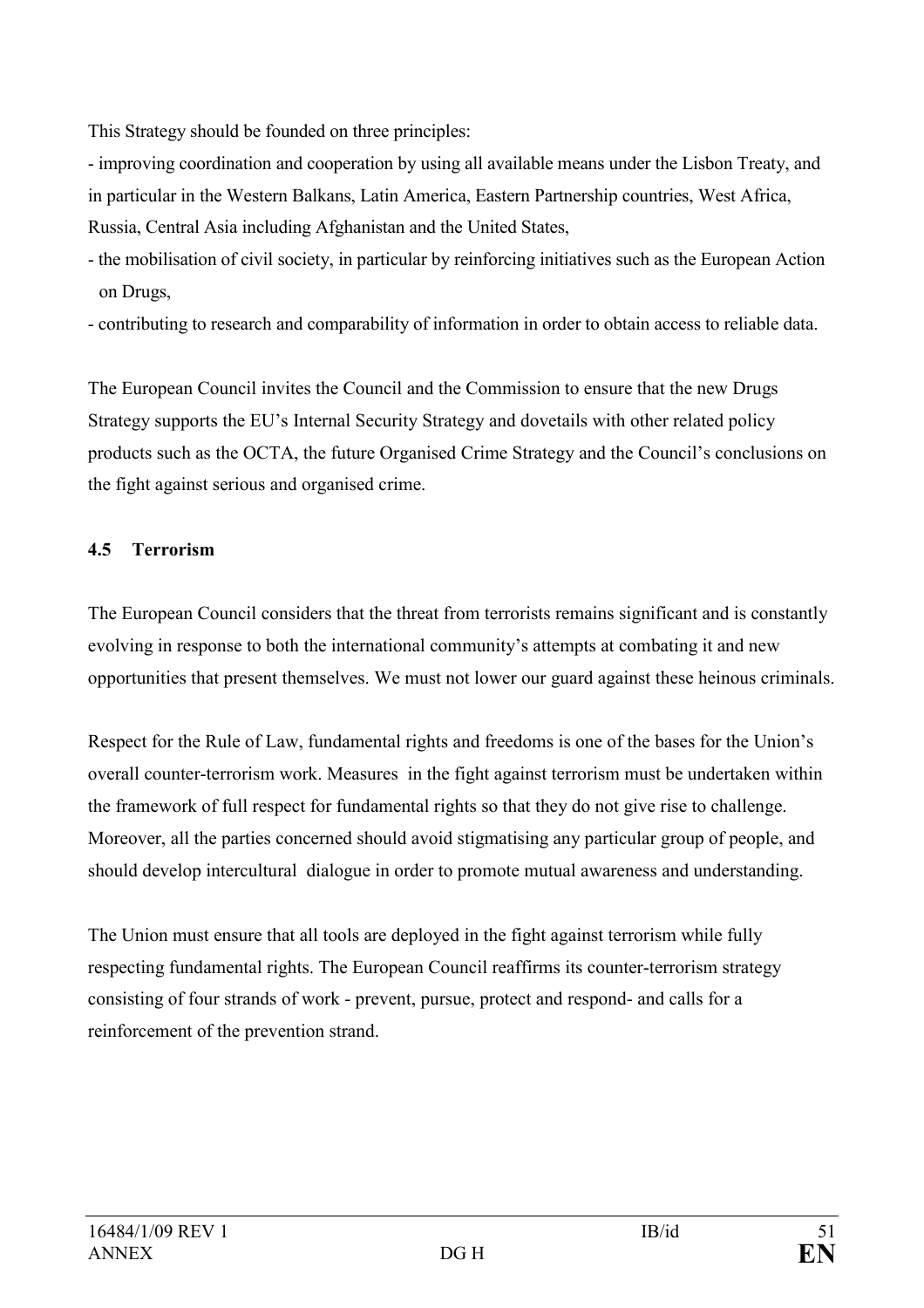The European Council reaffirms the importance of the role of the EU Counter Terrorism Coordinator in ensuring implementation and evaluation of the Counter Terrorist strategy, coordinating Counter Terrorist work within the Union, and fostering better communication between the EU and third Countries.

The European Council calls upon:

- Member States to develop prevention mechanisms, in particular to allow the early detection of signs of radicalisation or threats, including threats from violent, militant extremism,
- the Commission, the Council and Member States to improve initiatives to counter radicalisation in all vulnerable populations on the basis of an evaluation of the effectiveness of national policies; Member States should identify best practices and specific operational tools to be shared with other Member States; new areas of work could include integration and the fight against discrimination,
- Member States, government institutions and the Commission, together with the civil society, to enhance their efforts and cooperate even more closely, especially at local level, in order to understand all the factors underlying the phenomenon and to promote strategies that encourage people to give up terrorism. To that end, a network of local professionals should be set up,
- and calls for the development of networks for exchanging practices on prevention.

The European Council stresses the importance of better understanding the methods used for dissemination of terrorist propaganda, including on the Internet. This will require better technical resources and know how. Work on aviation and maritime security need to be developed, in step with threat analysis, in close cooperation with transport operators in order to mitigate the impact on the travelling public. Greater attention should be paid to potential targets such as urban mass transit and high speed rail networks, as well as energy and water infrastructures.

The European Council considers that the instruments for combating the financing of terrorism must be adapted to the new potential vulnerabilities of the financial system, as well as cash smuggling and abuse of money services, and to new payment methods used by terrorists.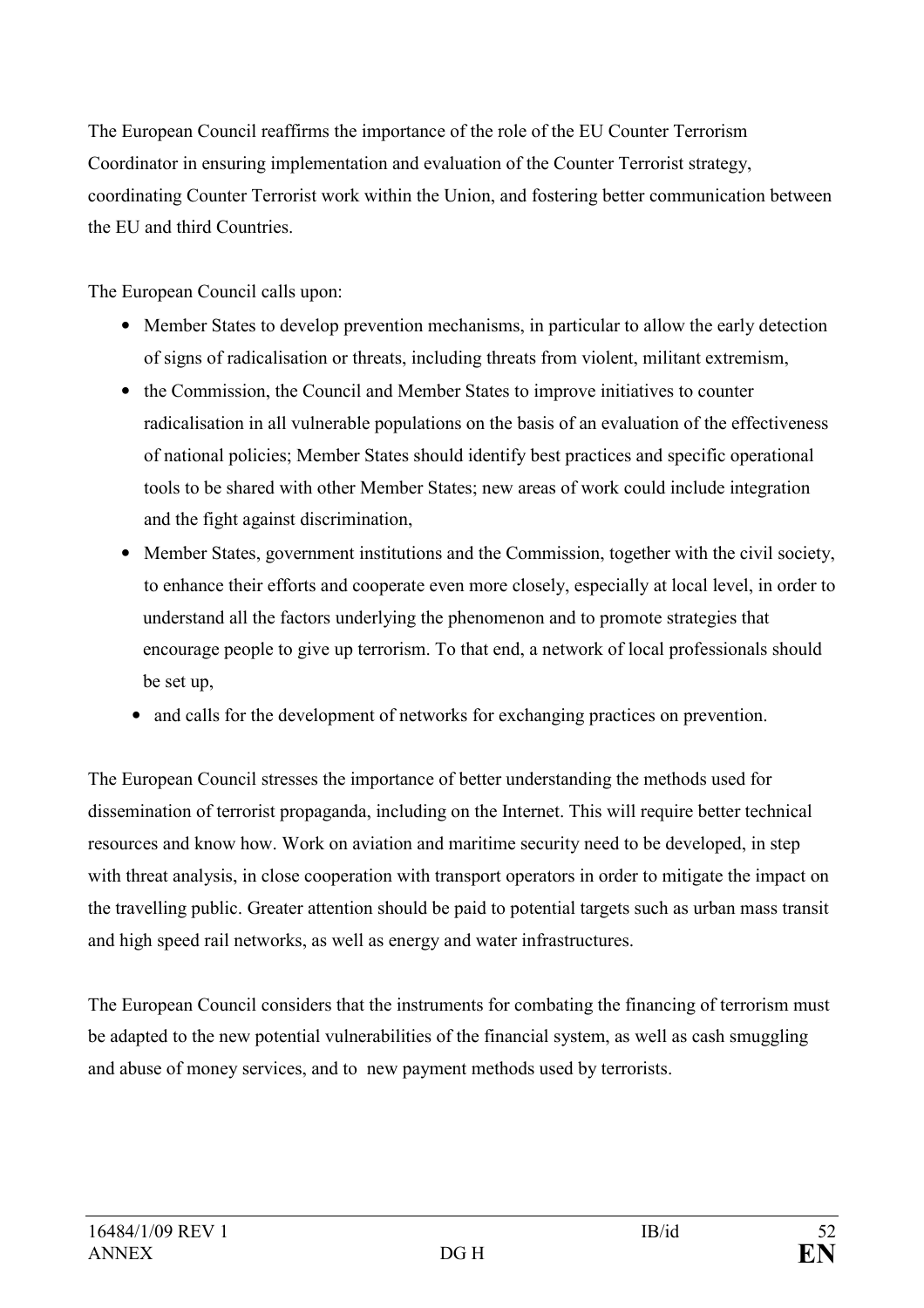The European Council calls upon the Commission to:

- promote increased transparency and responsibility for charitable organisations with a view to ensuring compatibility with Special Recommendation (SR) VIII of the Financial Action Task Force (FATF),
- take into account new payment methods in the elaboration/update of Counter Terrorist Financing measures,
- examine the possibilities to track terrorist financing within the Union,
- present measures to improve feedback to financial institutions regarding the outcome of their cooperation in the fight against terrorism financing.

The Union must ensure that its policies are in full compliance with international law, in particular human rights law. It will play an active role in the fight against terrorism in different multilateral forums, and in particular in the United Nations, where it will continue to work with partners towards a Comprehensive Convention on International Terrorism and work towards enhancing the design, implementation and effectiveness of sanctions by the UN Security Council with a view to safeguarding fundamental rights and ensuring fair and clear procedures. Cooperation with third countries in general and within international organisations need to be strengthened. In order to be able to analyse the threats at European level, a methodology based on common parameters should be established. Full use should be made of Europol, SitCen and Eurojust in the fight against terrorism.

The European Union Action Plan on Explosives should be implemented and better information on the safety of explosives provided. A legislative framework to address the dangers associated with precursors should be developed.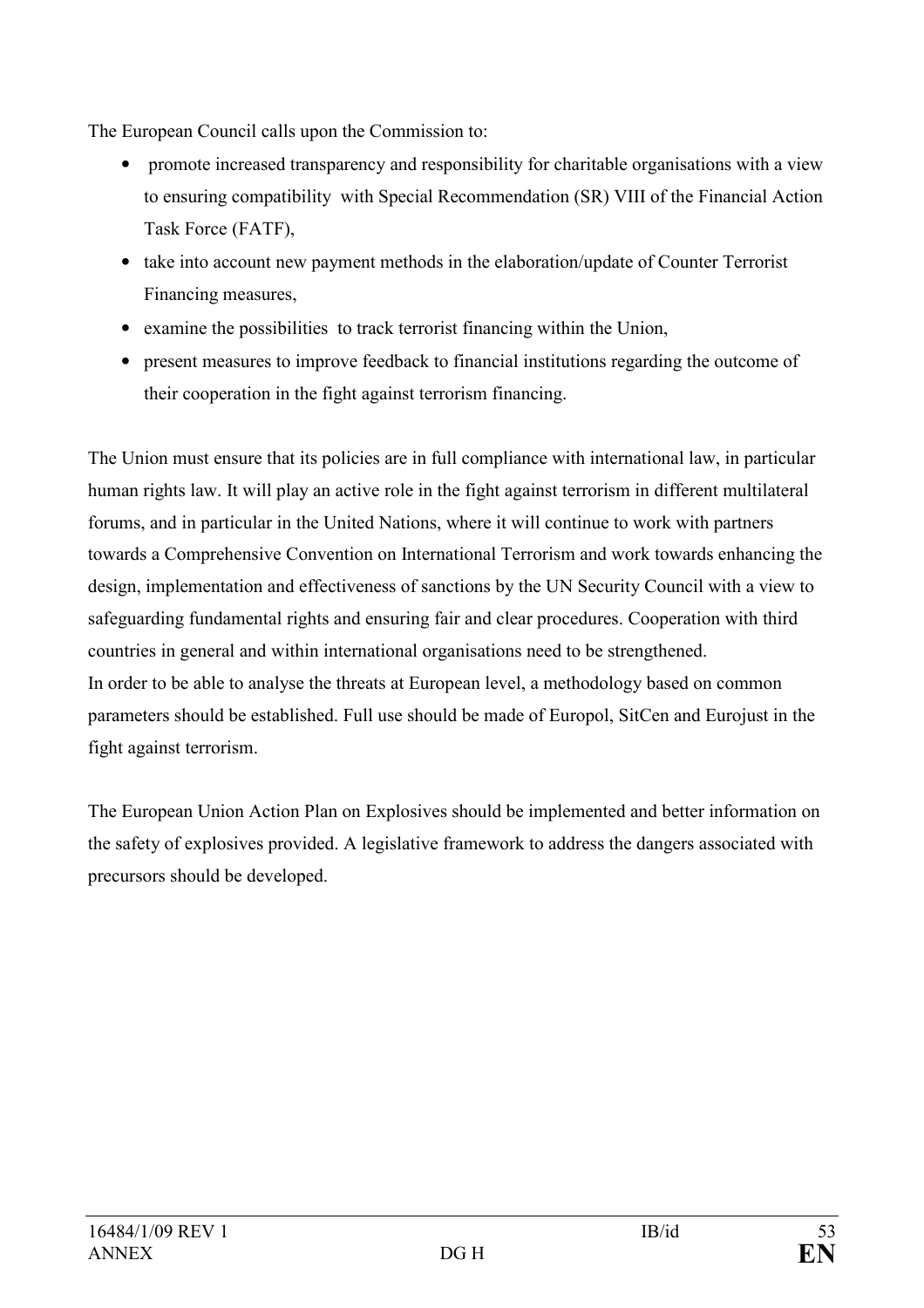# 4.6 Comprehensive and effective EU Disaster Management: reinforcing the EU's capacities to prevent, prepare for and respond to all kinds of disasters

Natural and man-made disasters such as forest fires, earthquakes, floods and storms, as well as terrorist attacks, increasingly affect the safety and security of citizens and call for the further development of EU action in disaster management.

EU disaster management should be based on an integrated approach, covering the whole disaster cycle encompassing prevention, preparedness, response and recovery for actions both inside and outside the Union.

EU disaster management is built on two main principles: the responsibility of Member States for providing their citizens with the necessary protection in view of the existing risks and threats, and solidarity amongst the Member States to assist each other both before, during and after disasters, if catastrophes overwhelm national capacities or affect more than one Member sState. The European Council considers that future EU action should be guided by the objectives of reducing vulnerability to disasters by developing a strategic approach to disaster prevention and by further improving preparedness and response while recognising national responsibility. Guidelines for hazard and riskmapping methods, assessments and analyses should be developed as well as an overview of the natural and man-made risks that the EU may face in the future. Continued efforts are necessary to strengthen the Union Civil Protection Mechanism and to improve the civil protection instruments, including the availability, interoperability and use of and support for the coordination of assistance also outside the EU territory on occasions of serious emergencies involving EU citizens abroad. The Monitoring and Information Centre (MIC) should be reinforced in order to improve the coordination of Member States' assistance, provide mapping and analytical support to the Member States for the further identification and registration of national and multinational civil protection modules and develop training and exercises in order to contribute to an efficient EU disaster response.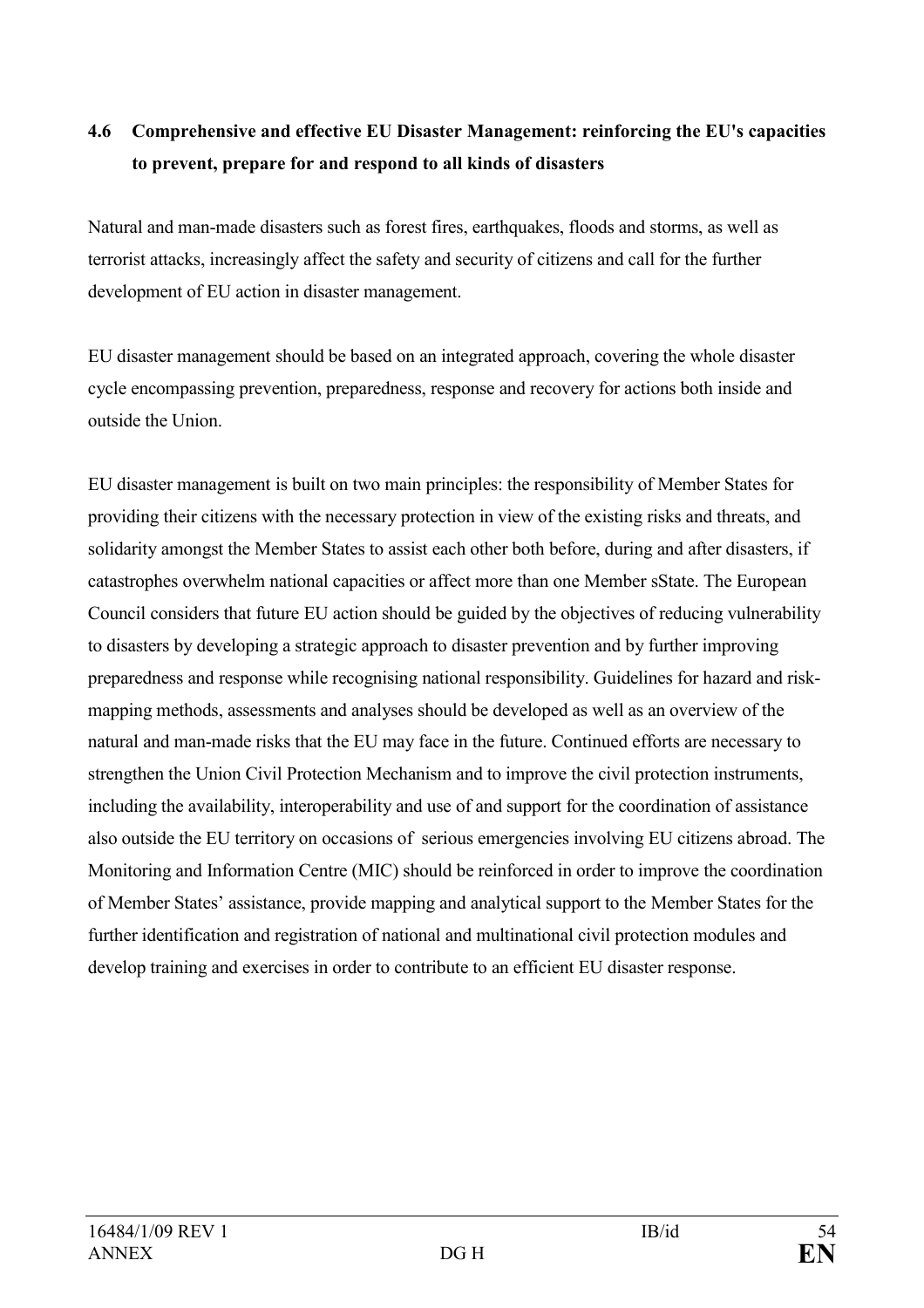Reducing vulnerability to attacks is one of the major objectives pursued with EU action concerning the protection of EU Critical Infrastructure. The Directive on Critical Infrastructure, when implemented, should be analysed and reviewed in due course in order to consider the possible inclusion of additional policy sectors.

The CBRN (chemical, biological, radiological and nuclear) risk, and in particular the threat of terrorist groups using CBRN materials, has led to action at national and EU levels. The overall goal of the policy on CBRN security is to present a prioritised, relevant and effective European strategy to enhance the protection of EU citizens from incidents involving CBRN materials. In order to achieve this goal, the implementation of the EU CBRN Action Plan based on an all-hazards approach, including actions to prevent, detect, prepare and respond to larger incidents with high risk CBRN materials, is vital.

Increasingly research will be of importance to support all areas of disaster management. Possibilities for research within the seventh research Framework programme and within the following framework programmes need to be analysed and appropriate proposals should be made to support that goal.

Close cooperation with international organisations, in particular the United Nations, which has an overall co-ordinating role in international humanitarian response should continue to be a priority for interventions in third countries, both on the ground and in terms of preparedness (training, joint exercises). In accordance with the 2007 European Consensus on Humanitarian Aid a strong EU coordination and role will enhance the overall international humanitarian response, including concerted efforts to improve the humanitarian system, and would also reinforce the EU ambition of working closely with other humanitarian actors. The safety and security of the EU requires continuous dialogue and cooperation with third countries, and in particular neighbouring countries and countries with a Member State perspective. The Union's increasing initiatives for strengthening regional cooperation, e.g. for the Mediterranean, the Baltic Sea area and the Black Sea, as well as the Eastern partnership, are designed to contribute to this.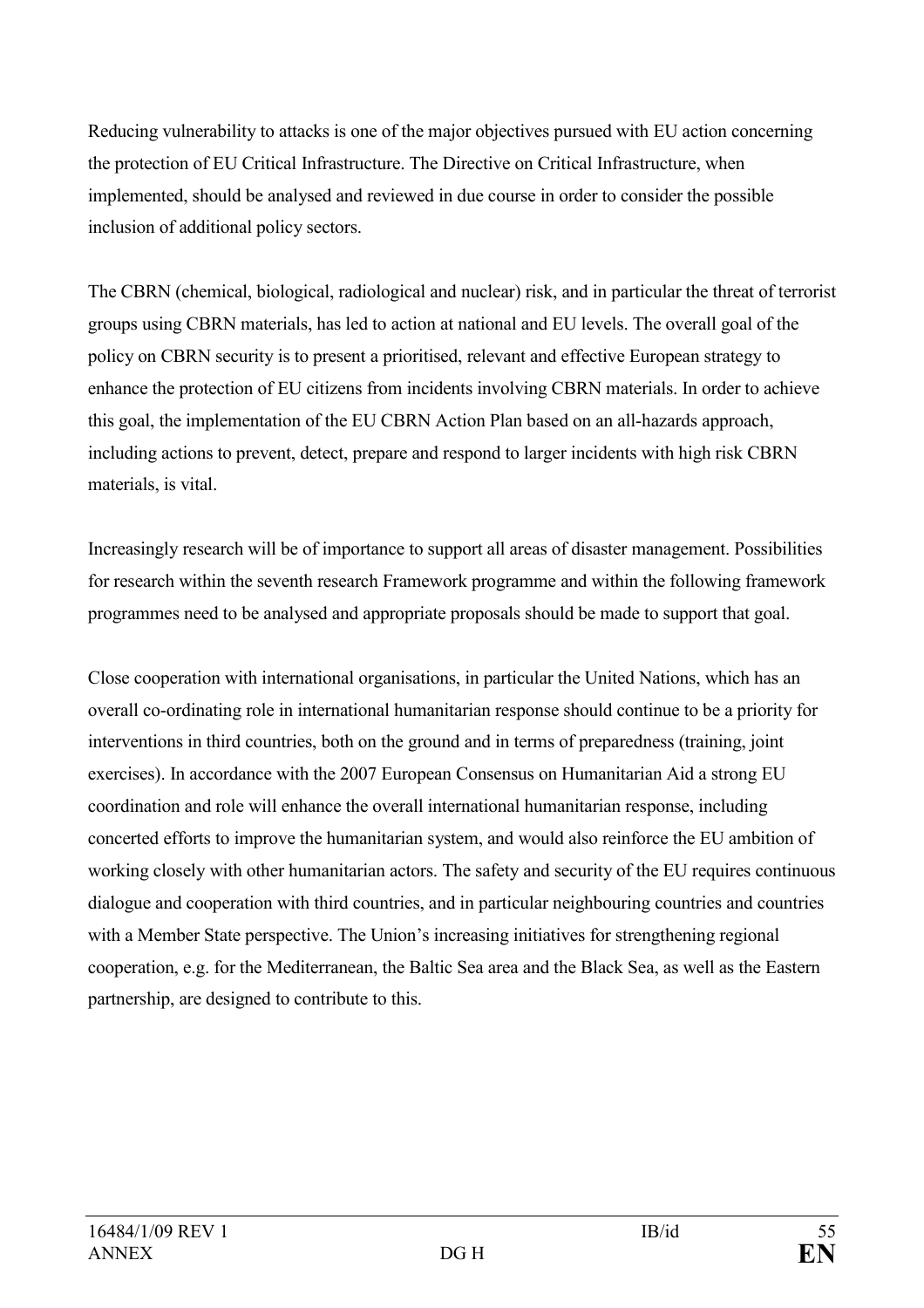#### 5. Access to Europe in a globalised world

#### 5.1 Integrated management of the external borders

The Union must continue to facilitate legal access to the territory of the Member States while in parallel taking measures to counteract illegal immigration and cross-border crime and maintaining a high level of security. Particular attention should be paid to the situation of vulnerable people and groups. In this regard, priority will be given to the needs of international protection and reception of unaccompanied minors. It will be essential to coordinate the activities of Frontex and of the European Asylum Support Office to receive people intercepted while crossing external borders. The European Council calls for the further development of integrated border management, including the reinforcement of the role of Frontex in order to increase its capacity to respond more effectively to changing migration flows.

The European Council therefore

- requests the Commission to put forward proposals in early 2010 to clarify the mandate and enhance the role of FRONTEX, taking account of the results of the evaluation of the Agency and the role and responsibilities of the Member States in the area of border control. Elements of these proposals can contain preparation of clear common operational procedures containing clear rules of engagement for joint operations at sea, with due regard to ensuring protection for those in need who travel in mixed flows, in accordance with international law; increased operational cooperation between Frontex and countries of origin and transit and examination of the possibility of regular chartering financed by Frontex In order to promote the proper enforcement of the applicable statutory framework for Frontex operations, the Commission should consider including a mechanism for reporting and recording incidents that can be satisfactorily followed up by the relevant authorities,
- invites FRONTEX itself to consider, within its mandate, establishing regional and/or specialised offices to take account of the diversity of situations, particularly for the land border to the East and the sea border to the South; creating such offices should on no account undermine the unity of the Frontex agency; before creating such offices, Frontex should report to the Council on its intentions,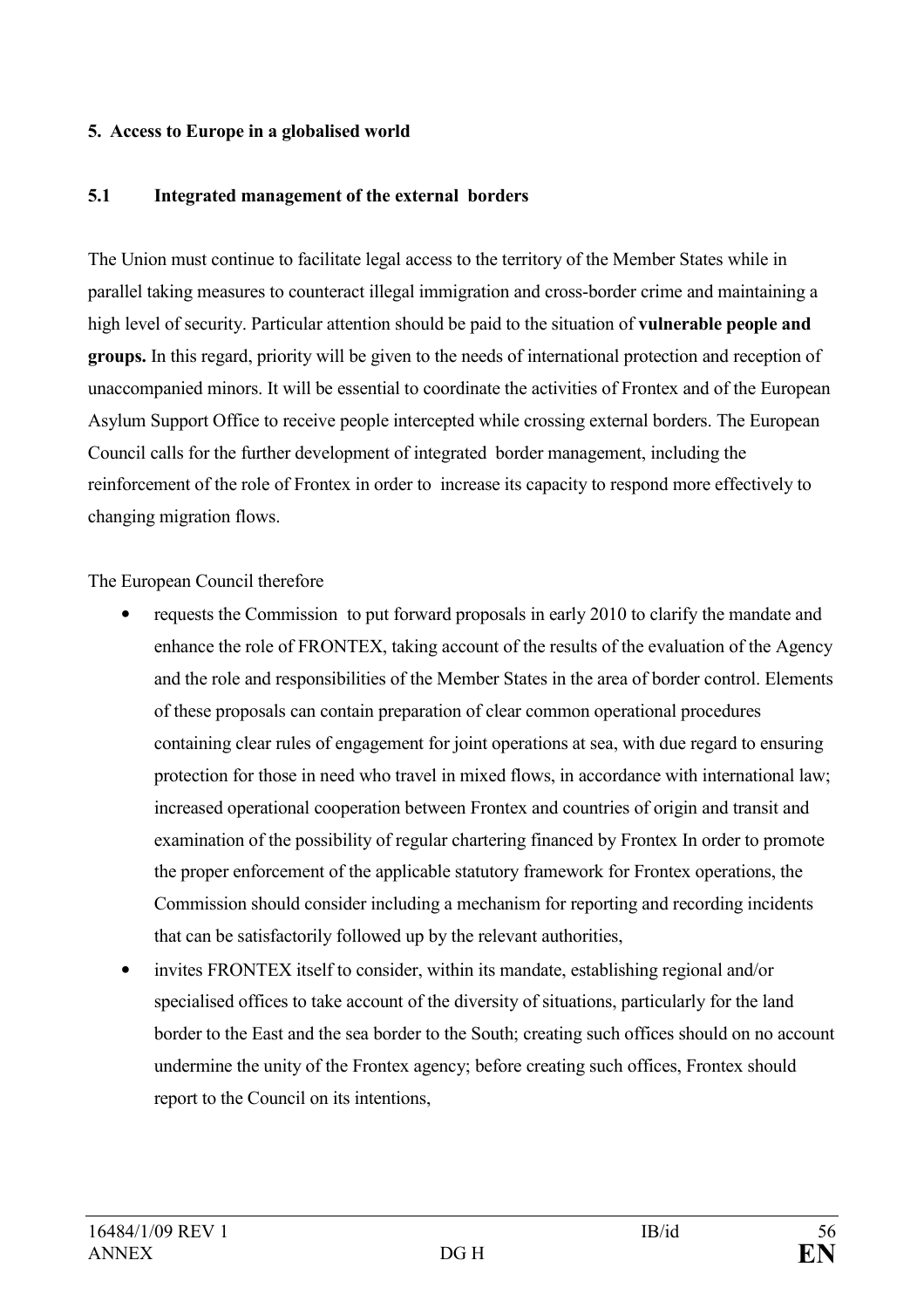- invites the Commission to initiate a debate on the long-term development of FRONTEX. This debate should include, as was envisaged in the Hague programme, the feasibility of the creation of a European system of border guards,
- invites the EASO to develop methods to better identify those who are in need of international protection in mixed flows, and to cooperate with Frontex wherever possible,
- considers that the evaluation of the Schengen area will continue to be of key importance and that it therefore should be improvedby strengthening Frontex in this field.

The European Council looks forward to the continued phased development of the European Border Surveillance System (Eurosur) in the Southern and Eastern borders, with a view to putting in place a system using modern technologies and supporting Member States, promoting interoperability and uniform border surveillance standards and to ensuring that the necessary cooperation is established between the Member States and with FRONTEX to share necessary surveillance data without delay. This development should take into account the work in other relevant areas of the Integrated Maritime Policy for the European Union as well as being able in the medium term to allow for cooperation with third countries. The European Council invites the Commission to make the necessary proposals to achieve these objectives.

The European Council takes note of the ongoing studies of Member States and Frontex in the field of automated border control and encourages them to continue their work in order to establish best practice with a view to improving border controls at the external borders.

The European Council also invites Member States and the Commission to explore how the different types of checks carried out at the external border can be better coordinated, integrated and rationalised with a view to the twin objective of facilitating access and improving security. Moreover, the potential of enhanced information exchange and closer cooperation between border guard authorities and other law enforcement authorities working inside the territory should be explored, in order to increase efficiency for all the parties involved and fight cross-border crime more effectively.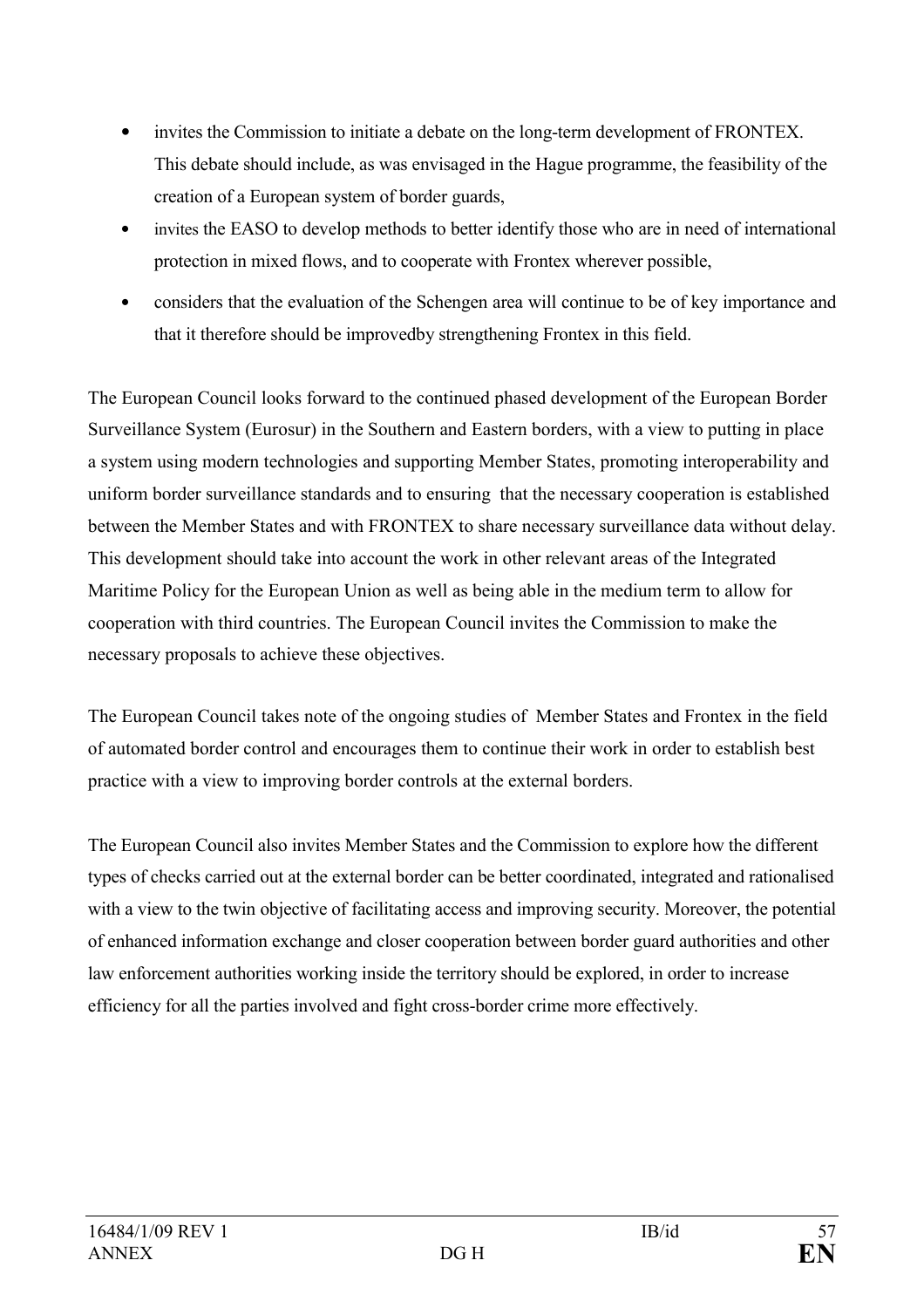The European Council considers that technology can play a key role in improving and reinforcing the system of external border controls. The roll-out of the SIS II and VIS systems therefore remains a key objective and the European Council calls on the Commission and Member States to ensure that they now become fully operational in keeping with the timetables to be established for that purpose. Before creating new systems, an evaluation of these and existing systems should be made and the difficulties encountered when they were set up should be taken into account. The setting up of an administration for large-scale IT systems could play a central role in the possible development of IT systems in the future.

The European Council is of the opinion that an electronic system for recording entry to and exit from Member States could complement the existing systems, in order to allow Member States to share data effectively while guaranteeing data protection rules. The introduction of the system at land borders deserves special attention and the implications to infrastructure and border lines should be analysed before implementation.

The possibilities of new and interoperable technologies hold great potential for rendering border management more efficient as well as more secure but should not lead to discrimination or unequal treatment of passengers. This includes inter alia the use of gates for automated border control.

The European Council invites the Commission to

- present proposals for an entry/exit system alongside a fast track registered traveller programme with a view to such a system becoming operational as soon as possible,
- to prepare a study on the possibility and usefulness of developing a European system of travel authorisation and, where appropriate, to make the necessary proposals,
- to continue to examine the issue of automated border controls and other issues connected to rendering border management more efficient.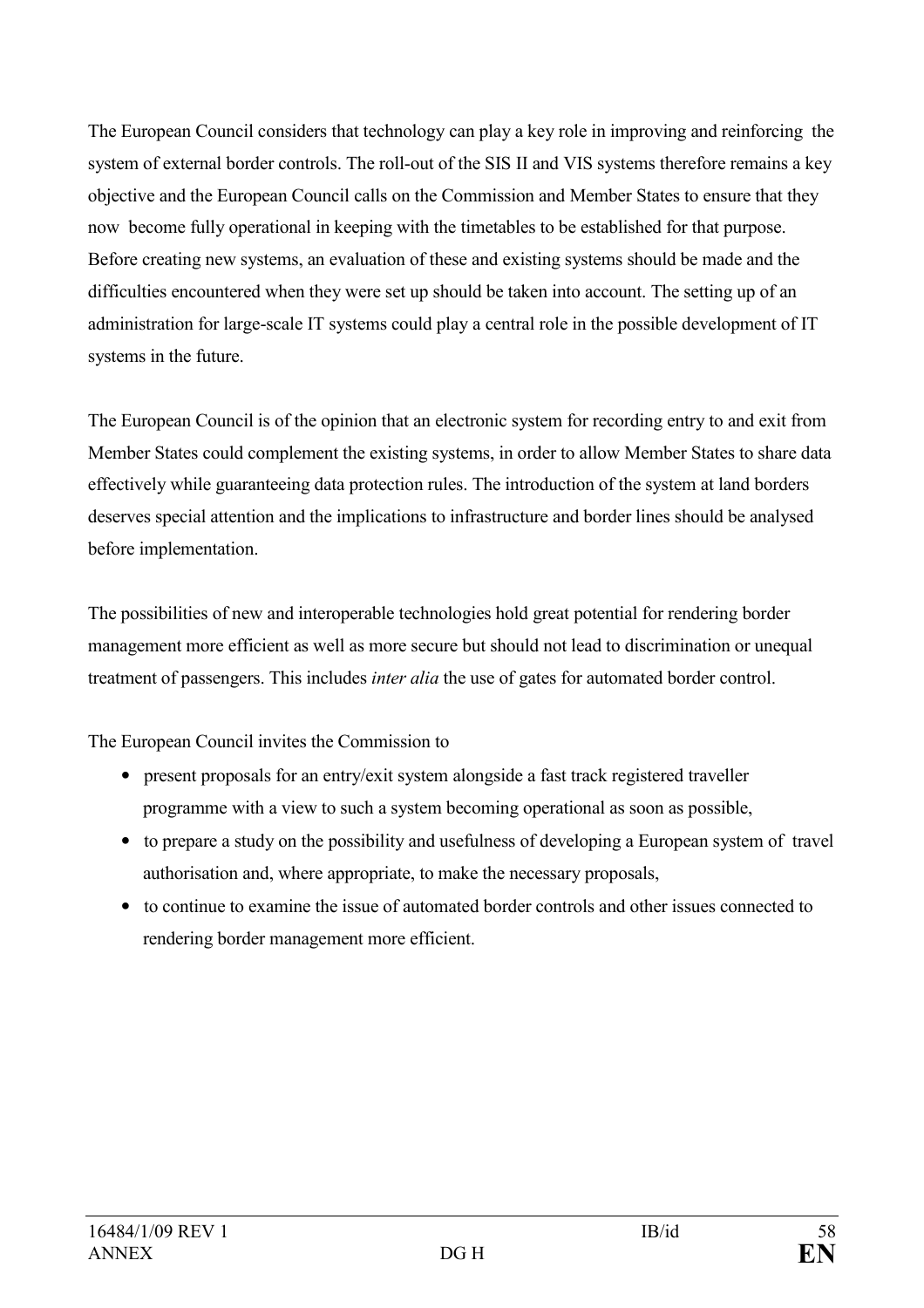#### 5.2 Visa policy

The European Council believes that the entry into force of the Visa Code and the gradual roll-out of the VIS will create important new opportunities for further developing the common visa policy. That visa policy must also be part of a broader vision that takes account of relevant internal and external policy concerns. The European Council therefore encourages the Commission and Member States to take advantage of these developments in order to intensify regional consular cooperation by means of regional consular cooperation programmes which could include, in particular, the establishment of common visa application centres where necessary on a voluntary basis.

# The European Council also invites

- the Commission and Council to continue to explore the possibilities created by the conclusion of visa facilitation agreements with third countries in appropriate cases,
- the Commission to keep the list of third countries whose nationals are or are not subject to a visa requirement under regular review in accordance with appropriate criteria relating e g to illegal immigration, public policy and security, which take account of the Union's internal and external policy objectives,
- the Commission to strengthen its efforts to ensure the principle of visa reciprocity and prevent the (re)introduction of visa requirements by third countries towards any Member State and to identify measures which could be used prior to imposing the visa reciprocity mechanism towards those third countries.

The European Council, with a view to creating the possibility of moving to a new stage in the development of the common visa policy, while taking account of Member States competences in this area, invites the Commission to present a study on the possibility of establishing a common European issuing mechanism for short term visas. The study could also examine to what degree an assessment of individual risk could supplement the presumption of risk associated with the applicant's nationality.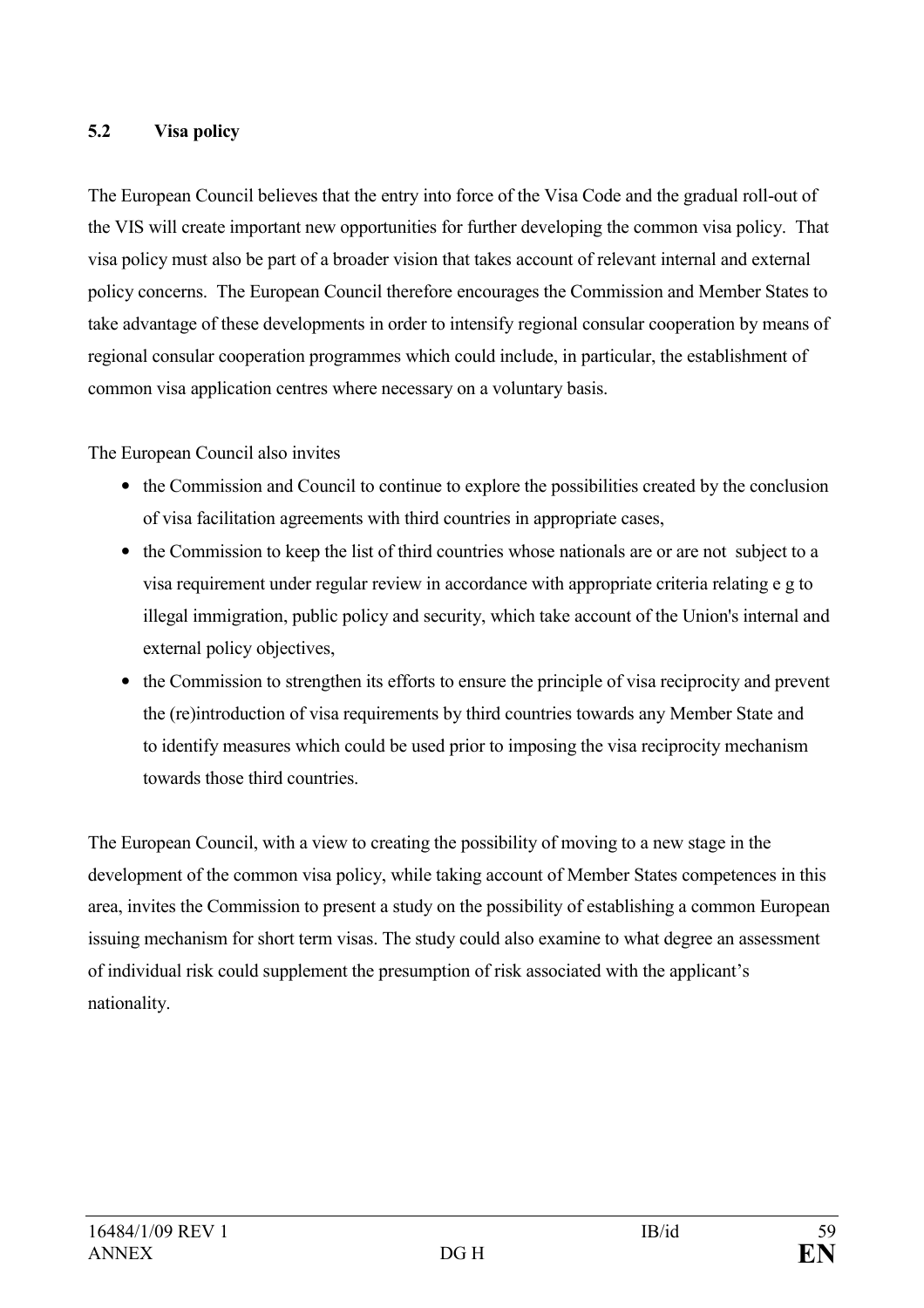#### 6. A Europe of responsibility, solidarity and partnership in migration and asylum matters

The European Council recognises both the opportunities and challenges posed by increased mobility of persons, and underlines that well-managed migration can be beneficial to all stakeholders. The European Council equally recognises that, in the context of the important demographic challenges that will face the Union in the future with an increased demand for labour, flexible immigration policies will make an important contribution to the Union's economic development and performance in the longer term. The European Council is of the opinion that the long-term consequences of migration, e.g. on the labour markets and the social situation of migrants, have to be taken into account and that the interconnection between migration and integration remains crucial, inter alia with regard to the fundamental values of the Union. Furthermore, the European Council recalls that the establishment of a Common European Asylum System (CEAS) by 2012 remains a key policy objective for the EU.

The European Council calls for the development of a comprehensive and sustainable European migration and asylum policy framework, which in a spirit of solidarity can adequately and proactively manage fluctuations in migration flows and address situations such as the present one at the Southern external borders. Serious efforts are needed to build and strengthen dialogue and partnership between the EU and third countries, regions and organisations in order to achieve an enhanced and evidence-based response to these situations, taking into account that illegal immigration enters the Union also via other borders or through misuse of visa.

The European Council recognises the need to find practical solutions which increase coherence between migration policies and other policy areas such as foreign and development policy and policies for trade, employment, health and education at the European level. In particular, the European Council invites the Commission to explore procedures that to a greater extent link the development of migration policy to the development of the post-Lisbon Strategy. The European Council recognises the need to make financial resources within the EU increasingly flexible and coherent, both in terms of scope and of applicability, to support policy development in the field of asylum and migration.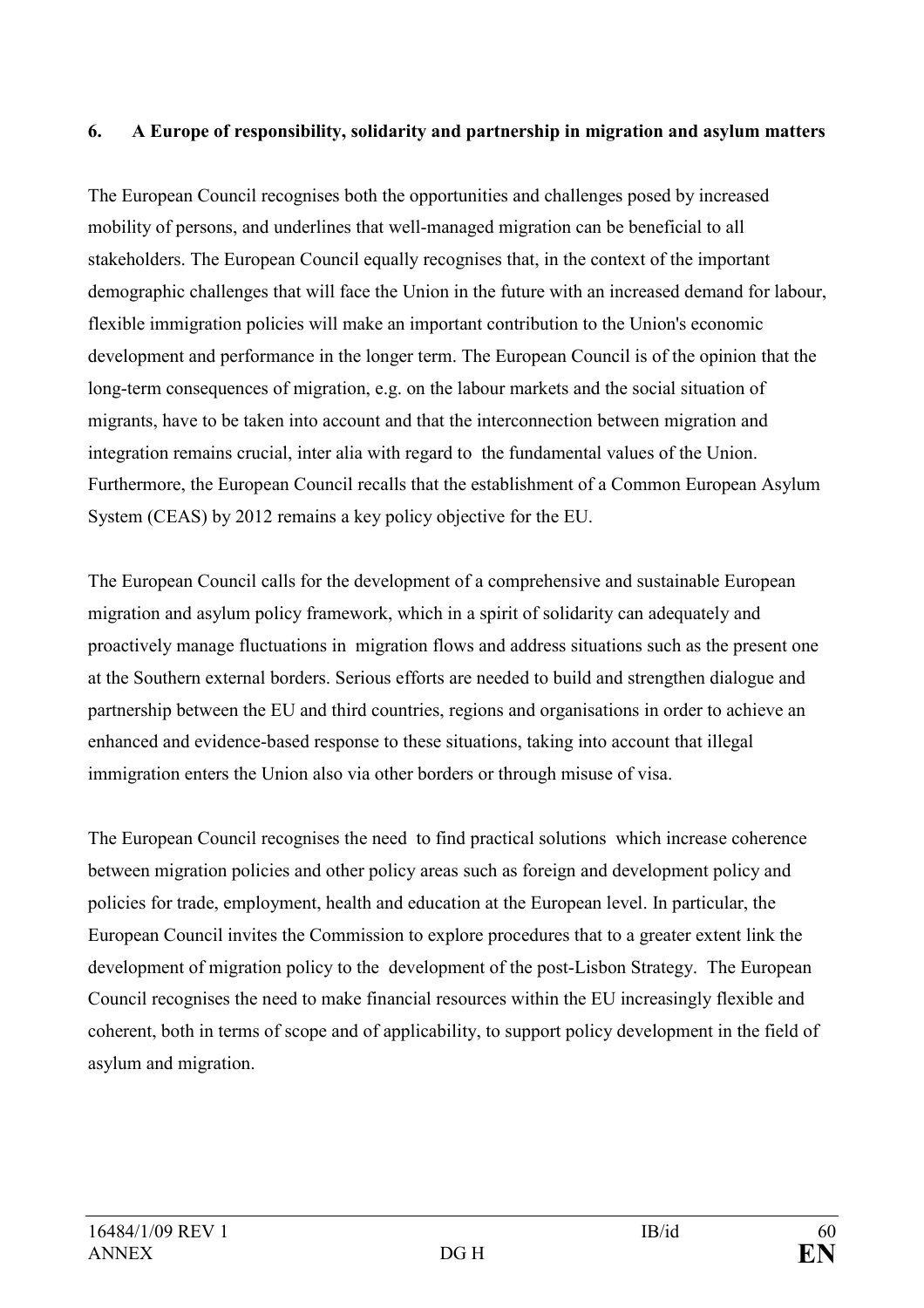The European Council reaffirms the principles set out in the Global Approach to Migration as well as the European Pact on Immigration and Asylum. The European Council also recalls its conclusions of the June and October 2009 European Councils on this subject. It underlines the need to implement all measures in a comprehensive manner and evaluate them as decided. It recalls the five basic commitments set out in the Pact :

- to organise legal immigration to take account of the priorities, needs and reception capacities determined by each Member State, and to encourage integration;
- to control illegal immigration by ensuring that illegal immigrants return to their countries of origin or to a country of transit;
- to make border controls more effective;
- to construct a Europe of asylum;
- to create a comprehensive partnership with the countries of origin and of transit in order to encourage the synergy between migration and development.

# 6.1 A dynamic and comprehensive migration policy

### 6.1.1 Consolidating, developing and implementing the EU Global Approach to Migration

The European Council has consistently underlined the need for EU migration policy to be an integral part of EU external policy and recognises that the EU Global Approach to Migration has proven its relevance as the strategic framework for this purpose. Based on the original principles of solidarity, balance and true partnership with countries of origin and transit outside the Union and in line with what already has been accomplished, the European Council calls for the further development and consolidation of this integrated approach. The implementation of the Global Approach needs to be accelerated by the strategic use of all its existing instruments and improved by increased coordination. A balance between the three areas (promoting mobility and legal migration, optimising the link between migration and development, and preventing and combating illegal immigration) should be maintained. The principal focus should remain on cooperation with the most relevant countries in Africa and Eastern and South-Eastern Europe. Dialogue and cooperation should be further developed also with other countries and regions such as those in Asia and Latin America on the basis of the identification of common interests and challenges.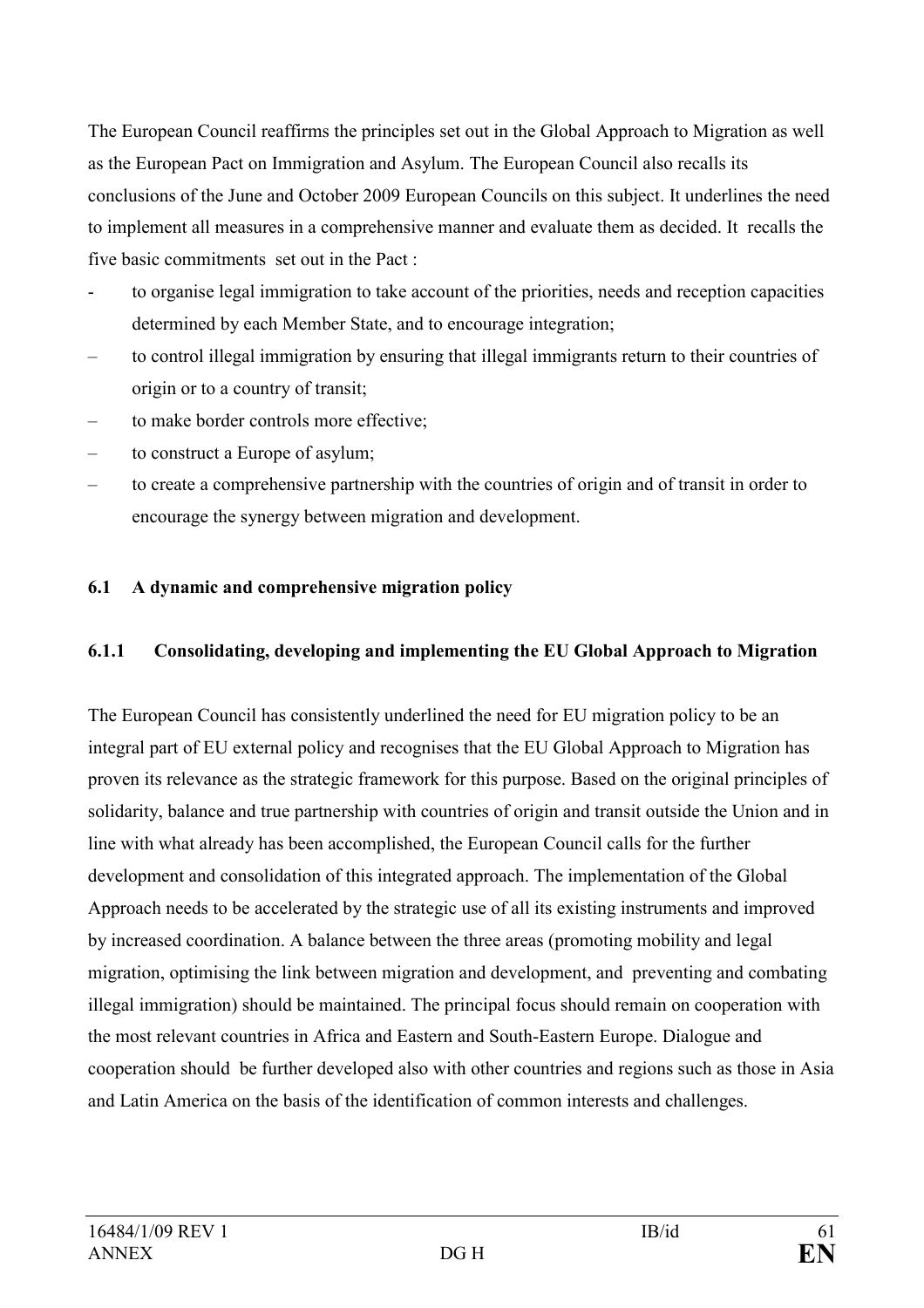To this end, the European Council emphasizes the following priorities:

- strategic, evidence based and systematic use of all available instruments of the EU Global Approach to Migration - migration profiles, migration missions, cooperation platforms on migration and development and Mobility partnerships - for long-term cooperation on all dimensions of this policy in close partnership with selected third countries along priority migratory routes,
- continued and expanded use of the Mobility partnership instrument as the main strategic, comprehensive and long-term cooperation framework for migration management with third countries, adding value to existing bilateral frameworks. Success in implementing these partnerships requires improved coordination and substantial capacity-building efforts in countries of origin, transit and destination. The European Council calls for further development of the Mobility partnership instrument, while respecting their voluntary nature. Partnerships should be flexible and responsive to the needs of both the EU and the partner countries, and should include cooperation on all areas of the Global Approach, and
- more efficient use of the Union's existing cooperation instruments to increase the capacity of partner countries, with a view to ensuring well-functioning infrastructures and sufficient administrative capacity to handle all aspects of migration, including improving their capacity to offer adequate protection and increasing the benefits and opportunities created by mobility.

The successful implementation of the Global Approach to Migration should be underpinned by regular evaluations, increased commitment and capacity as well as improved flexibility of the financial instruments of both the European Union and the Member States available in this field.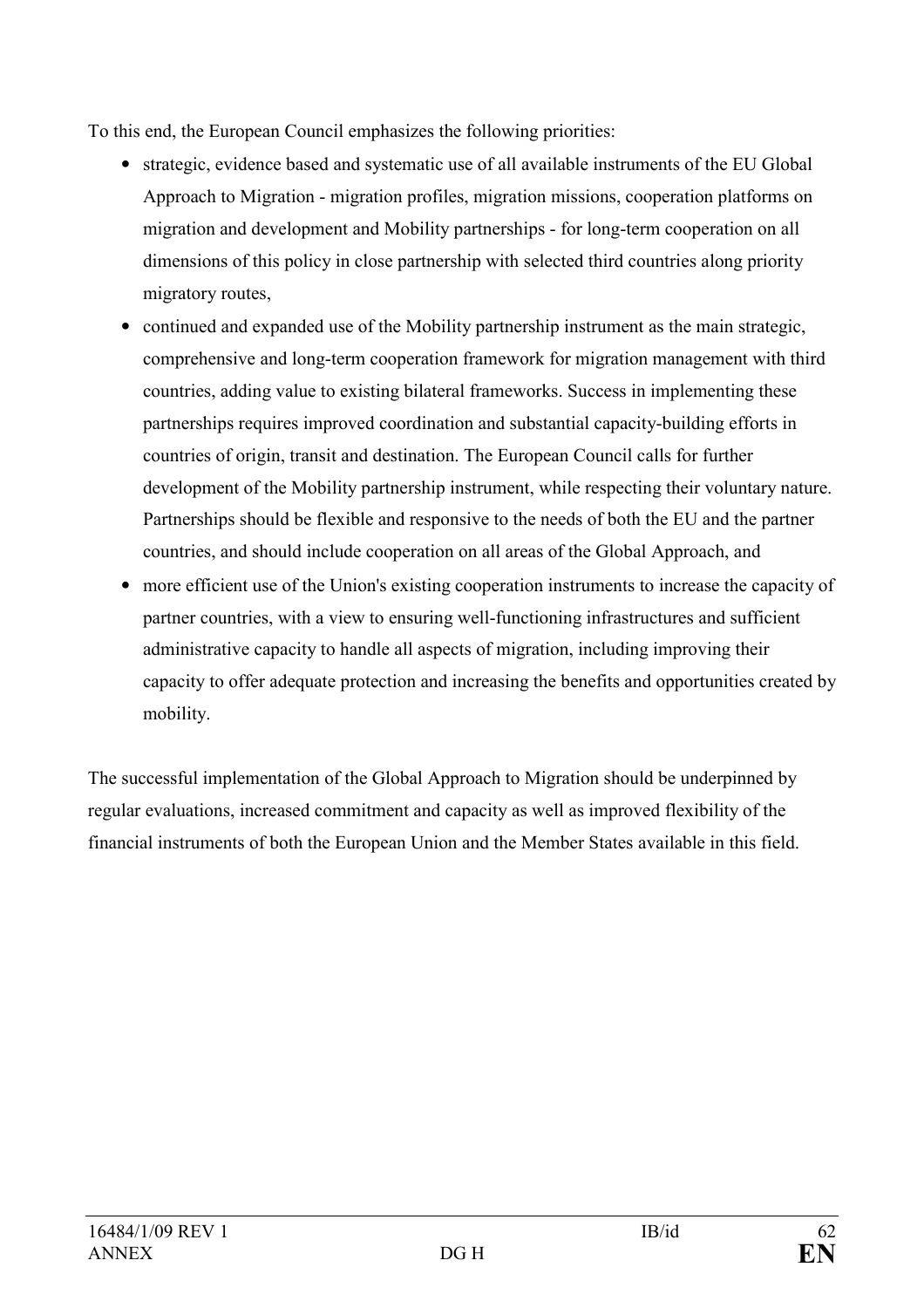### 6.1.2 Migration and development

The European Council underlines the need to take further steps to maximise the positive and minimise the negative effects of migration on development in line with the Global Approach on Migration. Effective policies can provide the framework needed to enable countries of destination and origin and migrants themselves to work in partnership to enhance the effects of international migration on development.

Efforts to promote concerted mobility and migration with countries of origin should be closely linked with efforts to promote the development of opportunities for decent and productive work and improved livelihood options in third countries in order to minimize the brain drain.

To that end, the European Council invites the Commission to submit proposals before 2012 on:

- how to further ensure efficient, secure and low-cost remittance transfers, and enhance the development impact of remittance transfers, as well as to evaluate the feasibility of creating a common EU portal on remittances to inform migrants about transfer costs and encourage competition among remittance service providers, and
- how diaspora groups may be further involved in EU development initiatives, and how EU Member States may support diaspora groups in their efforts to enhance development in their countries of origin,
- ways to further explore the concept of circular migration and study ways to facilitate orderly circulation of migrants, either taking place within, or outside, the framework of specific projects or programmes including a wide-ranging study on how relevant policy areas may contribute to and affect the preconditions for increased temporary and circular mobility.

The European Council recognises the need for increased policy coherence at European level in order to promote the positive development effects of migration within the scope of the EU's activities in the external dimension and to align international migration more closely to the achievement of the Millennium Development Goals. The European Council calls on the Council to ensure that it acts in a coordinated and coherent manner in this field.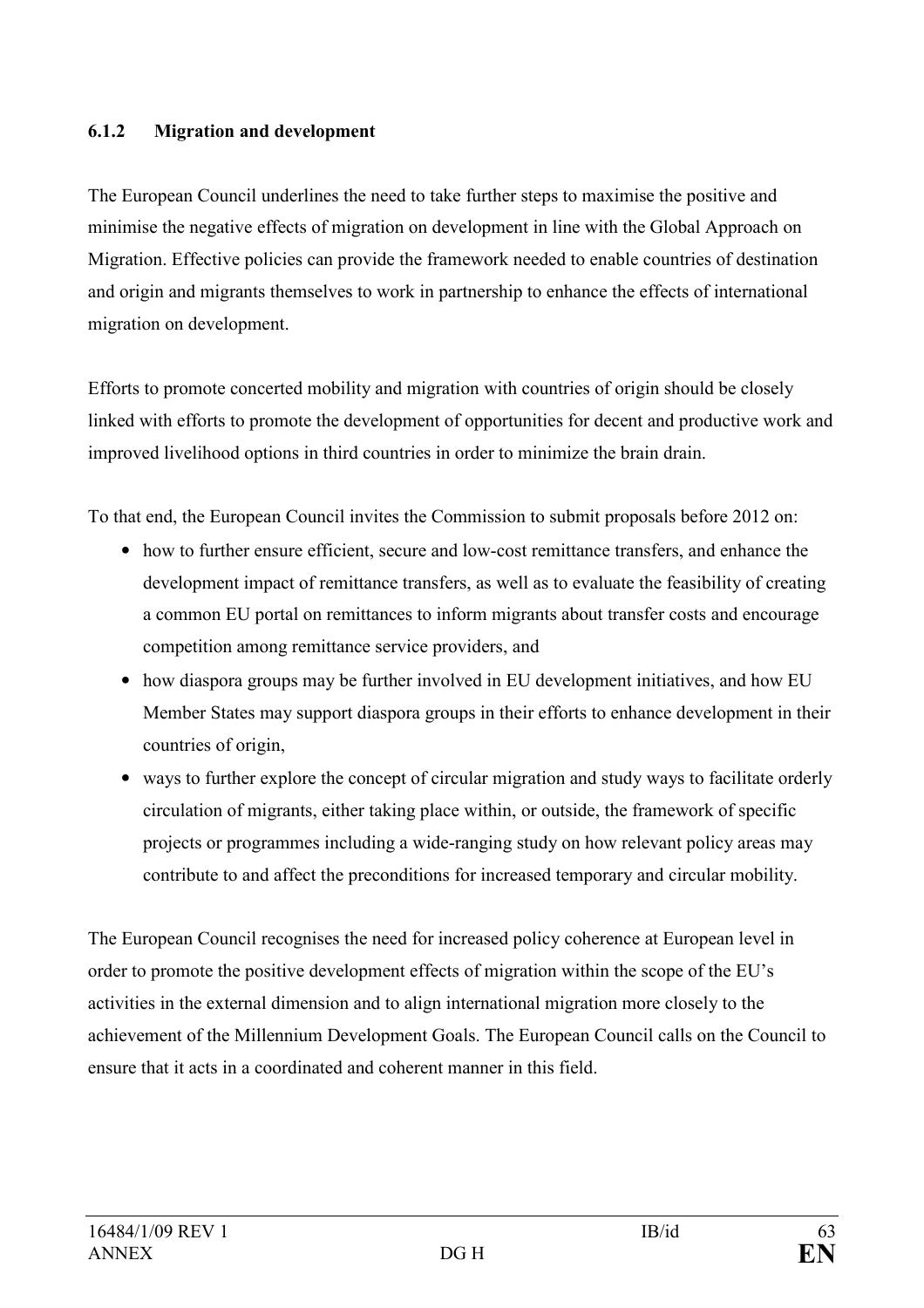The connection between climate change, migration and development needs to be further explored, and the European Council therefore invites the Commission to present an analysis of the effects of climate change on international migration, including its potential effects on immigration to the European Union.

### 6.1.3 A concerted policy in keeping with national labour-market requirements

The European Council recognises that labour immigration can contribute to increased competitiveness and economic vitality. In this sense, the European Council is of the opinion that the Union should encourage the creation of flexible admission systems that are responsive to the priorities, needs, numbers and volumes determined by each Member State and enable migrants to take full advantage of their skills and competence. In order to facilitate better labour matching, coherent immigration policies as well as better integration assessments of the skills in demand on the European labour markets are carried out. These systems must have due regard for Member States' competences, especially for managing their labour markets, and the principle of Union preference. Such initiatives should be reflected in national poverty reduction strategies and not only be targeting refugees and internally displaced persons but also local populations.

The European Council invites:

- the Commission and Council to continue to implement the Policy Plan on Legal Migration,
- the Commission to consider how existing information sources and networks can be used more effectively to ensure the availability of the comparable data on migration issues with a view to better informing policy choices, which also takes account of recent developments,
- the Commission and the Council to evaluate existing policies that should, *inter alia*, improve skills recognition and labour matching between the European Union and third countries and the capacity to analyze labour market needs, the transparency of European online employment and recruitment information, training, information dissemination, and skills matching in the country of origin, and
- the Commission to assess the impact and effectiveness of measures adopted in this area with a view to determining whether there is a need for consolidating existing legislation, including regarding categories of workers currently not covered by Union legislation.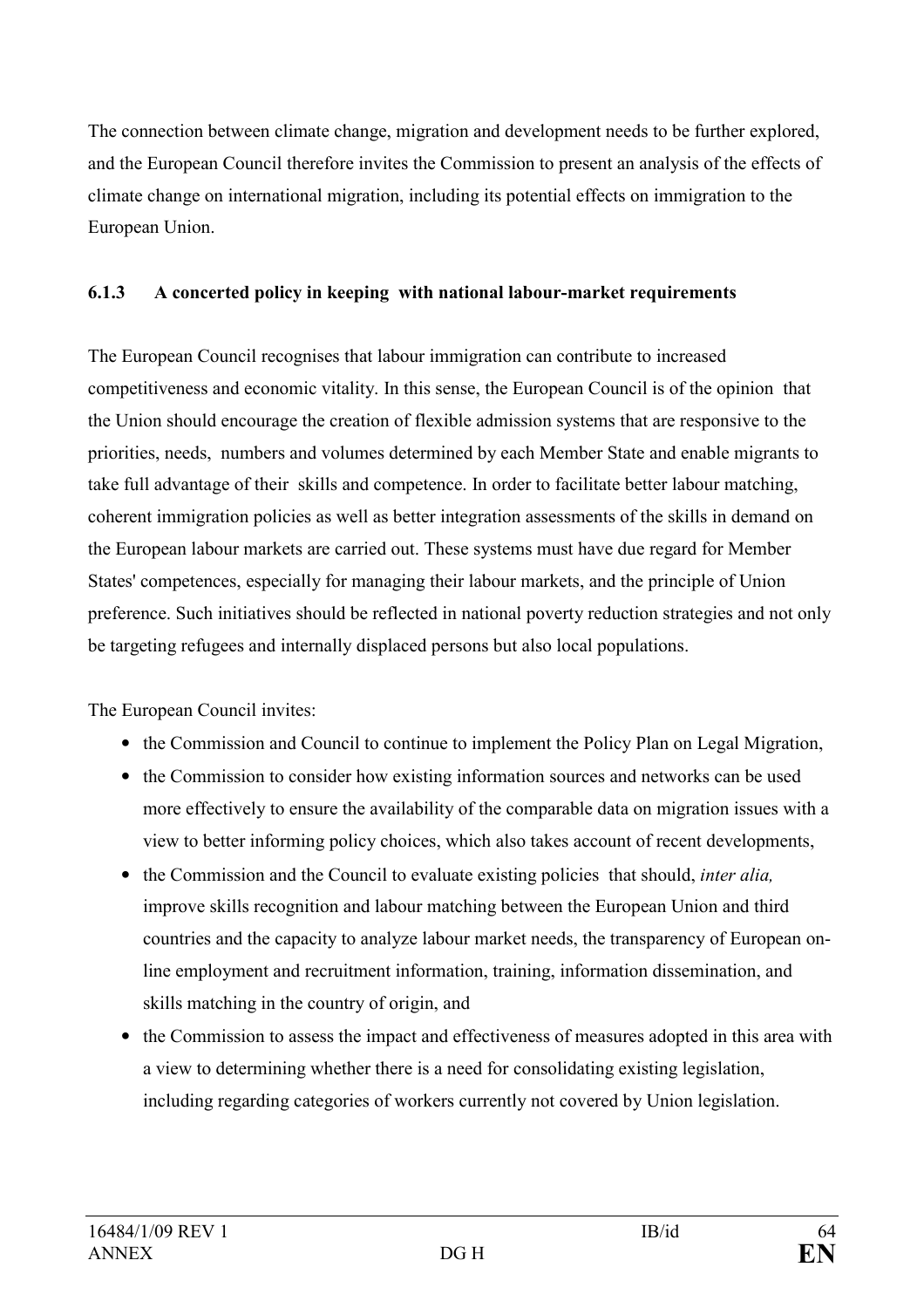# 6.1.4 Proactive policies for migrants and their rights

The European Union must ensure fair treatment of third country nationals who reside legally on the territory of its Member States. A more vigorous integration policy should aim at granting them rights and obligations comparable to those of EU citizens.This should remain an objective of a common immigration policy and should be implemented as soon as possible, and no later than 2014.

The European Council therefore invites the Commission to submit proposals for:

- consolidation of all legislation in the area of immigration, starting with legal migration, which would be based on an evaluation of the existing *acquis de l'Union* and include amendments needed to simplify and/or, where necessary, extend the existing provisions and improve their implementation and coherence, and
- evaluate and, where necessary, review the directive on family reunification, taking into account the importance of integration measures.

#### 6.1.5 Integration

The successful integration of legally resident third-country nationals remains the key to maximising the benefits of immigration. European cooperation can contribute to more effective integration policies in Member States by providing incentives and support for the action of Member States. The objective of granting comparable rights, responsibilities, and opportunities for all is at the core of European cooperation in integration, taking into account the necessity of balancing migrants' rights and duties.

Integration is a dynamic, two-way process of mutual interaction, requiring not only efforts by national, regional and local authorities but also a greater commitment by the host community and immigrants.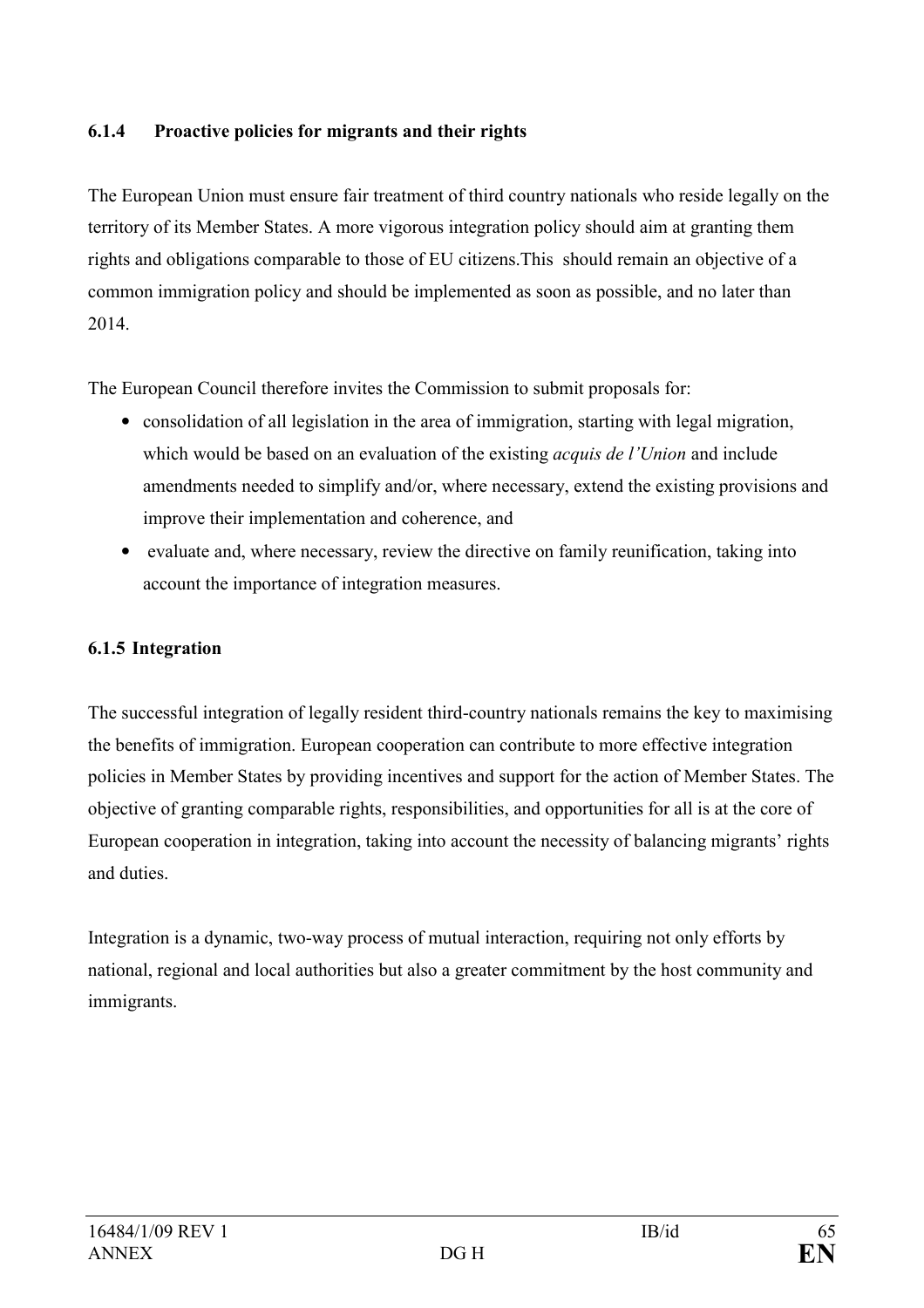Member States' integration policies should be supported through the further development of structures and tools for knowledge exchange and coordination with other relevant policy areas, such as employment, education and social inclusion. Access to employment is central to successful integration.

The European Council also invites the Commission to support Member States' efforts:

- through the development of a coordination mechanism involving the Commission and the Member States using a common reference framework, which should improve structures and tools for European knowledge exchange,
- to incorporate integration issues in a comprehensive way in all relevant policy areas,
- towards the identification of joint practices and European modules to support the integration process, including essential elements such as introductory courses and language classes, a strong commitment by the host community and the active participation of immigrants in all aspects of collective life,
- towards the development of core indicators in a limited number of relevant policy areas (e.g. employment, education and social inclusion) for monitoring the results of integration policies, in order to increase the comparability of national experiences and reinforce the European learning process, and
- for improved consultation with and involvement of civil society, taking into account integration needs in various policy areas and making use of the European Integration Forum and the European website on Integration,
- to enhance democratic values and social cohesion in relation to immigration and integration of immigrants and to promote intercultural dialogue and contacts at all levels.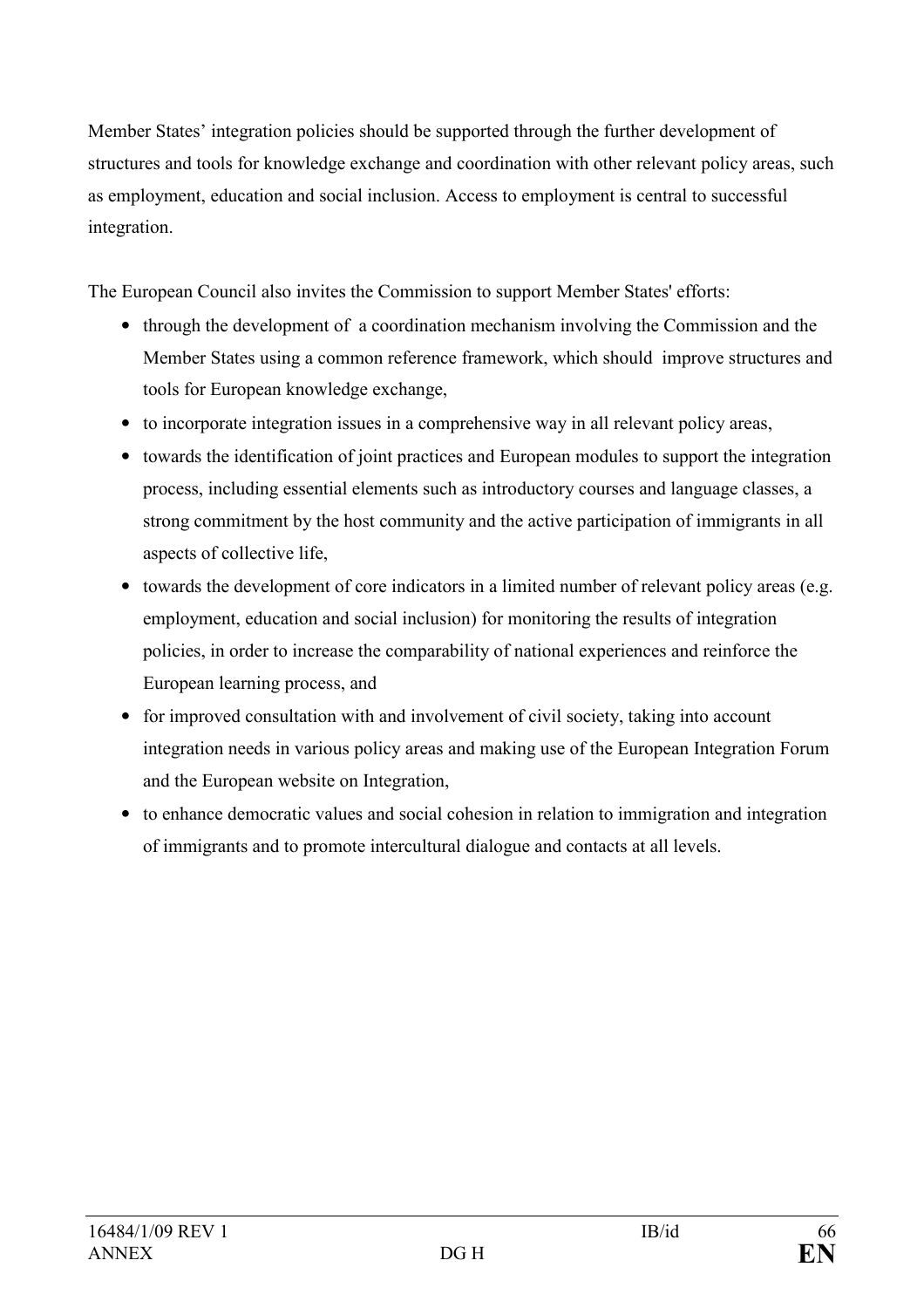# 6.1.6 Effective policies to combat illegal immigration

The European Council is convinced that effective action against illegal immigration remains essential when developing a common immigration policy. The fight against trafficking in human beings and smuggling of persons, integrated border management and cooperation with countries of origin and transit, supported by police and judicial cooperation, in particular must remain a key priority for this purpose.

An effective and sustainable return policy is an essential element of a well-managed migration system within the Union. The European Union and the Member States should intensify the efforts to return illegally residing third-country nationals. Necessary financial means should be allocated for this purpose. Such a policy must be implemented with full respect for the principle of "nonrefoulement" and for the fundamental rights and dignity of the individual returnees. Voluntary return should be preferred, while acknowledging the inevitable need for efficient means to enforce returns where necessary.

In order to create a comprehensive approach on return and readmission, it is necessary to step up cooperation with the countries of origin and of transit within the framework of the Global Approach to Migration and in line with the Pact on Migration and Asylum, while recognising that all States are required to readmit their own nationals who are staying illegally on the territory of another State.

It is important to ensure that the implementation of the newly adopted instruments in the area of return and sanctions against employers, as well as the readmission agreements in force, is closely monitored in order to ensure their effective application.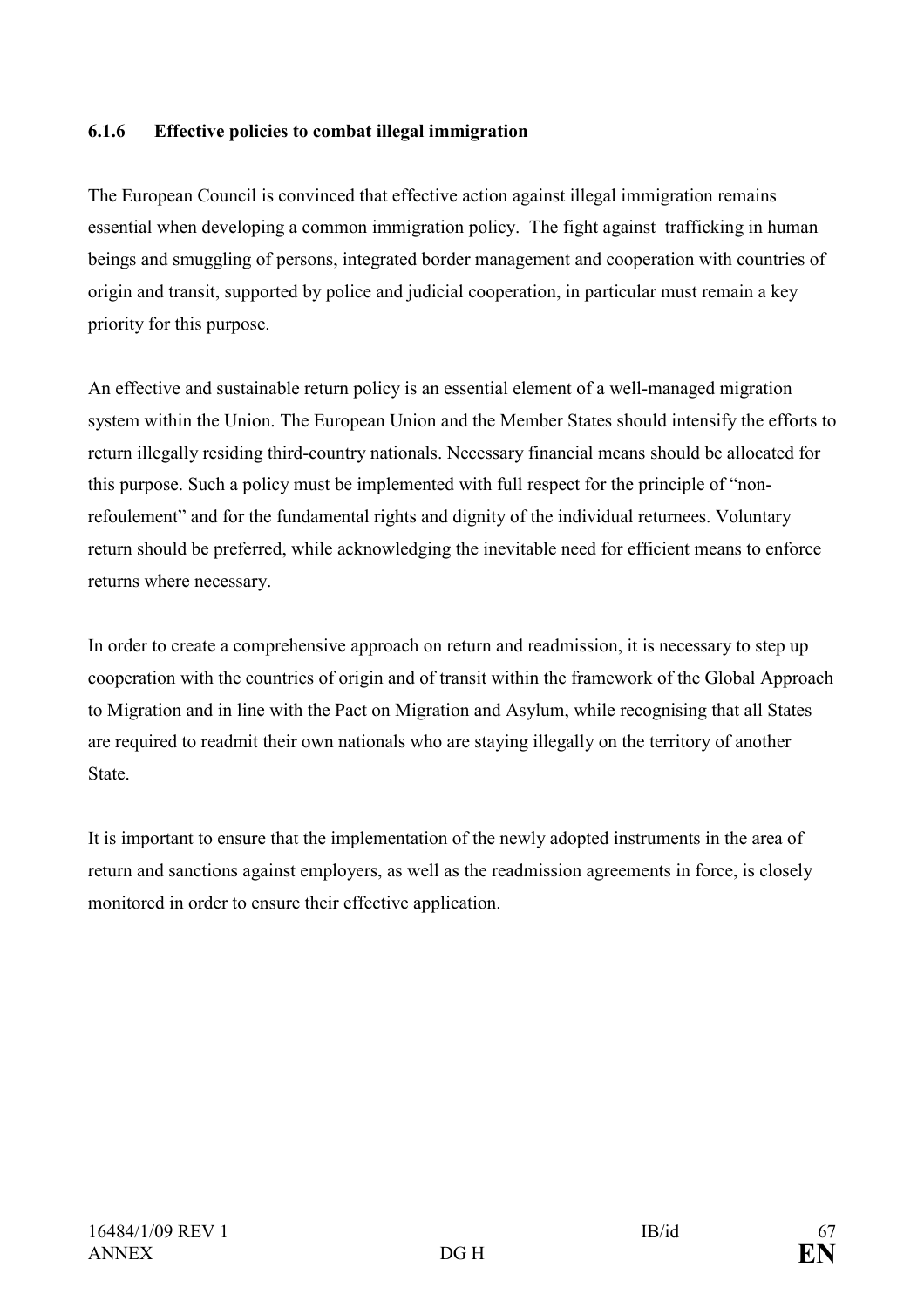The European Council believes that the focus should be placed on:

- encouraging of voluntary return, including through the development of incentive systems, training, reintegration and subsidies, and by using the possibilities offered by existing financial instruments,
- Member States to put into full effect the Union provisions pursuant to which a return decision issued by one Member State is applicable throughout the European Union and the effective application of the principle of mutual recognition of return decisions by recording entry bans in the SIS and facilitating exchange of information; improving the exchange of information on developments at national level in the area of regularisation, with a view to ensuring consistency with the principles of the Pact on Asylum and Migration,
- assistance by the Commission and Frontex and Member States on a voluntary basis, to Member States which face specific and disproportionate pressures, in order to ensure the effectiveness of their return policies towards certain third states,
- more effective action against illegal immigration and trafficking in human beings and smuggling of persons by developing information on migration routes as well as aggregate information which improves our understanding of and response to migratory flows, promoting cooperation on surveillance and border controls, facilitating readmission by promoting support measures for return and reintegration and capacity building in third countries
- the conclusion of effective and operational readmission agreements, on a case-by-case basis at EU or bilateral level,
- ensuring that the objective of the EU's efforts on readmission should add value and increase the efficiency of return policies, including existing bilateral agreements and practices,
- the presentation by the Commission of an evaluation, also of ongoing negotiations, during 2010 of the EC readmission agreements and propose a mechanism to monitor their implementation. The Council should define a renewed, coherent strategy on readmission on that basis, taking into account the overall relations with the country concerned, including a common approach towards third countries that do not cooperate in readmitting their own nationals;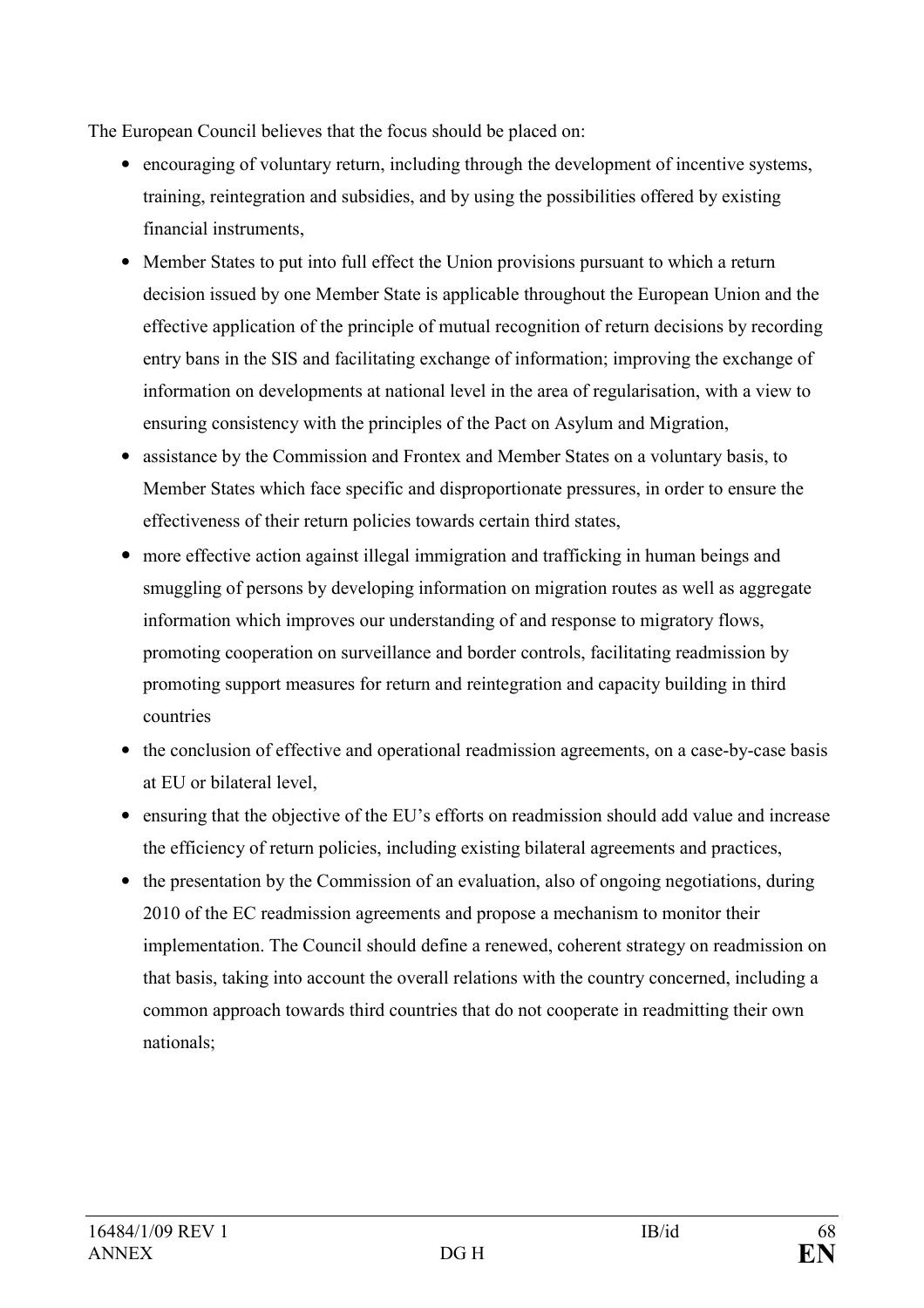- increased practical cooperation between Member States, for instance by regular chartering of joint return flights, financed by Frontex and the verification of the nationality of thirdcountry nationals eligible for return, and the procurement from third countries of travel documents,
- increased targeted training and equipment support,
- a coordinated approach by Member States by developing the network of liaison officers in countries of origin and transit.

#### 6.1.7 Unaccompanied minors

Unaccompanied minors arriving in the Member States from third countries represent a particularly vulnerable group which requires special attention and dedicated responses, especially in the case of minors at risk. This is a challenge for Member States and raises issues of common concern. Areas identified as requiring particular attention are the exchange of information and best practice, minor's smuggling, cooperation with countries of origin, the question of age assessment, identification and family tracing, and the need to pay particular attention to unaccompanied minors in the context of the fight against human trafficking. A comprehensive response at EU level should combine prevention, protection and assisted return measures while taking into account the best interests of the child.

The European Council therefore welcomes the Commission's initiative to:

• develop an action plan, to be adopted by the Council, on unaccompanied minors which underpins and supplements the relevant legislative and financial instruments and combines measures directed at prevention, protection and assisted return. The action plan should underline the need for cooperation with countries of origin, including cooperation to facilitate the return of minors, as well as to prevent further departures. The action plan should also examine practical measures to facilitate the return of the high number of unaccompanied minors that do not require international protection, while recognising that the best interests for many may be their reunion with their families and development in their own social and cultural environment.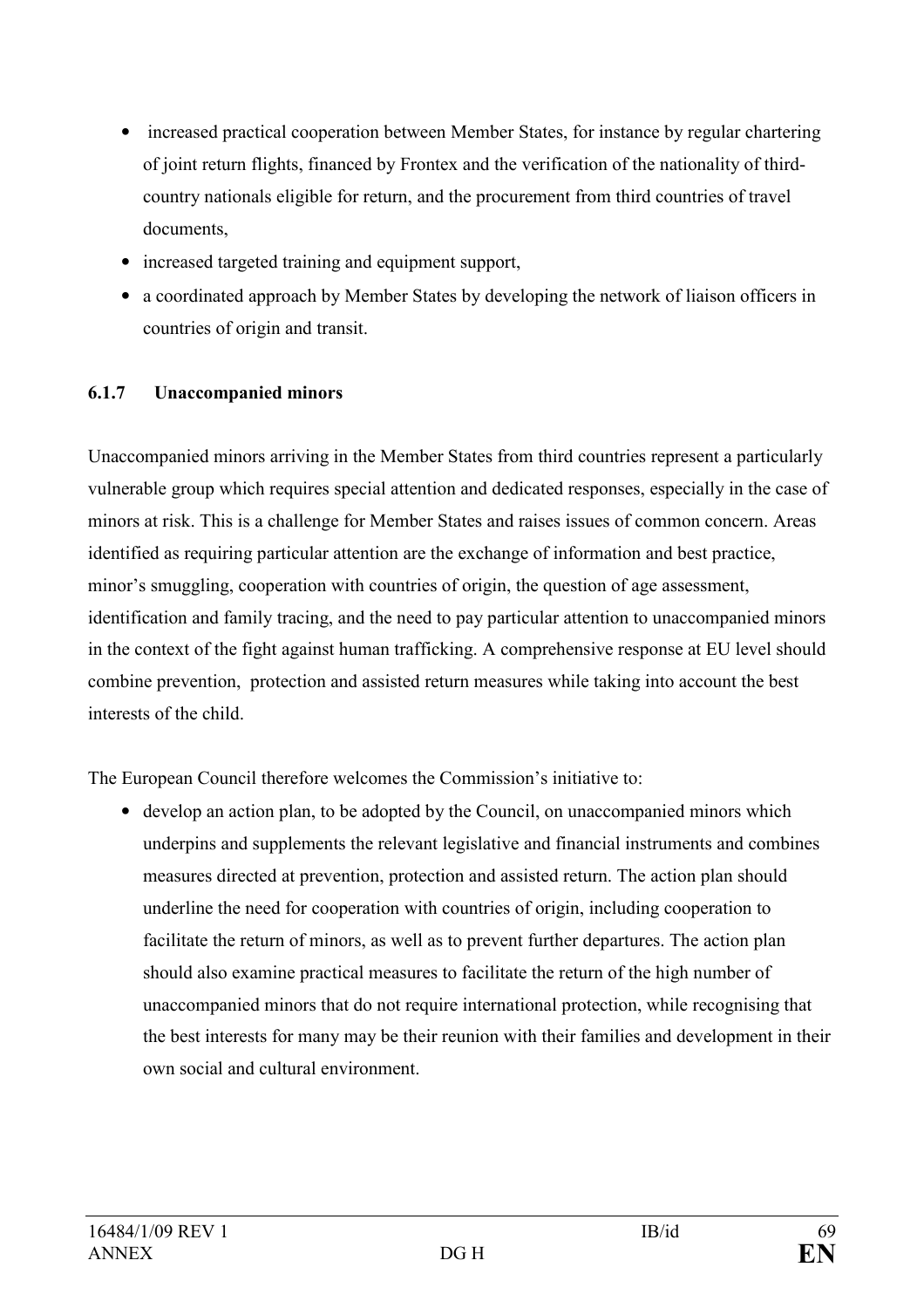#### 6.2 Asylum: a common area of protection and solidarity

The European Council remains committed to the objective of establishing a common area of protection and solidarity based on a common asylum procedure and a uniform status for those granted international protection. While the Common European Asylum System (CEAS) should be based on high protection standards, due regard should also be given to fair and effective procedures capable of preventing abuse. It is crucial that individuals, regardless of the Member State in which their application for asylum is lodged, are offered an equivalent level of treatment as regards reception conditions, and the same level as regards procedural arrangements and status determination. The objective should be that similar cases should be treated alike and result in the same outcome.

#### 6.2.1 A common area of protection

There are still significant differences between national provisions and their application. In order to achieve a higher degree of harmonisation, the establishment of a Common European Asylum System (CEAS), should remain a key policy objective for the EU. Common rules, as well as a better and more coherent application of them, should prevent or reduce secondary movements within the EU, and increase mutual trust between Member States.

The development of a Common Asylum Policy should be based on a full and inclusive application of the Geneva Convention on the status of refugees and other relevant international treaties. Such a policy is necessary in order to maintain the long-term sustainability of the asylum system and to promote solidarity within the EU. Subject to a report from the Commission on the legal and practical consequences, the European Union should seek accession to the Geneva Convention and its 1967 Protocol.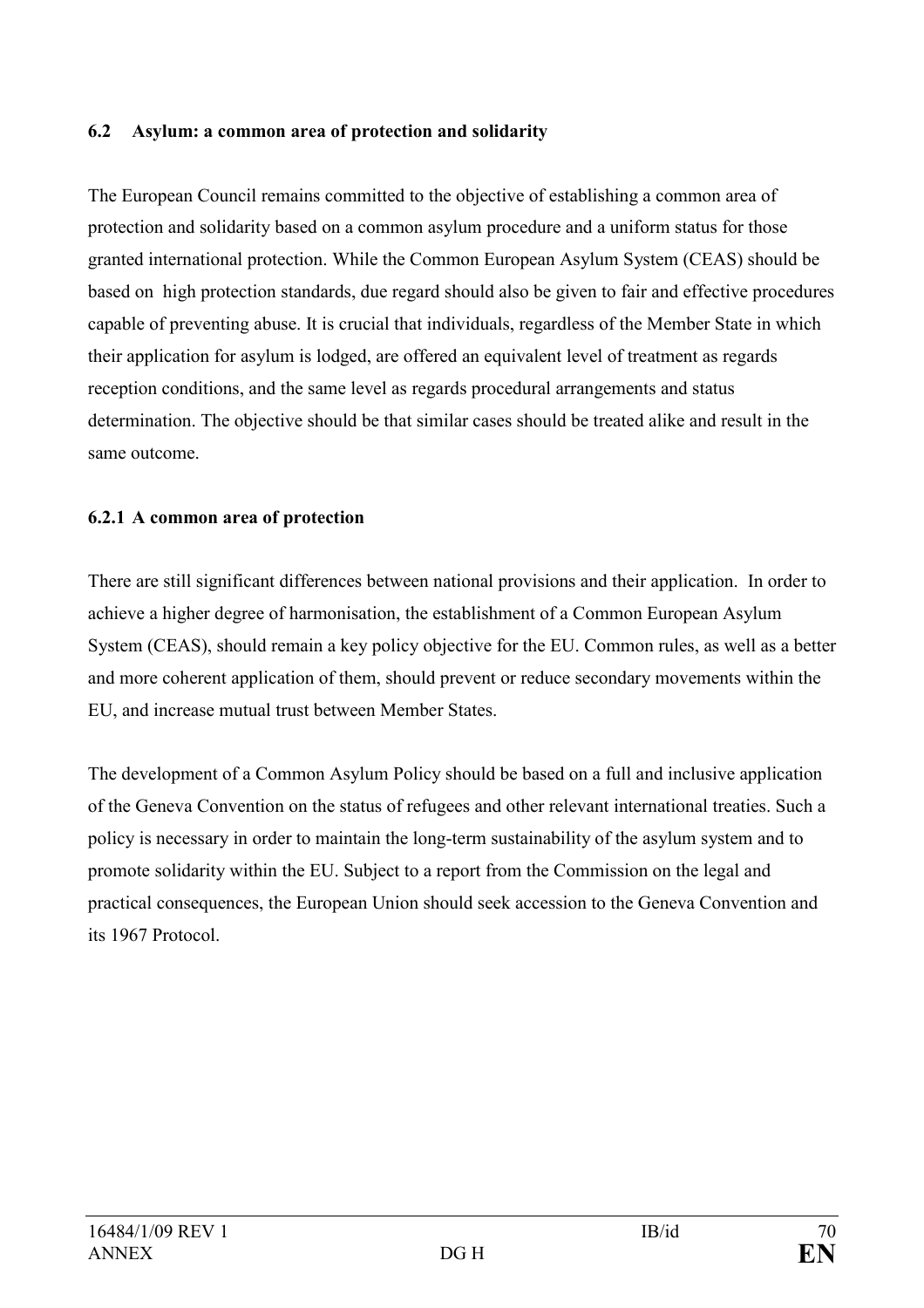The European Asylum Support Office (EASO) will be an important tool in the development and implementation of the CEAS and should contribute to strengthening all forms of practical cooperation between the Member States. Therefore the Member States should play an active role in the work of the EASO. EASO should further develop a common educational platform for national asylum officials, building on in particular the European Asylum Curriculum (EAC). Enhancing the convergence and ongoing quality with a view to reducing disparities of asylum decisions will be another important task.

The Dublin System remains a cornerstone in building the CEAS, as it clearly allocates responsibility for the examination of asylum application.

The European Council accordingly invites:

- the Council and the European Parliament to intensify the efforts to establish a common asylum procedure and a uniform status for those who are granted asylum or subsidiary protection by 2012 at the latest,
- the Commission to undertake a feasibility study on Eurodac as a supporting tool for the entire CEAS, while fully respecting data protection rules,
- the Commission to consider, if necessary, in order to achieve the CEAS, proposing new legislative instruments,
- the Commission to consider, once the CEAS has been established and on the basis of an evaluation of existing legislation and of the EASO, the possibilities for creating a mechanism for the mutual recognition of decisions granting international protection,
- invites the Commission to finalise its study on the feasibility and legal and practical implications to establish joint processing of asylum applications.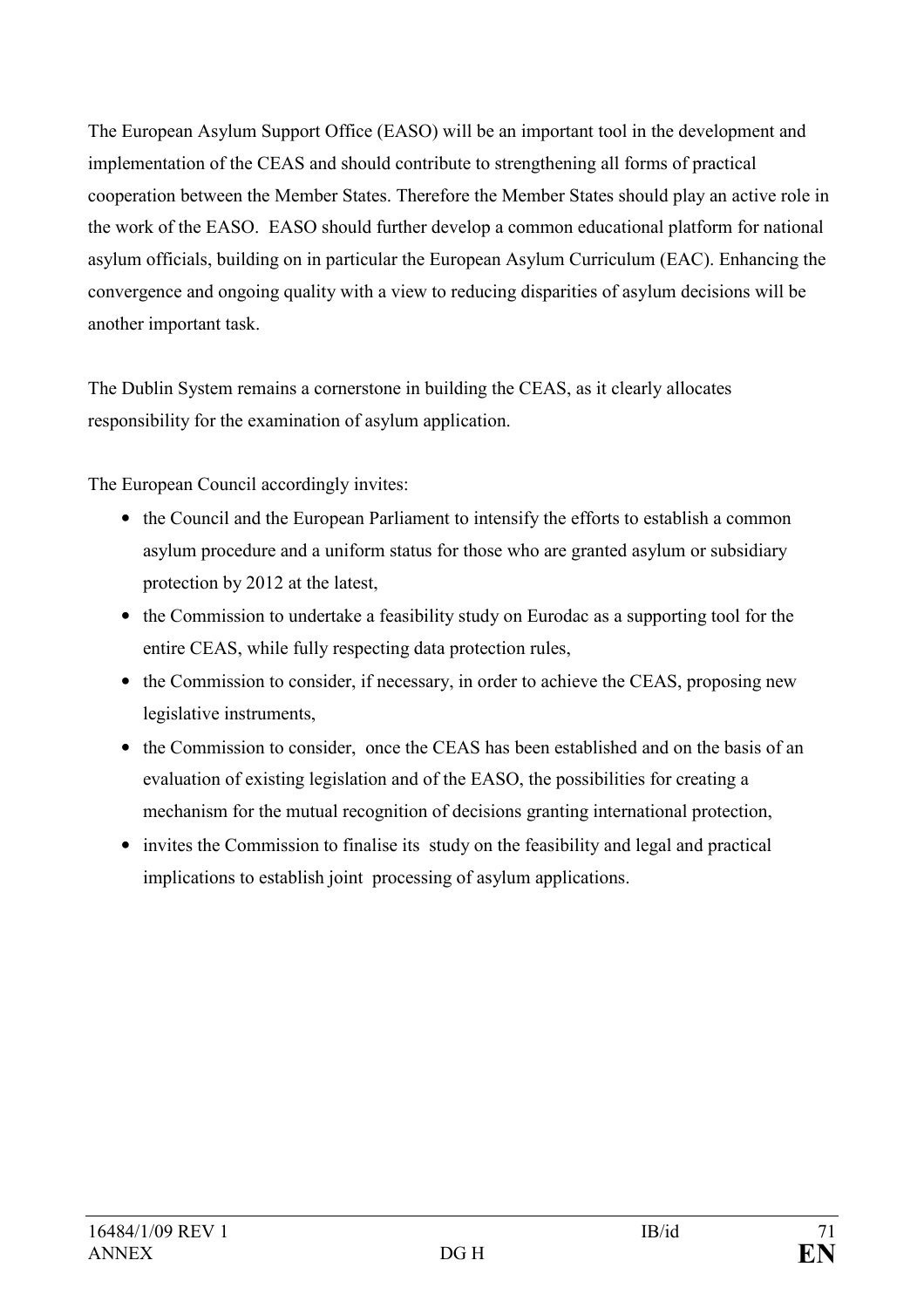#### 6.2.2 Sharing of responsibilities and solidarity between the Member States

Effective solidarity with the Member States facing particular pressures should be promoted. This should be achieved through a broad and balanced approach. Mechanisms for the voluntary and coordinated sharing of responsibility between the Member States should therefore be further analyzed and developed. In particular as one of the keys to a credible and sustainable CEAS is for Member States to build sufficient capacity in the national asylum systems, the European Council urges the Member States to support each other in building sufficient capacity in their national asylum systems. The European Asylum Support Office should have a central role in coordinating these capacity-building measures.

The European Council therefore invites the Commission to examine the possibilities for:

- developing the above mentioned mechanism for sharing responsibility between the Member States while assuring that asylum systems are not abused, and the principles of the CEAS are not undermined.
- creating instruments and coordinating mechanisms which will enable Member States to support each other in building capacity, building on Member States own efforts to increase their capacity with regard to their national asylum systems,
- using, in a more effective way, existing EU financial systems aiming at reinforcing internal solidarity, and
- the EASO to evaluate and develop procedures that will facilitate the secondment of officials in order to help those Member States facing particular pressures of asylum seekers.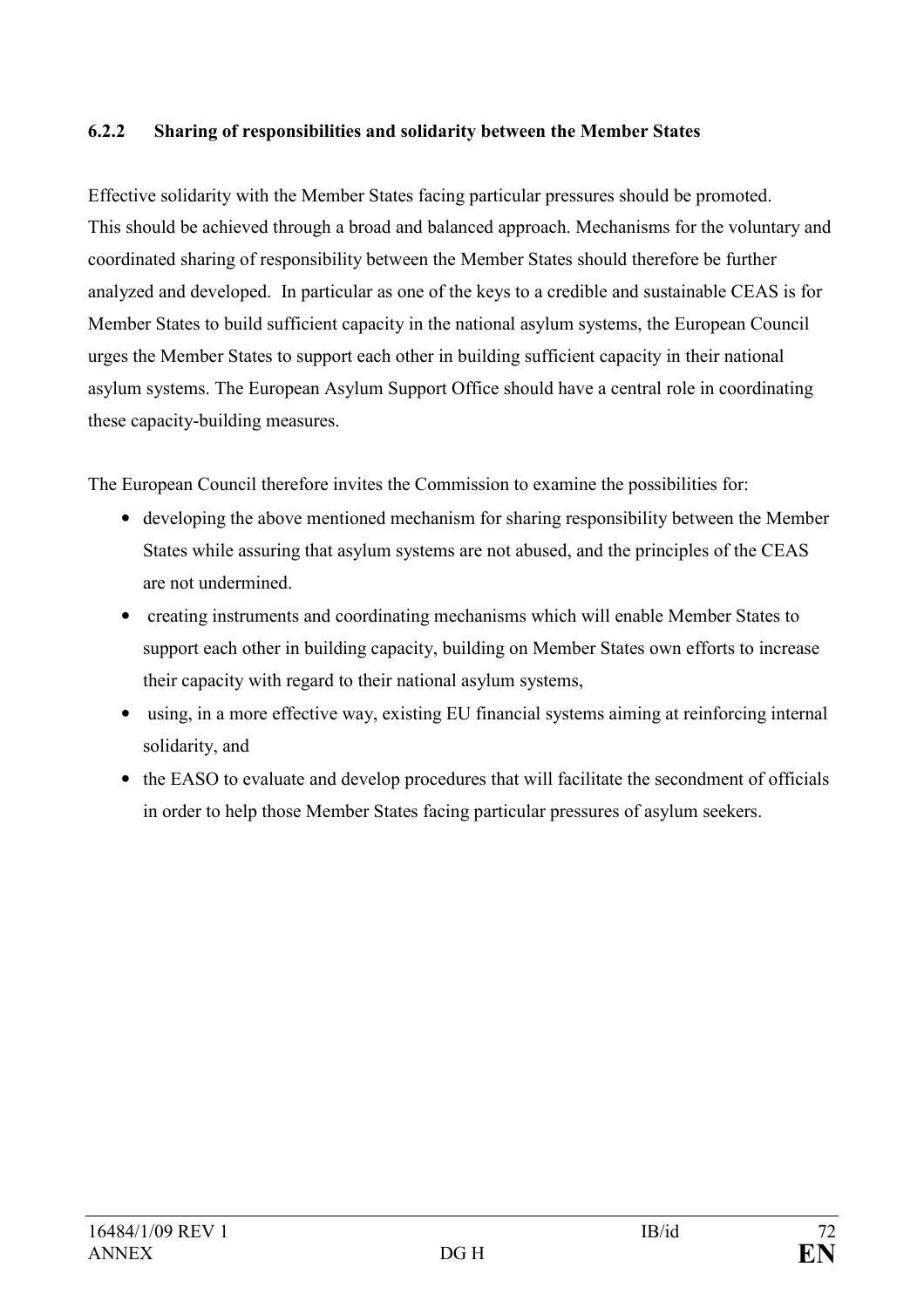# 6.2.3 The external dimension of asylum

 The EU should act in partnership and cooperate with third countries hosting large refugee populations. A common EU approach can be more strategic and thereby contribute more efficiently to solving protracted refugee situations. Any development in this area needs to be pursued in close cooperation with the UNHCR and, as appropriate, other relevant actors. The European Asylum Support Office should be fully involved in the external dimension of the CEAS. In its dealings with third countries, the EU has the responsibility to actively convey the importance of acceding to, and implementing of, the 1951 Geneva Convention on Refugees and its Protocol.

Promoting solidarity within the EU is crucial but not sufficient to achieve a credible and sustainable common asylum policy. It is therefore important to further develop instruments to express solidarity with third countries in order to promote and help building capacity to handle migratory flows and protracted refugee situations in these countries.

The European Council invites

- the Council and the Commission to enhance capacity building in third countries, in particular their capacity to provide effective protection, and to further develop and expand the idea of Regional Protection Programmes, on the basis of the forthcoming evaluations. Such efforts should be incorporated into the Global Approach to Migration,
- the Council, the European Parliament and the Commission to encourage the voluntary participation of Member States in the joint EU resettlement scheme and increase the total number of resettled refugees, taking into consideration the specific situation in each Member State,
- the Commission to report annually to the Council and the European Parliament on the resettlement efforts made within the EU, to carry out a mid-term evaluation during 2012 of the progress made, and to evaluate the joint EU resettlement programme in 2014 with a view to identifying necessary improvements,
- the Council and the Commission to find ways to strengthen EU support for the UNHCR,
- the Commission to explore, in that context and where appropriate, new approaches concerning access to asylum procedures targeting main transit countries, such as protection programmes for particular groups or certain procedures for examination of applications for asylum.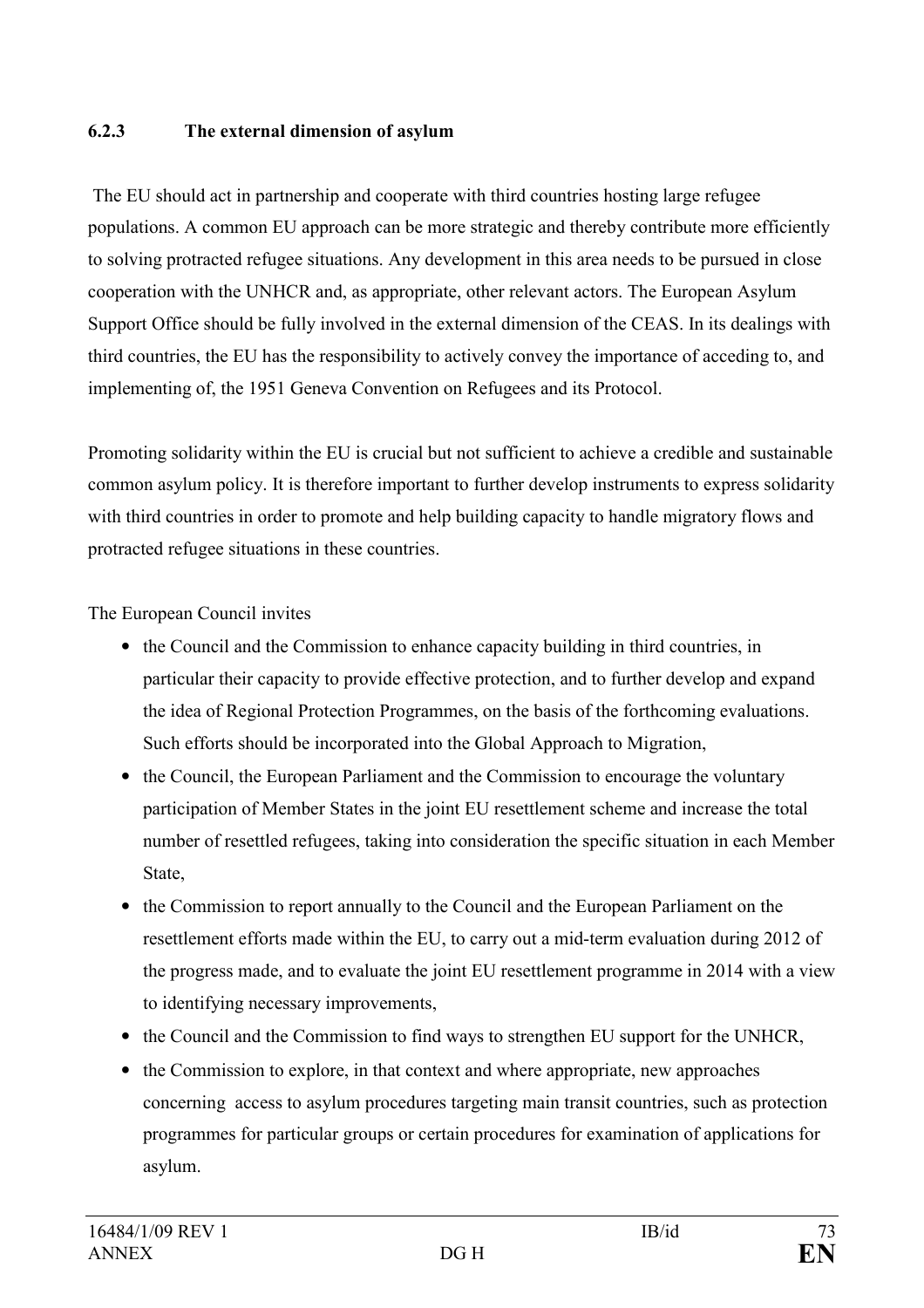## 7. Europe in a globalised world – the external dimension of freedom, security and justice

The European Council emphasizes the importance of the external dimension of the EU's policy in the area of freedom, security and justice and underlines the need for the increased integration of these policies into the general policies of the European Union. The external dimension is crucial to the successful implementation of the objectives of this programme and should in particular be fully coherent with all other aspects of EU foreign policy.

The European Union must continue to ensure effective implementation, and to conduct evaluations also in this area. All action should be based on transparency and accountability, in particular with regard to the financial instruments.

As reiterated by the 2008 European Security Strategy report, internal and external security are inseparable. Addressing threats, even far away from our continent, is essential to protecting Europe and its citizens.

The European Council invites the Council and the Commission to ensure that coherence and complementary are guaranteed between the political and the operational level of JLS activities. Priorities in external relations should inform and guide the prioritisation of the work of relevant EU agencies (Europol, Eurojust, Frontex, CEPOL, the Lisbon Drugs Observatory and the European Asylum Support Office ).

EU Member States' Liaison officers should be encouraged to further strengthen their cooperation, sharing of information and best practices.

The European Council underscores the need for complementarity between the EU and Member States' action. To that end, increased commitment from the Union and the Member States is required.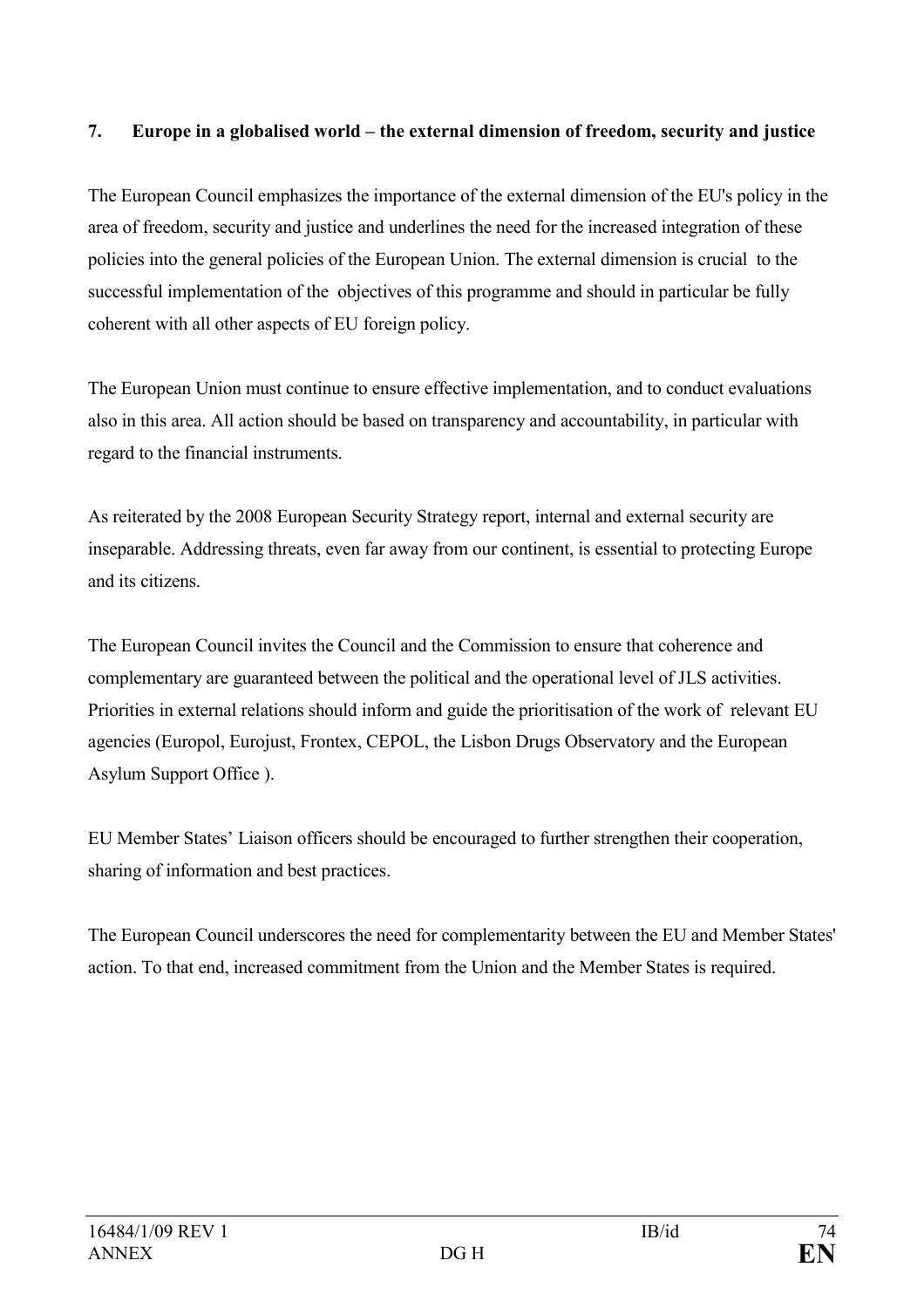# 7.1 A reinforced external dimension

The European Council has decided that the following principles will continue to guide European Union action in external relations in the area of freedom, security and justice in the future:

- The Union has a single external relations policy,
- The Union and the Member States must work in partnership with third countries,
- The Union and the Member States will actively develop and promote European and international standards,
- The Union and the Member States will cooperate closely with their neighbours,
- The Member States will increase further the exchange of information between themselves and within the Union on multilateral and bilateral activities,
- The Union and the Member States must act with solidarity, coherence and complementarity,
- The Union will make full use of all ranges of instruments available to it,
- The Member States should coordinate with the Union so as to optimise the effective use of **resources**
- The Union will engage in information, monitoring and evaluation, inter alia in collaboration with the European Parliament,
- The Union will work with a proactive approach in its external relations.

The European Council considers that the JLS policies should be well integrated into the general policies of the Union. The adoption of the Lisbon Treaty offers new possibilities for the European Union to act more efficiently in external relations. The new High Representative, who is also a Vice President of the Commission, the European External Action Service and the Commission will ensure better coherence between traditional external policy instruments and internal instruments with significant external dimensions, such as freedom, security and justice. Consideration should be given to the added value that could be achieved by including specific JLS competence in EU delegations in strategic partner countries. Furthermore, the legal personality of the Union should enable the Union to act with increased strength in international organisations.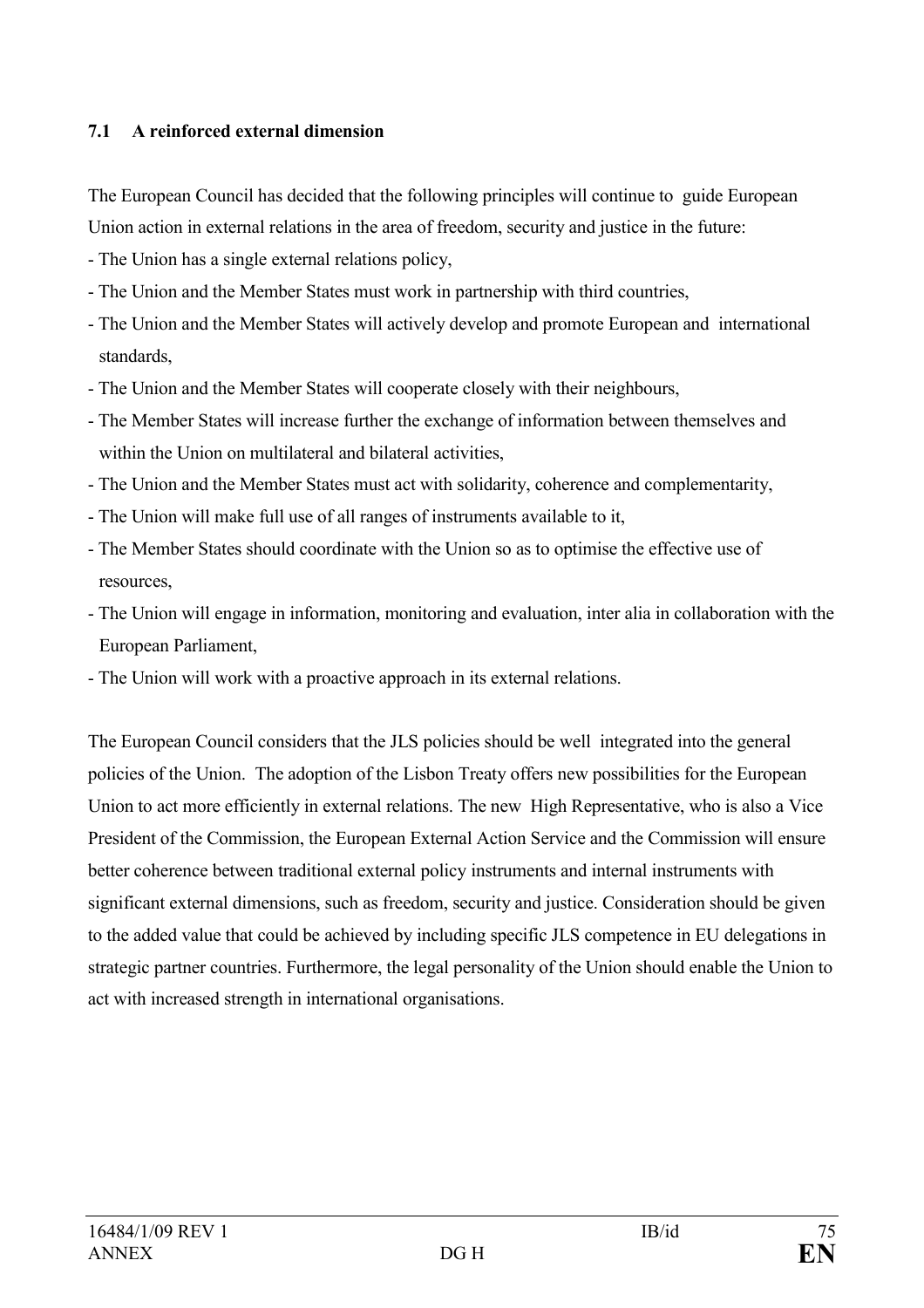The Council recognises that ESDP and many JLS external actions have shared or complementary objectives. ESDP missions also make an important contribution to the EU's internal security in their efforts to support the fight against serious transnational crime in their host countries and to build respect for the rule of law. The European Council encourages greater cooperation between JLS and ESDP to further these shared objectives.

The new basis under the Treaty for concluding international agreements will ensure that the Union can negotiate more effectively with key partners. The European Council intends to capitalise on all these new instruments to the fullest extent.

The European Council underscores the need for complementary between the EU and Member States' action. This will require a further commitment from the Union and the Member States. The European Council therefore asks the Commission to report on ways to ensure complementary by December 2011 at the latest.

# 7.2 Human rights

The Lisbon Treaty offers the Union new instruments as regards the protection of fundamental rights both internally and externally. The values of the Union should be promoted and strict compliance with and development of international law should be respected. The European Council calls for the establishment of a Human Rights Action Plan to promote its values in the external dimension. This Plan should be examined by the European Council and should take into account that internal and external aspects of Human Rights are interlinked, for instance as regards the principle of nonrefoulement or the use of death penalty by partners that the Union cooperate with. The Plan should contain specific measures in the short, medium and long term, and designate who is responsible for carrying out the actions.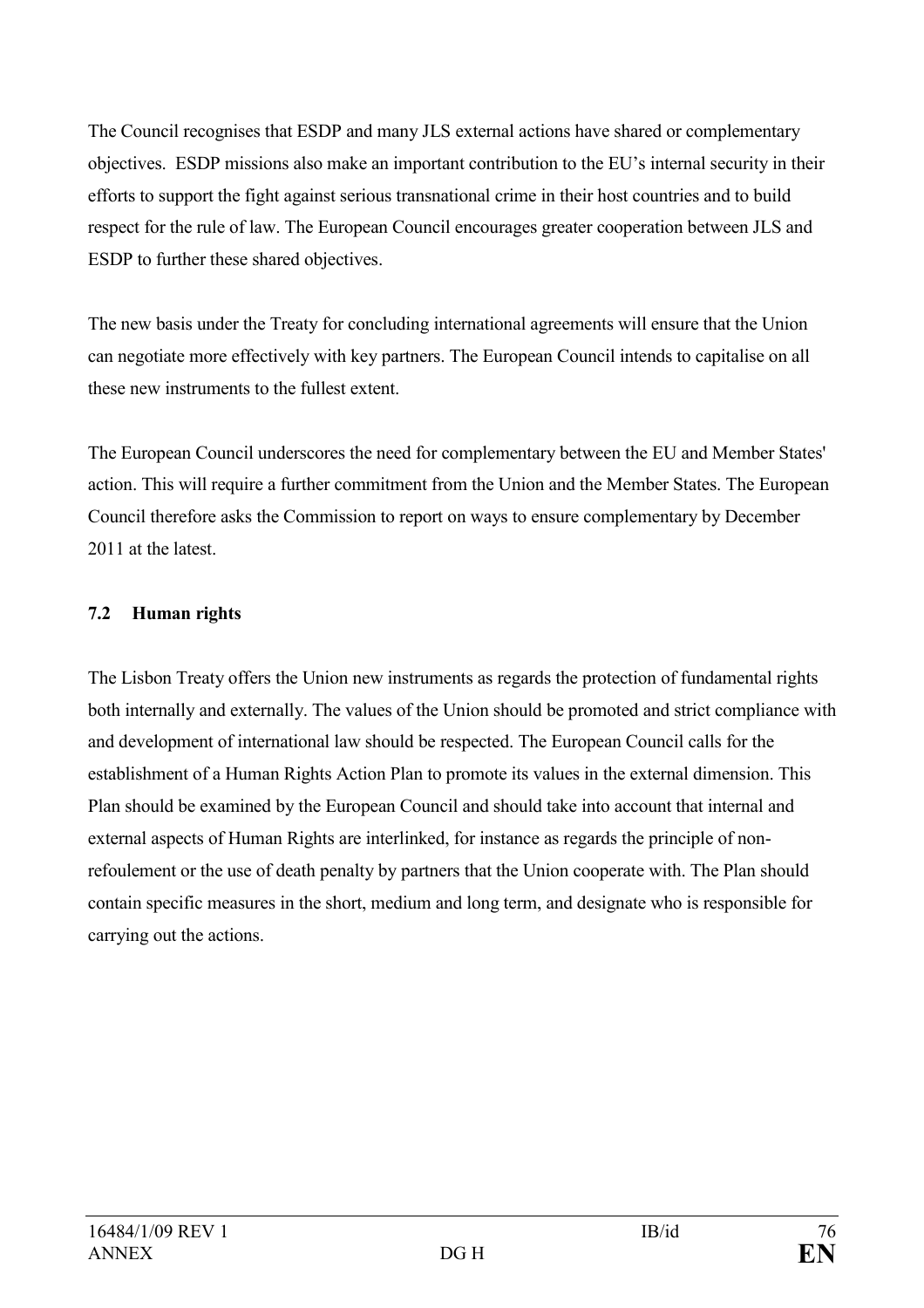#### 7.3 Continued thematic priorities with new tools

The European Council considers that the key thematic priorities identified in the previous strategy remain valid, i.e. the fight against terrorism, organised crime, corruption, drugs, the exchange of personal data in a secure environment and managing migration flows. The fight against trafficking in human beings and smuggling of persons needs to be stepped up.

Building on the Strategy for Justice, Home Affairs and External Relations adopted in 2005 and other relevant acquis in this field, such as the Global Approach to Migration, EU external cooperation should focus on areas where EU activity provides added value, in particular:

- Migration and asylum, with a view to increasing EU dialogue and cooperation with countries of origin and transit in order to improve their capacity to carry out border control, to fight against illegal immigration, to better manage migration flows and to ensure protection as well as to benefit from the positive effects of migration on development; return and readmission is a priority in the EU's external relations,

- Security, by engaging with third countries to combat serious and organised crime, terrorism, drugs, trafficking in human beings and smuggling of persons, inter alia by focusing the EU's counterterrorism activities primarily on prevention and by protecting critical infrastructures, Internal and external security are inseparable. Addressing threats, even far away from our continent, is essential to protecting Europe and its citizens,
- Information exchange that flows securely, efficiently and with adequate data protection standards between the EU and third countries, and
- Justice, to promote the rule of law and human rights, good governance, fight against corruption, the civil law dimension, promote security and stability and create a safe and solid environment for business, trade and investment,
- Civil protection and disaster management, in particular to develop capacities of prevention and answers to major technological and natural catastrophes as well as to meet threats from terrorists.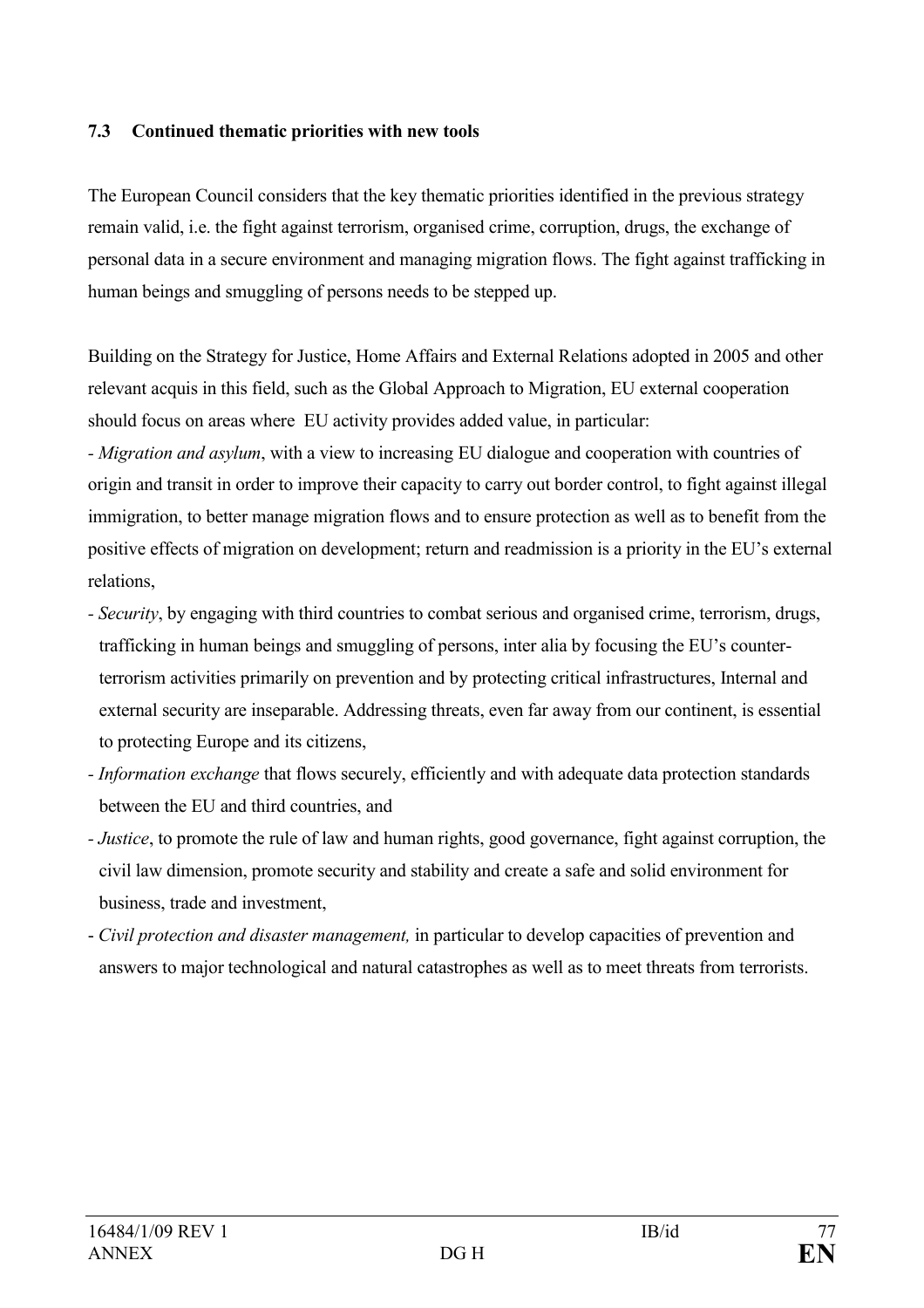The European Council invites the Commission to

examine whether ad hoc cooperation agreements with specific third countries to be identified by the Council could be a way of enhancing the fight against trafficking and smuggling of persons and making proposals to that end. In particular, such agreements could involve full use of all leverage available to the Union, including the use of existing financing programmes, cooperation in the exchange of information, judicial cooperation and migration tools.

The threat of terrorism and organised crime remains high. It is therefore necessary to work with key strategic partners to exchange information while continuing to work on longer-term objectives such as measures to prevent radicalisation and recruitment, as well as the protection of critical infrastructures. Operational agreements by Eurojust, Europol, as well as working arrangements with Frontex, should be strengthened.

# 7.4 Agreements with third countries

The Lisbon Treaty provides for new and more efficient procedures for the conclusion of agreements with third countries. The European Council recommends that such agreements, in particular as regards judicial cooperation as well as in the field of civil law, should be considered to be used more frequently, while taking account of multilateral mechanisms. It notes however that Member States will maintain the option of entering into bilateral agreements which comply with Union law, and that a legal framework has been created for certain bilateral agreements in civil law as well.

Protection of personal data is a core activity of the Union. There is a need for a coherent legislative framework for the Union for personal data transfers to third countries for law enforcement. A framework model agreement consisting of commonly applicable core elements of data protection could be created.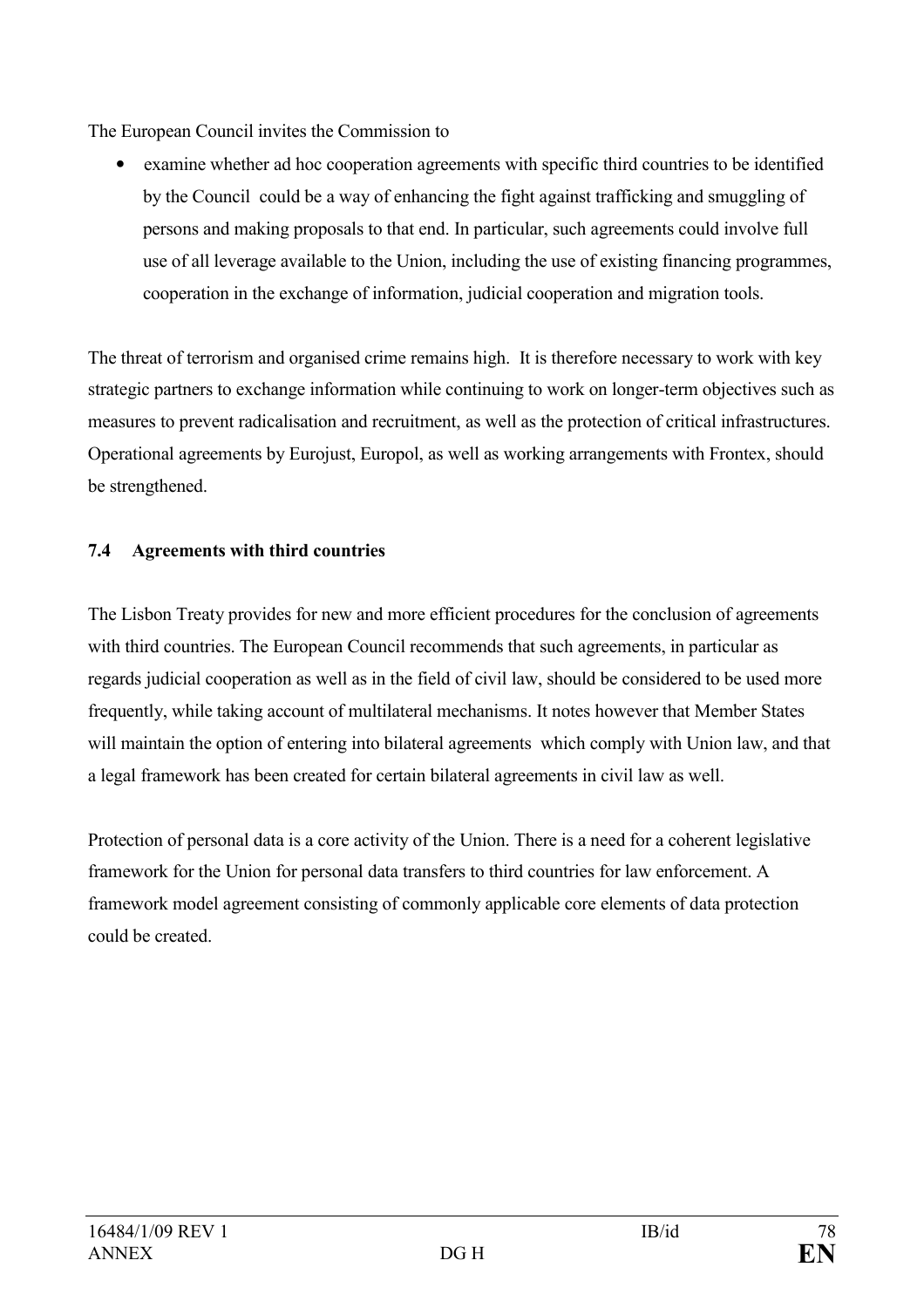## 7.5 Geographical priorities and international organisations

EU action in external relations should focus on key partners, in particular:

- Candidate countries and countries with a European Union membership perspective for which the main objective would be to assist them in transposing the EU acquis,
- European neighbourhood countries, and other key partners with whom the EU should cooperate on all issues in the area of freedom, security and justice,
- EEA/Schengen states have a close relationship with the EU. This motivates closer cooperation, based on mutual trust and solidarity to enhance the positive effects of the internal market as well as to promote EU internal security,
- the United States of America, the Russian Federation and other strategic partners with which the EU should cooperate on all issues in the area of freedom, justice and security, and
- Other countries or regions of priority, in terms of their contribution to EU strategic or geographical priorities,
- International organisations such as the UN and the Council of Europe with whom the Union need to continue to work and within which the Union should coordinate its position.

In the Western Balkans, Stabilisation and Association Agreements are progressively entering into force and notable progress has been made in the area of visa policy, with visa facilitation and readmission agreements in place and a comprehensive visa liberalisation dialogue already achieved for some countries and still under way for others. Further efforts, including use of financial instruments, are needed to combat organised crime and corruption, to guarantee fundamental rights and to build administrative capacities in border management, law enforcement and the judiciary in order to make the European perspective a reality.

The EU and Turkey have agreed to intensify the cooperation to meet the common challenge of managing migration flows and to tackle illegal migration in particular. , This cooperation should focus on joint responsibility, solidarity, cooperation with all Member States and common understanding, taking into account that Turkey neighbours the EU's external borders, its negotiation process and the EU's existing financial assistance in relevant areas, including border control. Concluding the negotiations on the readmission agreement with Turkey is a priority; until then, already existing bilateral agreements should be adequately implemented.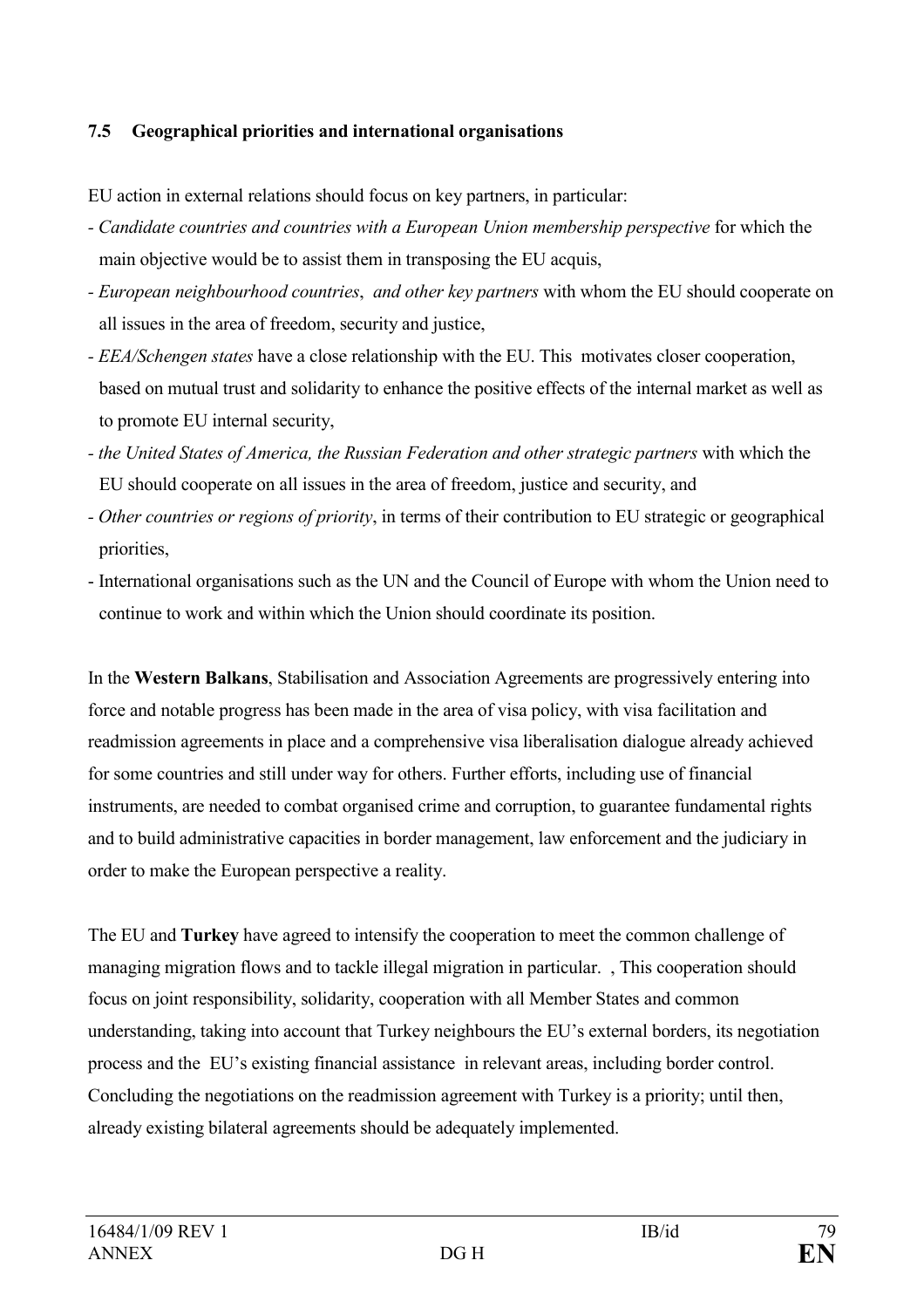The European Council emphasizes that the European Neighbourhood Policy offers future opportunities for the Union to act in a coordinated and efficient manner and contribute to strengthen capacity and institution-building for an independent and impartial judiciary, law enforcement authorities and anti-corruption efforts, as well as increasing and facilitating the mobility of citizens of the partner countries. As regards the Eastern Partnership countries, the EU is holding out the prospect of concluding Association Agreements (with substantial JLS parts) with those countries and supporting, the mobility of citizens and, as a long term perspective, visa liberalisation in a secure environment.

The European Council calls for the development before the end of 2010 a plan on how to take cooperation with the Eastern Partnership countries forward, comprising freedom, security and justice aspects of the Eastern Partnership as well as chapters on freedom, security and justice of the ENP Action Plans (or their successor documents) of the countries concerned. This plan should also list gradual steps towards full visa liberalisation as a long term goal for individual partner countries on a case-by-case basis, as well as describe the conditions for well-managed and secure mobility, mentioned in the Joint Declaration of the Prague Eastern Partnership Summit. The European Council will review the plan by the end of 2012, and in particular to assess its impact on the ground.

The EU should increase its efforts to support stability and security of the Black Sea Region as a whole and enhance further the Black Sea Synergy regional cooperation initiative. Activities should in particular focus on border management, migration management, customs cooperation and the Rule of Law as well as fight against cross-border crime.

As regards the Union for the Mediterranean, it will be necessary to enhance the work started in the context of the Barcelona process and the Euro-Mediterranean Partnership, in particular regarding migration (maritime), border surveillance, preventing and fighting drug trafficking, civil protection, law enforcement and judicial cooperation. The European Council invites the Commission in cooperation with the High Representative to submit such a plan in 2010 and asks Coreper to prepare as soon as possible the decisions to be taken by the Council. The European Council will review the Plan by the end of 2012, and in particular to assess its impact on the ground.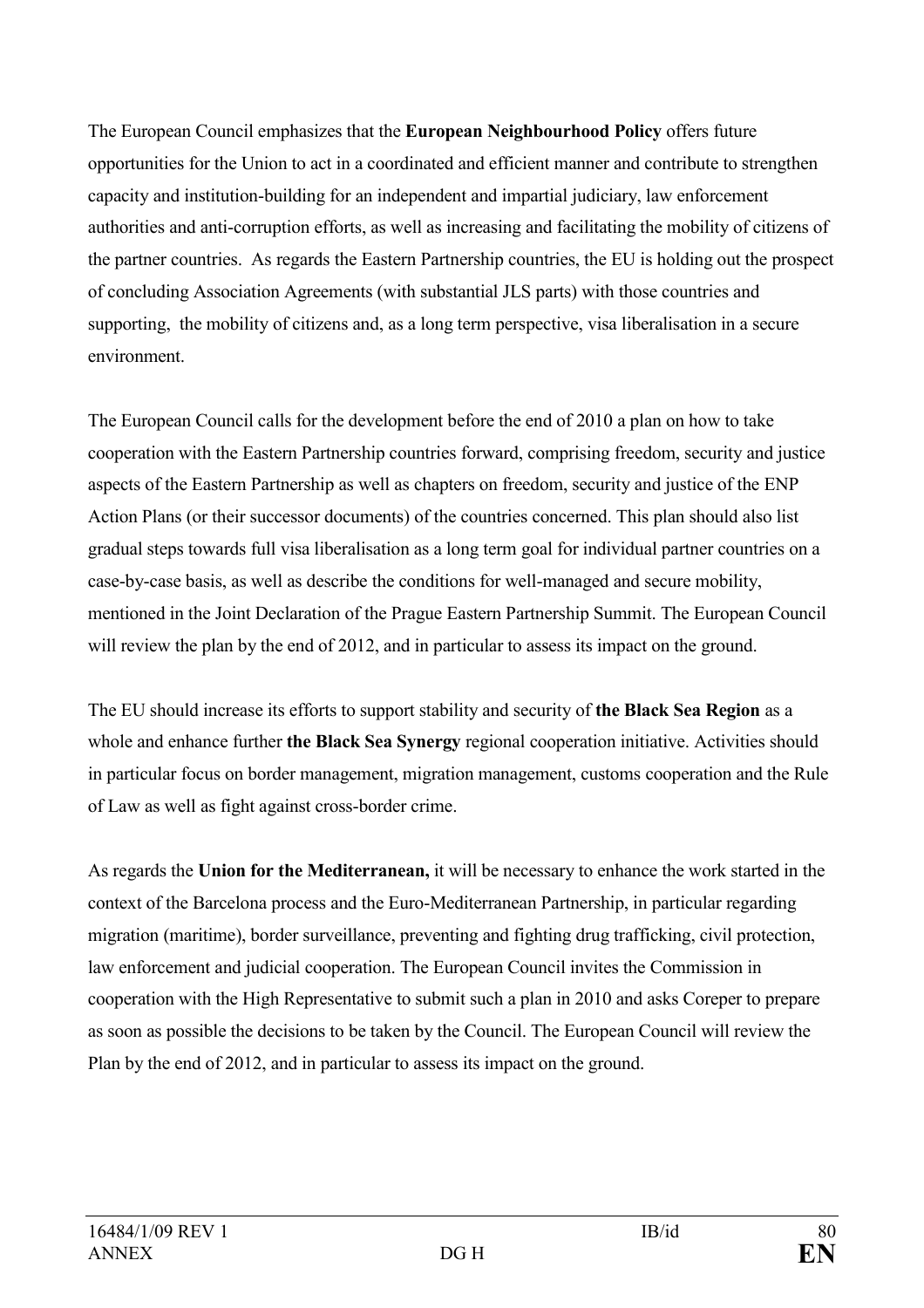As regards the situation in the Mediterranean area, the European Council considers that a stronger partnership with third countries of transit and origin is necessary, based on reciprocal requirements and operational support, including border control, fight against organised crime, return and readmission. Rapid action to face the challenges in this region is a priority.

Cooperation has been intensified with the USA in the past 10 years including on all matters relating to the area of freedom, security and justice. Regular Ministerial Troika and Senior officials' meetings are held under each Presidency. In line with what has been laid down in the "Washington Statement" adopted at the Ministerial Troika meeting in October 2009, the dialogue should continue and be deepened.

Ongoing cooperation in the fight against terrorism and transnational crime, border security, visa policy, migration and judicial cooperation should be pursued. The agreement on the protection of personal data exchanged for law enforcement purposes needs to be negotiated and concluded rapidly. The EU and the USA will work together to complete visa-free travel between the US and the EU as soon as possible and increase security for travellers. Joint procedures should be set up for the implementation of the agreements on judicial cooperation, and regular consultations need to take place.

The Common Space for an area of freedom, security and justice and the new agreement currently under negotiation will provide the framework for intense and improved future cooperation with the Russian Federation. Building also on the outcomes of the bi-annual JLS Permanent Partnership Councils, the EU and Russia should continue to cooperate within the framework of the visa dialogue and on legal migration, while tackling illegal migration, enhance common fight against organised crime and particularly operational cooperation, and improve and intensify judicial cooperation. An agreement, which should satisfy high standards of data protection, should be made with Eurojust as soon as possible. A framework agreement on information exchange should be concluded in that context. The visa dialogue must continue. The visa facilitation and readmission agreement should be implemented fully.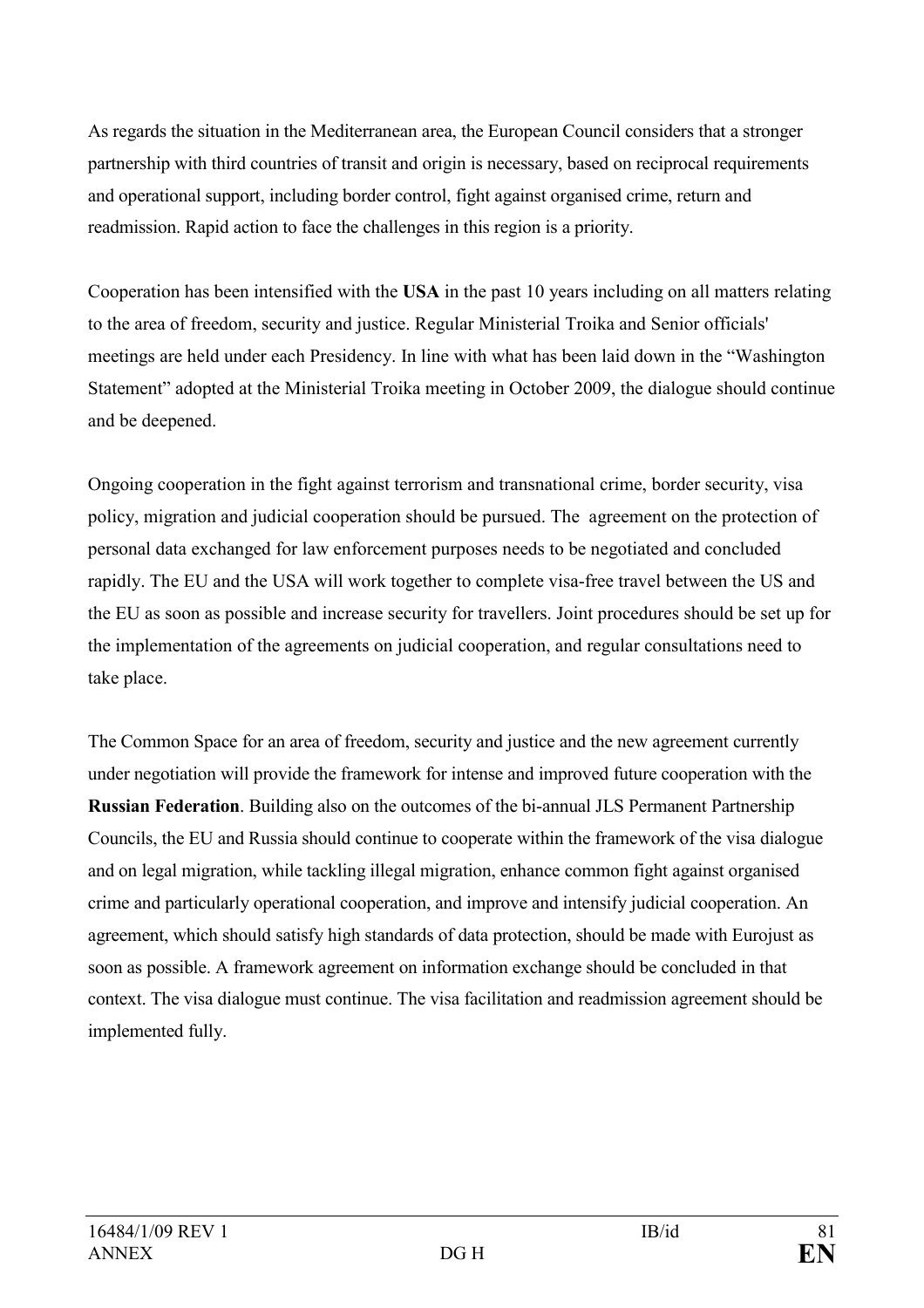The European Council notes that the 2007 EU-Africa Joint Strategy and Action Plan define the scope of cooperation in the areas of counter-terrorism, transnational crime and drug trafficking. Both within the EU-Africa Partnership on Mobility, Migration and Employment (MME) and the EU Global Approach to Migration, and the follow up process of the Rabat,Paris and Tripoli conferences, the dialogue on migration should be deepened and intensified with African Partners, focussing on countries along the irregular migration routes to Europe with a view to assisting those countries in their efforts to draw up migration policies and responding to illegal immigration at sea and on the borders. Efforts should be made to enhance cooperation, including the swift conclusion ofreadmission agreements, with Algeria, Libya, Morocco and Egypt.

West Africa has recently developed into a major hub for drug trafficking from South America to Europe and will require enhanced attention and assistance to stem drug trafficking as well as other transnational crime and terrorism (within the Sahel).

The dialogues with China and India on counter-terrorism aspects should be broadened and cover other priority areas such as intellectual property rights, migration, including fight against illegal migration and judicial cooperation. When agreements on judicial cooperation are entered into, the Union will continue to require that the death penalty is an issue where no compromises can be made. The dialogue with India on migration should be intensified and cover all migration-related aspects. With regard to China, the dialogue on Human Rights must be continued. The dialogue with **Brazil** will have to become deeper and wider in the years to come. The Strategic Partnership and the Joint Action Plan should be implemented more efficiently and more specific measures should be considered.

With other countries and regions the EU will cooperate regionally or bilaterally as appropriate. The dialogue with Latin-American and Caribbean countries, on migration, drugs trafficking, money laundering and other fields of mutual interest should be pursued within the regional framework (EU-LAC) and within the framework of the FATF. Work will have to continue with the Central Asian countries along the trafficking routes to Europe.